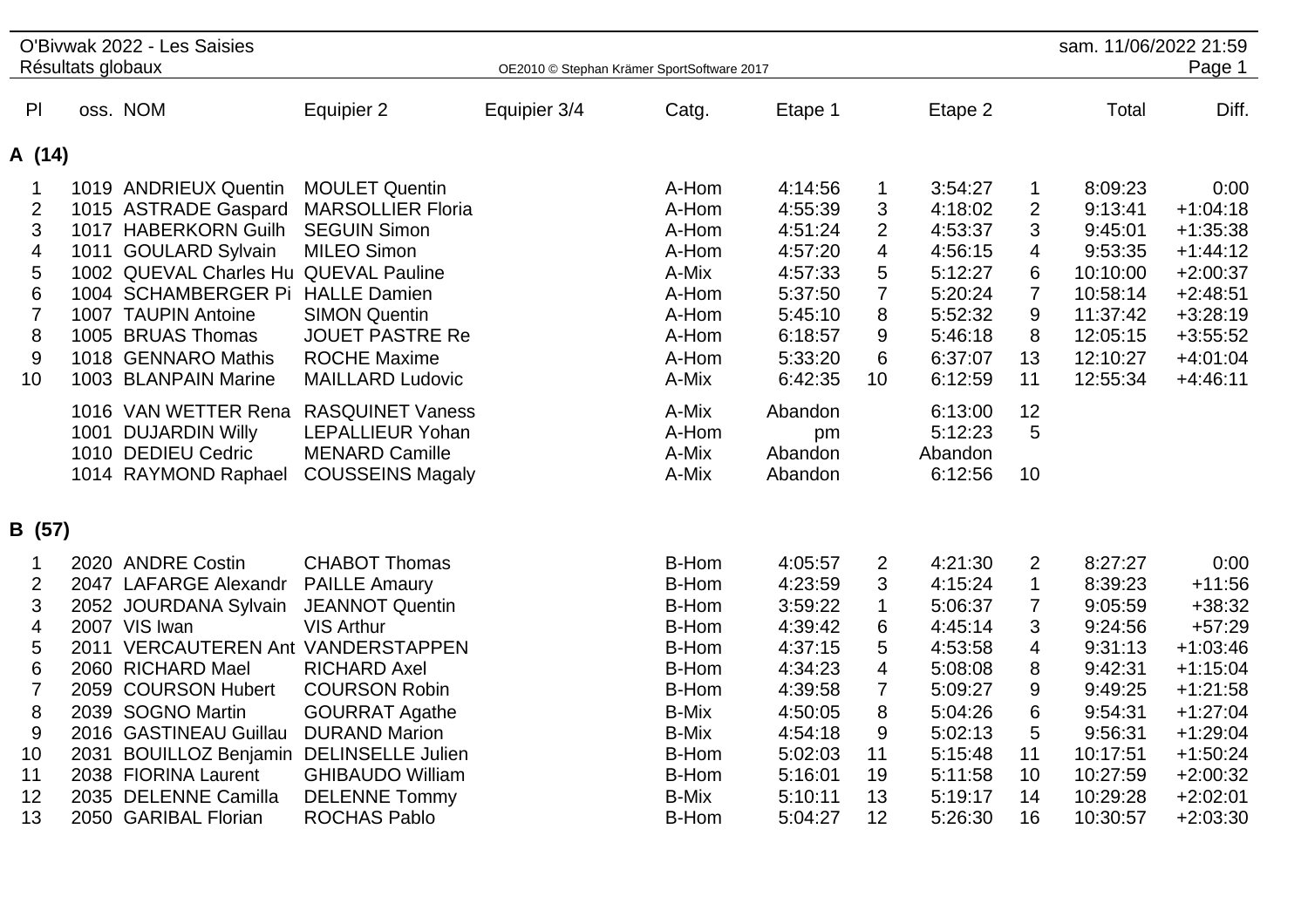|        | Résultats globaux | O'Bivwak 2022 - Les Saisies             |                          | OE2010 © Stephan Krämer SportSoftware 2017 |              |         |    |         |    | sam. 11/06/2022 21:59 | Page 2     |
|--------|-------------------|-----------------------------------------|--------------------------|--------------------------------------------|--------------|---------|----|---------|----|-----------------------|------------|
| PI     |                   | oss. NOM                                | Equipier 2               | Equipier 3/4                               | Catg.        | Etape 1 |    | Etape 2 |    | Total                 | Diff.      |
|        |                   |                                         |                          |                                            |              |         |    |         |    |                       |            |
| B (57) |                   |                                         | (suite)                  |                                            |              |         |    |         |    |                       |            |
| 14     |                   | 2057 MENA Louison                       | <b>ARNAULT Gaby</b>      |                                            | B-Hom        | 5:10:23 | 14 | 5:34:20 | 17 | 10:44:43              | $+2:17:16$ |
| 15     |                   | 2014 PRUD HOMME Mael RENOUF Sophie      |                          |                                            | <b>B-Mix</b> | 5:43:41 | 24 | 5:17:22 | 13 | 11:01:03              | $+2:33:36$ |
| 16     |                   | 2056 CHEREL Ludovic                     | <b>CHEREL Titouan</b>    |                                            | B-Hom        | 5:46:16 | 28 | 5:15:58 | 12 | 11:02:14              | $+2:34:47$ |
| 17     |                   | 2054 FABER Joris                        | <b>LARATO Paul</b>       |                                            | B-Hom        | 5:15:34 | 18 | 5:49:42 | 21 | 11:05:16              | $+2:37:49$ |
| 18     |                   | 2026 NEUILLY Bertrand                   | <b>NEUILLY Lea</b>       |                                            | <b>B-Mix</b> | 5:46:07 | 26 | 5:35:18 | 18 | 11:21:25              | $+2:53:58$ |
| 19     |                   | 2028 ROCHET Antonine                    | <b>GLORIEUX Quentin</b>  |                                            | <b>B-Mix</b> | 5:44:23 | 25 | 5:43:58 | 19 | 11:28:21              | $+3:00:54$ |
| 20     |                   | 2029 CHASLOT-DENIZE                     | <b>CHASLOT-DENIZE</b>    |                                            | B-Hom        | 5:13:18 | 17 | 6:16:26 | 23 | 11:29:44              | $+3:02:17$ |
| 21     |                   | 2042 DUPUIS Romain                      | <b>DUPUIS Bertrand</b>   |                                            | B-Hom        | 5:42:50 | 22 | 5:49:00 | 20 | 11:31:50              | $+3:04:23$ |
| 22     |                   | 2018 CAYEUX Amelie                      | <b>TACK Franck</b>       |                                            | <b>B-Mix</b> | 5:46:15 | 27 | 6:17:18 | 24 | 12:03:33              | $+3:36:06$ |
| 23     |                   | 2019 VIGNY Johanne                      | <b>BOUCLIER Fabien</b>   |                                            | <b>B-Mix</b> | 6:01:01 | 30 | 6:17:46 | 25 | 12:18:47              | $+3:51:20$ |
| 24     |                   | 2058 HAIMAD Mbark                       | <b>LACAND Anthony</b>    |                                            | B-Hom        | 6:01:39 | 31 | 6:18:22 | 27 | 12:20:01              | $+3:52:34$ |
| 25     |                   | 2027 CRETE Juliette                     | <b>RABILLOUD Chloe</b>   |                                            | <b>B-Dam</b> | 6:01:52 | 32 | 6:19:31 | 28 | 12:21:23              | $+3:53:56$ |
| 26     |                   | 2002 CATHO Ulysse                       | <b>BOUSSEAU Stepha</b>   |                                            | B-Hom        | 6:29:34 | 37 | 6:14:39 | 22 | 12:44:13              | $+4:16:46$ |
| 27     |                   | 2055 BETRISEY Matmat                    | <b>DEBERDT Kathelijn</b> |                                            | <b>B-Mix</b> | 6:32:53 | 40 | 6:18:18 | 26 | 12:51:11              | $+4:23:44$ |
|        |                   | 2046 FAUCON Celine                      | <b>BREUGNOT Julia</b>    |                                            | <b>B-Dam</b> | Abandon |    | Abandon |    |                       |            |
|        |                   | 2049 ROUSSEAU Malo                      | <b>CRUMIERE Gabriel</b>  |                                            | B-Hom        | 5:13:06 | 16 | pm      |    |                       |            |
|        |                   | 2009 FERLIN Guillaume                   | <b>MINGAS Adrien</b>     |                                            | B-Hom        | 6:04:13 | 33 | Abandon |    |                       |            |
|        |                   | 2043 GINTZBURGER Col                    | <b>LAMM Hannah</b>       |                                            | <b>B-Mix</b> | 5:10:54 | 15 | pm      |    |                       |            |
|        |                   | 2001 BAUD Loic                          | <b>BAUD Quentin</b>      |                                            | B-Hom        | 6:18:04 | 34 | Abandon |    |                       |            |
|        |                   | 2045 CHERMETTE Natha LACROIX Martin     |                          |                                            | B-Hom        | Abandon |    | 7:06:50 | 30 |                       |            |
|        |                   | 2008 WARCHOL Alexandr FIETTE Christophe |                          |                                            | <b>B-Hom</b> | 6:46:22 | 41 | Abandon |    |                       |            |
|        |                   | 2005 CATHO Heloise                      | <b>RASTELLO Sebasti</b>  |                                            | <b>B-Mix</b> | Abandon |    | Abandon |    |                       |            |
|        |                   | 2004 DEUEZ Florian                      | <b>JOSSON Thomas</b>     |                                            | <b>B-Hom</b> | Abandon |    | Abandon |    |                       |            |
|        |                   | 2003 DECLERCQ Florent VERRAEST Thibaut  |                          |                                            | B-Hom        | Abandon |    | Abandon |    |                       |            |
|        |                   | 2051 FOURNIER Alexis                    | <b>CHASSAGNE Benja</b>   |                                            | B-Hom        | Abandon |    | Abandon |    |                       |            |
|        |                   | 2006 WHITTAKER Manon                    | <b>PRUVOT Cathie</b>     |                                            | <b>B-Dam</b> | Abandon |    | Abandon |    |                       |            |
|        |                   | 2053 WANIN Arnaud                       | <b>HURTREZ Heloise</b>   |                                            | <b>B-Mix</b> | Abandon |    | pm      |    |                       |            |
|        |                   | 2017 CRETE Angelique                    | <b>SONNECK William</b>   |                                            | <b>B-Mix</b> | Abandon |    | pm      |    |                       |            |
|        |                   | 1009 THOMAS Augustin                    | <b>GIRARD Alexandre</b>  |                                            | B-Hom        | Abandon |    | 5:22:13 | 15 |                       |            |
|        |                   | 2030 LELOUP Marine                      | <b>SERSIRON Pierre</b>   |                                            | <b>B-Mix</b> | 5:32:51 | 20 | Abandon |    |                       |            |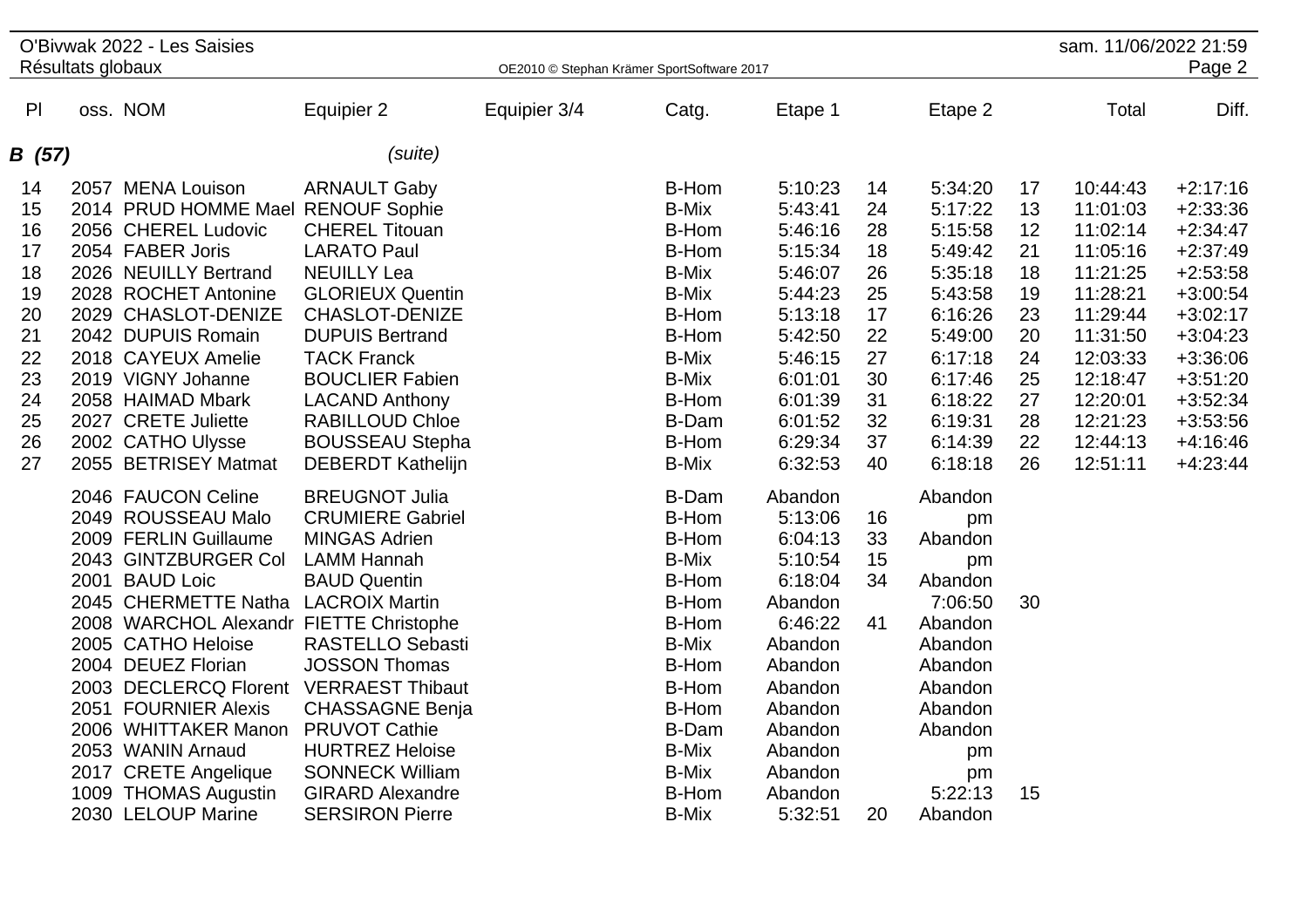|                              | Résultats globaux | O'Bivwak 2022 - Les Saisies                                                                                                                                                                                                                                                                                                                                                                          |                                                                                                                                                                                                                                                   | OE2010 © Stephan Krämer SportSoftware 2017 |                                                                                                                                                                                           |                                                                                                                                                        |                                                             |                                                                                                                                         |                          | sam. 11/06/2022 21:59         | Page 3                             |
|------------------------------|-------------------|------------------------------------------------------------------------------------------------------------------------------------------------------------------------------------------------------------------------------------------------------------------------------------------------------------------------------------------------------------------------------------------------------|---------------------------------------------------------------------------------------------------------------------------------------------------------------------------------------------------------------------------------------------------|--------------------------------------------|-------------------------------------------------------------------------------------------------------------------------------------------------------------------------------------------|--------------------------------------------------------------------------------------------------------------------------------------------------------|-------------------------------------------------------------|-----------------------------------------------------------------------------------------------------------------------------------------|--------------------------|-------------------------------|------------------------------------|
|                              |                   |                                                                                                                                                                                                                                                                                                                                                                                                      |                                                                                                                                                                                                                                                   |                                            |                                                                                                                                                                                           |                                                                                                                                                        |                                                             |                                                                                                                                         |                          |                               |                                    |
| PI                           |                   | oss. NOM                                                                                                                                                                                                                                                                                                                                                                                             | Equipier 2                                                                                                                                                                                                                                        | Equipier 3/4                               | Catg.                                                                                                                                                                                     | Etape 1                                                                                                                                                |                                                             | Etape 2                                                                                                                                 |                          | Total                         | Diff.                              |
| B (57)                       |                   |                                                                                                                                                                                                                                                                                                                                                                                                      | (suite)                                                                                                                                                                                                                                           |                                            |                                                                                                                                                                                           |                                                                                                                                                        |                                                             |                                                                                                                                         |                          |                               |                                    |
|                              |                   | 2015 GIRAUD Marion<br>2022 BERLAND Marine<br>2021 SOLTYSIAK Charlott SOLTYSIAK Alexis<br>2024 BLOT Corentin<br>1008 VAUTIER Dominique LESAGE Arnaud<br>2013 DELENNE Joanna<br>2010 ADRION Denis<br>1006 TEYSSEDRE Marie<br>2041 PRUNIER Geoffrey<br>2040 GIBELIN Nicolas<br>2033 FROMENTON Cedri FROMENTON Helen<br>2032 MANIERE Louis<br>2036 FERROT Loic<br>2012 FERRE N Gore-Joak THIEMANN Romain | <b>PELTIE Bertrand</b><br><b>JOVET Tanguy</b><br>PILLOUD Pierre Edo<br><b>VIGOUROUX Hugo</b><br><b>ADRION Hugo</b><br><b>DESBREST Romain</b><br><b>AIGON Pauline</b><br><b>TOQUE Aurelie</b><br><b>GARDON Benedicte</b><br><b>COCHETEUX Marvi</b> |                                            | <b>B-Mix</b><br><b>B-Mix</b><br><b>B-Mix</b><br>B-Hom<br>B-Hom<br><b>B-Mix</b><br>B-Hom<br><b>B-Mix</b><br><b>B-Mix</b><br><b>B-Mix</b><br><b>B-Mix</b><br><b>B-Mix</b><br>B-Hom<br>B-Hom | Abandon<br>6:29:49<br>5:41:03<br>6:29:10<br>Abandon<br>6:23:16<br>5:57:08<br>Abandon<br>Abandon<br>Abandon<br>4:54:19<br>6:32:29<br>5:43:23<br>Abandon | 38<br>21<br>36<br>35<br>29<br>10<br>39<br>23                | Abandon<br>Abandon<br>Abandon<br>Abandon<br>pm<br>Abandon<br>pm<br>6:22:37<br>Abandon<br>Abandon<br>Abandon<br>Abandon<br>pm<br>Abandon | 29                       |                               |                                    |
| C (135)                      |                   |                                                                                                                                                                                                                                                                                                                                                                                                      |                                                                                                                                                                                                                                                   |                                            |                                                                                                                                                                                           |                                                                                                                                                        |                                                             |                                                                                                                                         |                          |                               |                                    |
| 1<br>$\overline{2}$<br>3     |                   | 3127 ODILE Nicolas<br>3017 JOURJON Julien<br>3090 ANDRIEUX Xavier                                                                                                                                                                                                                                                                                                                                    | <b>ODILE Jules</b><br><b>PADEL Karine</b><br><b>ROUSSEL Anne</b>                                                                                                                                                                                  |                                            | C-Hom<br>C-Mix<br>C-Mix                                                                                                                                                                   | 3:30:47<br>3:37:08<br>3:31:16                                                                                                                          | $\mathbf{1}$<br>3<br>$\overline{2}$                         | 3:46:12<br>3:57:02<br>4:07:10                                                                                                           | $\mathbf{1}$<br>3<br>4   | 7:16:59<br>7:34:10<br>7:38:26 | 0:00<br>$+17:11$<br>$+21:27$       |
| 4<br>5                       |                   | 3002 DROIN Solene<br>3042 BORDET Pierre                                                                                                                                                                                                                                                                                                                                                              | <b>PASCAL Benjamin</b><br><b>DUBOIS Anne-Lise</b>                                                                                                                                                                                                 |                                            | C-Mix<br>C-Mix                                                                                                                                                                            | 4:07:53<br>3:52:32                                                                                                                                     | 12<br>6                                                     | 3:47:35<br>4:13:52                                                                                                                      | $\overline{2}$<br>5      | 7:55:28<br>8:06:24            | $+38:29$<br>$+49:25$               |
| $\,6$<br>$\overline{7}$<br>8 |                   | 3047 PERRIN Nans<br>3141 SEIMBILLE Denis<br>3050 GREFF Nicolas                                                                                                                                                                                                                                                                                                                                       | <b>PERRIN Liv</b><br><b>SCHUMACHER Tho</b><br><b>BEGUINOT Alain</b>                                                                                                                                                                               |                                            | C-JeV<br>C-Hom<br>C-Hom                                                                                                                                                                   | 3:46:19<br>3:52:30<br>3:53:57                                                                                                                          | $\overline{\mathbf{4}}$<br>$\overline{5}$<br>$\overline{7}$ | 4:25:39<br>4:23:33<br>4:24:40                                                                                                           | 9<br>6<br>$\overline{7}$ | 8:11:58<br>8:16:03<br>8:18:37 | $+54:59$<br>$+59:04$<br>$+1:01:38$ |
| $\boldsymbol{9}$<br>10       |                   | 3107 PARZYCH Jean Mic<br>3118 PARZYCH Mickael                                                                                                                                                                                                                                                                                                                                                        | <b>PARZYCH Tom</b><br>LE BORGNE-CASTI                                                                                                                                                                                                             |                                            | C-JeV<br>C-JeV                                                                                                                                                                            | 3:56:16<br>4:04:13                                                                                                                                     | 9<br>10                                                     | 4:31:41<br>4:25:16                                                                                                                      | 11<br>8                  | 8:27:57<br>8:29:29            | $+1:10:58$<br>$+1:12:30$           |
| 11<br>12                     |                   | 3094 BRUNEL Nathan<br>3122 VANNIER Emie                                                                                                                                                                                                                                                                                                                                                              | <b>CARLE Odin</b><br><b>AINSEBA Zakary</b>                                                                                                                                                                                                        |                                            | C-Jun<br>C-Mix                                                                                                                                                                            | 3:55:01<br>4:07:36                                                                                                                                     | 8<br>11                                                     | 4:39:02<br>4:27:30                                                                                                                      | 17<br>10                 | 8:34:03<br>8:35:06            | $+1:17:04$<br>$+1:18:07$           |
| 13<br>14                     |                   | 3075 PETINON Christine<br>3084 LAROSE Eric                                                                                                                                                                                                                                                                                                                                                           | <b>PETINON Guy</b><br><b>LAROSE Antoine</b>                                                                                                                                                                                                       |                                            | C-Mix<br>C-JeV                                                                                                                                                                            | 4:09:22<br>4:12:58                                                                                                                                     | 14<br>18                                                    | 4:32:25<br>4:35:33                                                                                                                      | 13<br>14                 | 8:41:47<br>8:48:31            | $+1:24:48$<br>$+1:31:32$           |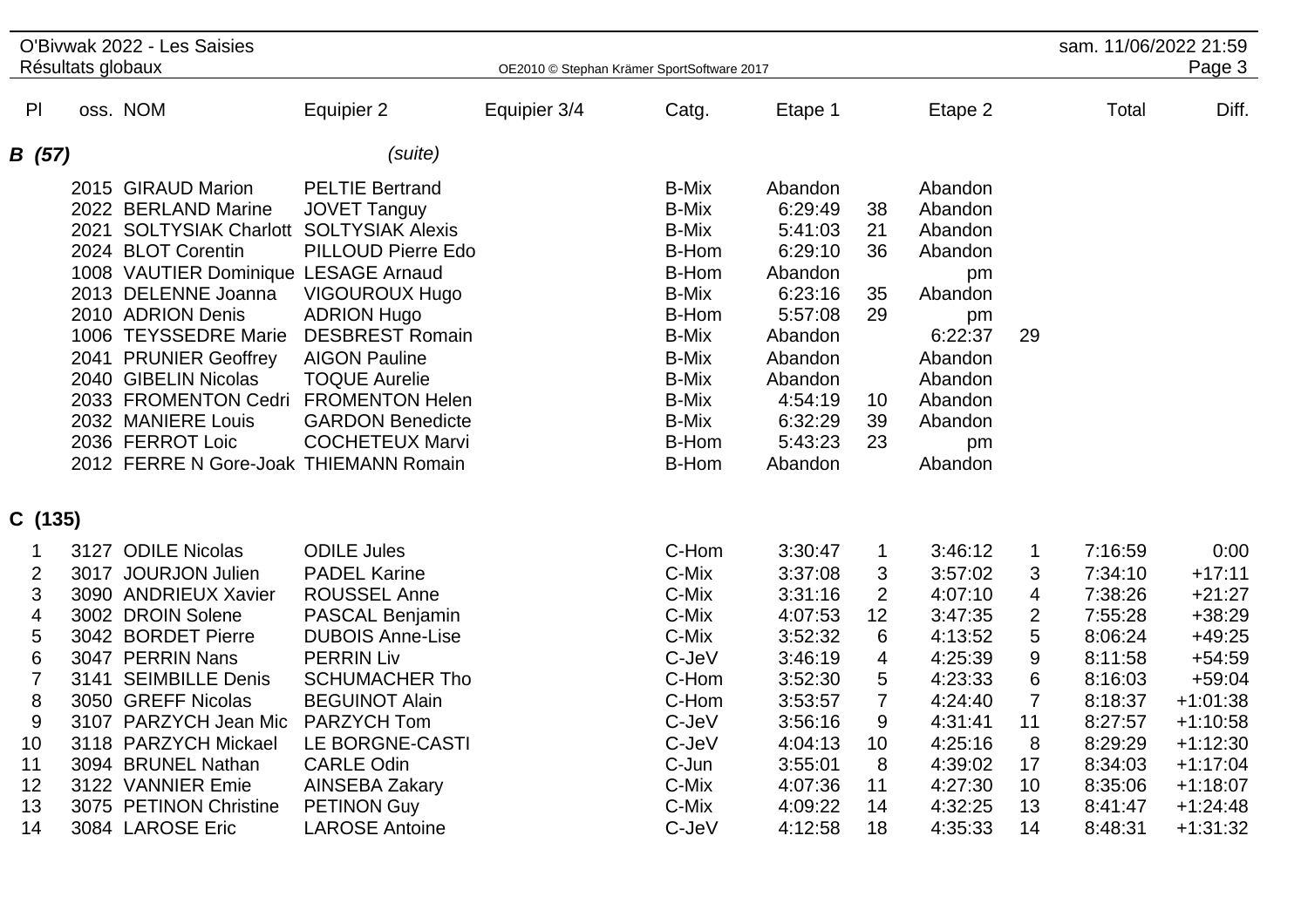|                |                   | O'Bivwak 2022 - Les Saisies             |                          |                                            |       |         |    |         |    | sam. 11/06/2022 21:59 |            |
|----------------|-------------------|-----------------------------------------|--------------------------|--------------------------------------------|-------|---------|----|---------|----|-----------------------|------------|
|                | Résultats globaux |                                         |                          | OE2010 © Stephan Krämer SportSoftware 2017 |       |         |    |         |    |                       | Page 4     |
| P <sub>l</sub> |                   | oss. NOM                                | Equipier 2               | Equipier 3/4                               | Catg. | Etape 1 |    | Etape 2 |    | Total                 | Diff.      |
| C(135)         |                   |                                         | (suite)                  |                                            |       |         |    |         |    |                       |            |
| 15             |                   | 3123 VUILLEMARD Jere                    | <b>VUILLEMARD Marie</b>  |                                            | C-Mix | 4:16:40 | 21 | 4:32:19 | 12 | 8:48:59               | $+1:32:00$ |
| 16             |                   | 3070 BLONDEAU-TOINY                     | <b>BLONDEAU Lenaic</b>   |                                            | C-Hom | 4:12:35 | 17 | 4:38:27 | 16 | 8:51:02               | $+1:34:03$ |
| 17             |                   | 3051 LONGA Laurent                      | <b>VERT Christian</b>    |                                            | C-Hom | 4:08:47 | 13 | 4:48:49 | 25 | 8:57:36               | $+1:40:37$ |
| 18             |                   | 3067 MORLON Marie                       | <b>MORLON Jean-Fran</b>  |                                            | C-Mix | 4:22:28 | 26 | 4:37:13 | 15 | 8:59:41               | $+1:42:42$ |
| 19             |                   | 3098 KONIECZNY Vaness                   | <b>TROCHUT Melissa</b>   |                                            | C-Dam | 4:15:31 | 20 | 4:44:35 | 19 | 9:00:06               | $+1:43:07$ |
| 20             |                   | 3153 VULLIET Coline                     | <b>CHEDIN Sylvie</b>     |                                            | C-Dam | 4:15:21 | 19 | 4:44:59 | 20 | 9:00:20               | $+1:43:21$ |
| 21             |                   | 3121 BALLAS Valentin                    | <b>BALLAS Fanny</b>      |                                            | C-Mix | 4:11:16 | 15 | 4:50:12 | 30 | 9:01:28               | $+1:44:29$ |
| 22             |                   | 3021 BOILEAU Cyril                      | <b>BOILEAU Allan</b>     |                                            | C-JeV | 4:12:10 | 16 | 4:51:41 | 31 | 9:03:51               | $+1:46:52$ |
| 23             |                   | 3117 BOISSONNET Nicol                   | <b>BOISSONNET Lilou</b>  |                                            | C-Mix | 4:18:42 | 23 | 4:49:24 | 28 | 9:08:06               | $+1:51:07$ |
| 24             |                   | 3011 CHOTARD Philippe                   | <b>AIT ARAB Ali</b>      |                                            | C-Hom | 4:22:42 | 27 | 4:49:20 | 27 | 9:12:02               | $+1:55:03$ |
| 25             |                   | 3031 GAUFILLET Pierre                   | <b>MASSON Philippe</b>   |                                            | C-Hom | 4:20:21 | 25 | 4:52:05 | 32 | 9:12:26               | $+1:55:27$ |
| 26             |                   | 3142 LOUISON Bruno                      | <b>BERNAUD Claire</b>    |                                            | C-Mix | 4:33:30 | 29 | 4:49:56 | 29 | 9:23:26               | $+2:06:27$ |
| 27             |                   | 3083 BANULS Thomas                      | <b>BANULS Romain</b>     |                                            | C-Hom | 4:20:19 | 24 | 5:06:32 | 42 | 9:26:51               | $+2:09:52$ |
| 28             | 3081              | <b>DELINSELLE Charlo</b>                | <b>DIRAISON Gael</b>     |                                            | C-Mix | 4:36:20 | 32 | 4:52:16 | 33 | 9:28:36               | $+2:11:37$ |
| 29             |                   | 3131 JANOD Francois                     | JANOD Jeromine           |                                            | C-JeV | 4:18:40 | 22 | 5:12:17 | 48 | 9:30:57               | $+2:13:58$ |
| 30             |                   | 3046 ROUSSEL Damien                     | <b>ROUSSEL Pierre Lo</b> |                                            | C-Hom | 4:45:04 | 41 | 4:47:15 | 21 | 9:32:19               | $+2:15:20$ |
| 31             |                   | 3080 HENRIO Ludovic                     | <b>PREVOSTO Virgile</b>  |                                            | C-Hom | 4:48:02 | 44 | 4:48:34 | 23 | 9:36:36               | $+2:19:37$ |
| 32             |                   | 3095 GRANJON Cecile                     | <b>GRANJON Dominiqu</b>  |                                            | C-Mix | 4:41:43 | 35 | 4:55:00 | 36 | 9:36:43               | $+2:19:44$ |
| 33             |                   | 3112 MEJEAN Paul                        | <b>ALAIZE Julian</b>     |                                            | C-Hom | 4:42:51 | 39 | 4:56:19 | 37 | 9:39:10               | $+2:22:11$ |
| 34             |                   | 3062 BUSSY Clement                      | <b>GANDON Thomas</b>     |                                            | C-Hom | 4:41:51 | 37 | 4:58:45 | 39 | 9:40:36               | $+2:23:37$ |
| 35             |                   | 3146 TRAMOLAY Leonard HENNEQUIN Titouan |                          |                                            | C-Jun | 4:53:54 | 51 | 4:48:25 | 22 | 9:42:19               | $+2:25:20$ |
| 36             |                   | 3148 GAUDILLAT Maelle                   | <b>MERCIER Leslie</b>    |                                            | C-Dam | 4:50:15 | 50 | 4:56:49 | 38 | 9:47:04               | $+2:30:05$ |
| 37             |                   | 3091 CLERC Caroline                     | <b>GONET Janick</b>      |                                            | C-Dam | 4:36:27 | 33 | 5:11:01 | 46 | 9:47:28               | $+2:30:29$ |
| 38             |                   | 3068 GENISSEL Olivier                   | <b>GENISSEL Thibault</b> |                                            | C-Hom | 4:59:32 | 62 | 4:48:52 | 26 | 9:48:24               | $+2:31:25$ |
| 39             |                   | 3041 HENNO Aurelien                     | <b>AUSSOURD Marie</b>    |                                            | C-Mix | 4:55:43 | 55 | 4:52:57 | 34 | 9:48:40               | $+2:31:41$ |
| 40             |                   | 3013 WINTENBERGER OI CHEVALIER Thibaul  |                          |                                            | C-Hom | 5:06:58 | 68 | 4:43:41 | 18 | 9:50:39               | $+2:33:40$ |
| 41             |                   | 3074 DUVAL Angelique                    | <b>LIMON Benoit</b>      |                                            | C-Mix | 4:46:23 | 42 | 5:04:36 | 40 | 9:50:59               | $+2:34:00$ |
| 42             |                   | 3133 SEVEQUE Matthieu                   | <b>KOLMERSCHLAG L</b>    |                                            | C-Mix | 4:43:05 | 40 | 5:12:07 | 47 | 9:55:12               | $+2:38:13$ |
| 43             |                   | 3032 PERRIER Emilie                     | <b>FRAGNOL Leo</b>       |                                            | C-Mix | 4:35:40 | 31 | 5:20:41 | 52 | 9:56:21               | $+2:39:22$ |
| 44             |                   | 3016 LAVENANT Victor                    | <b>LAVENANT Hugues</b>   |                                            | C-Hom | 4:54:02 | 52 | 5:07:09 | 43 | 10:01:11              | $+2:44:12$ |
| 45             |                   | 3065 DUCHENE Elodie                     | <b>RAISON Romain</b>     |                                            | C-Mix | 4:35:32 | 30 | 5:27:45 | 54 | 10:03:17              | $+2:46:18$ |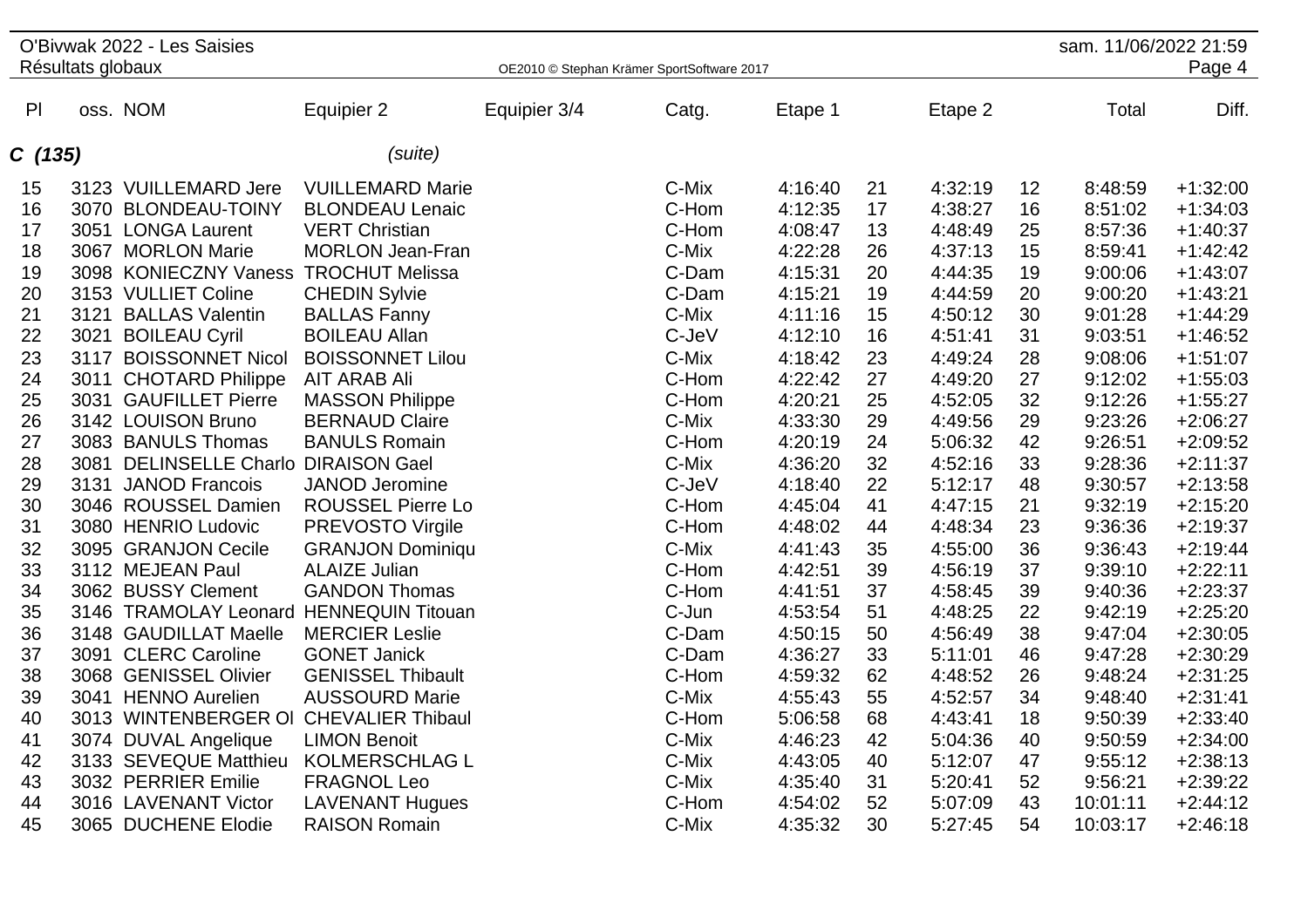|        | Résultats globaux | O'Bivwak 2022 - Les Saisies          |                          |              | OE2010 © Stephan Krämer SportSoftware 2017 |         |     |         |    | sam. 11/06/2022 21:59 | Page 5     |
|--------|-------------------|--------------------------------------|--------------------------|--------------|--------------------------------------------|---------|-----|---------|----|-----------------------|------------|
| P      |                   | oss. NOM                             | Equipier 2               | Equipier 3/4 | Catg.                                      | Etape 1 |     | Etape 2 |    | Total                 | Diff.      |
|        |                   |                                      |                          |              |                                            |         |     |         |    |                       |            |
| C(135) |                   |                                      | (suite)                  |              |                                            |         |     |         |    |                       |            |
| 46     |                   | 3057 MALET Christophe                | <b>MASSERON Sebast</b>   |              | C-Hom                                      | 4:57:46 | 58  | 5:08:30 | 44 | 10:06:16              | $+2:49:17$ |
| 47     |                   | 3099 TROCHUT Severin                 | <b>TROCHUT Nathael</b>   |              | C-JeV                                      | 4:32:11 | 28  | 5:34:38 | 59 | 10:06:49              | $+2:49:50$ |
| 48     |                   | 3028 SALETTE Arnaud                  | <b>SALAGER Estelle</b>   |              | C-Mix                                      | 5:04:18 | 64  | 5:05:18 | 41 | 10:09:36              | $+2:52:37$ |
| 49     |                   | 3126 PAUL Antoine                    | <b>AMICE William</b>     |              | C-Hom                                      | 4:57:40 | 57  | 5:12:18 | 49 | 10:09:58              | $+2:52:59$ |
| 50     |                   | 3063 GIRE Florie                     | <b>GIRE Sylvain</b>      |              | C-Mix                                      | 4:38:06 | 34  | 5:34:39 | 60 | 10:12:45              | $+2:55:46$ |
| 51     |                   | 3077 MARTIN Pascal                   | <b>MARTIN Laura</b>      |              | C-JeV                                      | 4:41:48 | 36  | 5:34:13 | 58 | 10:16:01              | $+2:59:02$ |
| 52     |                   | 3124 BREGNAC Olivier                 | <b>BREGNAC Aurore</b>    |              | C-Mix                                      | 5:04:30 | 65  | 5:15:44 | 50 | 10:20:14              | $+3:03:15$ |
| 53     |                   | 3029 VERVIER Frederic                | <b>HERVE Corentin</b>    |              | C-Hom                                      | 4:47:30 | 43  | 5:32:54 | 56 | 10:20:24              | $+3:03:25$ |
| 54     |                   | 3108 LIOCHON Vivien                  | <b>GAUDIN Nicolas</b>    |              | C-Hom                                      | 4:58:31 | 60  | 5:24:21 | 53 | 10:22:52              | $+3:05:53$ |
| 55     |                   | 3019 ELIAS Pauline                   | <b>BLANC-TRANCHAN</b>    |              | C-Dam                                      | 5:07:22 | 69  | 5:17:16 | 51 | 10:24:38              | $+3:07:39$ |
| 56     |                   | 3064 FALLONE Nicolas                 | <b>SAINT-CAST Thibau</b> |              | C-Hom                                      | 4:57:36 | 56  | 5:32:09 | 55 | 10:29:45              | $+3:12:46$ |
| 57     |                   | 3113 GAUDIN Mathias                  | <b>MERLE Kevin</b>       |              | C-Hom                                      | 5:20:49 | 76  | 5:09:03 | 45 | 10:29:52              | $+3:12:53$ |
| 58     |                   | 3038 GRANGEOT Romain ROCHAS Jonathan |                          |              | C-Hom                                      | 5:42:53 | 89  | 4:53:02 | 35 | 10:35:55              | $+3:18:56$ |
| 59     |                   | 3102 LEFEVRE Alexandr                | LE MEZO Mathieu          |              | C-Hom                                      | 4:59:13 | 61  | 5:44:59 | 62 | 10:44:12              | $+3:27:13$ |
| 60     |                   | 3150 MAURAS Benjamin                 | <b>HARTER Maxime</b>     |              | C-Hom                                      | 4:48:55 | 47  | 6:01:32 | 69 | 10:50:27              | $+3:33:28$ |
| 61     |                   | 3139 ARNOULD Marie                   | <b>BOYER Romane</b>      |              | C-Dam                                      | 4:55:29 | 54  | 5:55:19 | 67 | 10:50:48              | $+3:33:49$ |
| 62     |                   | 3129 DURIX--MURIS Liv                | <b>DENIAU Thaina</b>     |              | C-Dam                                      | 4:48:04 | 45  | 6:08:21 | 77 | 10:56:25              | $+3:39:26$ |
| 63     |                   | 3034 PFLIEGER Oceane                 | <b>ARNOULD Louis</b>     |              | C-Mix                                      | 5:03:22 | 63  | 5:54:17 | 66 | 10:57:39              | $+3:40:40$ |
| 64     |                   | 3072 PAGET Emma                      | <b>BRAHIER Jonathan</b>  |              | C-Mix                                      | 5:26:51 | 78  | 5:33:57 | 57 | 11:00:48              | $+3:43:49$ |
| 65     |                   | 3054 DEUTSCH Matthias                | <b>ROMANET Leo</b>       |              | C-Hom                                      | 4:49:35 | 49  | 6:23:42 | 86 | 11:13:17              | $+3:56:18$ |
| 66     |                   | 3101 LEROY Manon                     | <b>LOCATELLI Louane</b>  |              | C-Jun                                      | 5:10:59 | 71  | 6:02:32 | 73 | 11:13:31              | $+3:56:32$ |
| 67     |                   | 3109 ZIFFEL Francois                 | <b>JACOB Alexandre</b>   |              | C-Hom                                      | 5:25:16 | 77  | 5:53:28 | 65 | 11:18:44              | $+4:01:45$ |
| 68     |                   | 3066 HUREAU Fabrice                  | <b>PELLETIER Gregory</b> |              | C-Hom                                      | 5:32:12 | 80  | 5:52:06 | 64 | 11:24:18              | $+4:07:19$ |
| 69     |                   | 3115 DUFRENOY Olivier                | <b>THEVENART Johan</b>   |              | C-Hom                                      | 5:15:21 | 74  | 6:17:56 | 82 | 11:33:17              | $+4:16:18$ |
| 70     |                   | 3026 PEILLON Eric                    | <b>FRELOT Nathan</b>     |              | C-Hom                                      | 5:14:17 | 73  | 6:23:40 | 85 | 11:37:57              | $+4:20:58$ |
| 71     |                   | 3087 FOL Thierry                     | <b>FOL-RIBET Helene</b>  |              | C-Mix                                      | 5:36:48 | 86  | 6:05:30 | 76 | 11:42:18              | $+4:25:19$ |
| 72     |                   | 3104 MORER Richard                   | <b>MORER Yann</b>        |              | C-JeV                                      | 5:34:25 | 83  | 6:08:28 | 78 | 11:42:53              | $+4:25:54$ |
| 73     |                   | 3151 MONOT Apolline                  | <b>MASMIQUEL Theo</b>    |              | C-Mix                                      | 5:35:20 | 84  | 6:10:45 | 80 | 11:46:05              | $+4:29:06$ |
| 74     |                   | 3092 TAURISSON Claire                | <b>FOURNIER Sebastie</b> |              | C-Mix                                      | 5:06:43 | 67  | 6:41:31 | 91 | 11:48:14              | $+4:31:15$ |
| 75     |                   | 3012 FRAIN COMBANAIR                 | <b>JAYLES Romain</b>     |              | C-Mix                                      | 6:14:56 | 111 | 5:38:39 | 61 | 11:53:35              | $+4:36:36$ |
| 76     |                   | 3033 GRALL Louise                    | <b>GRALL Pierre</b>      |              | C-Mix                                      | 5:51:16 | 96  | 6:02:24 | 72 | 11:53:40              | $+4:36:41$ |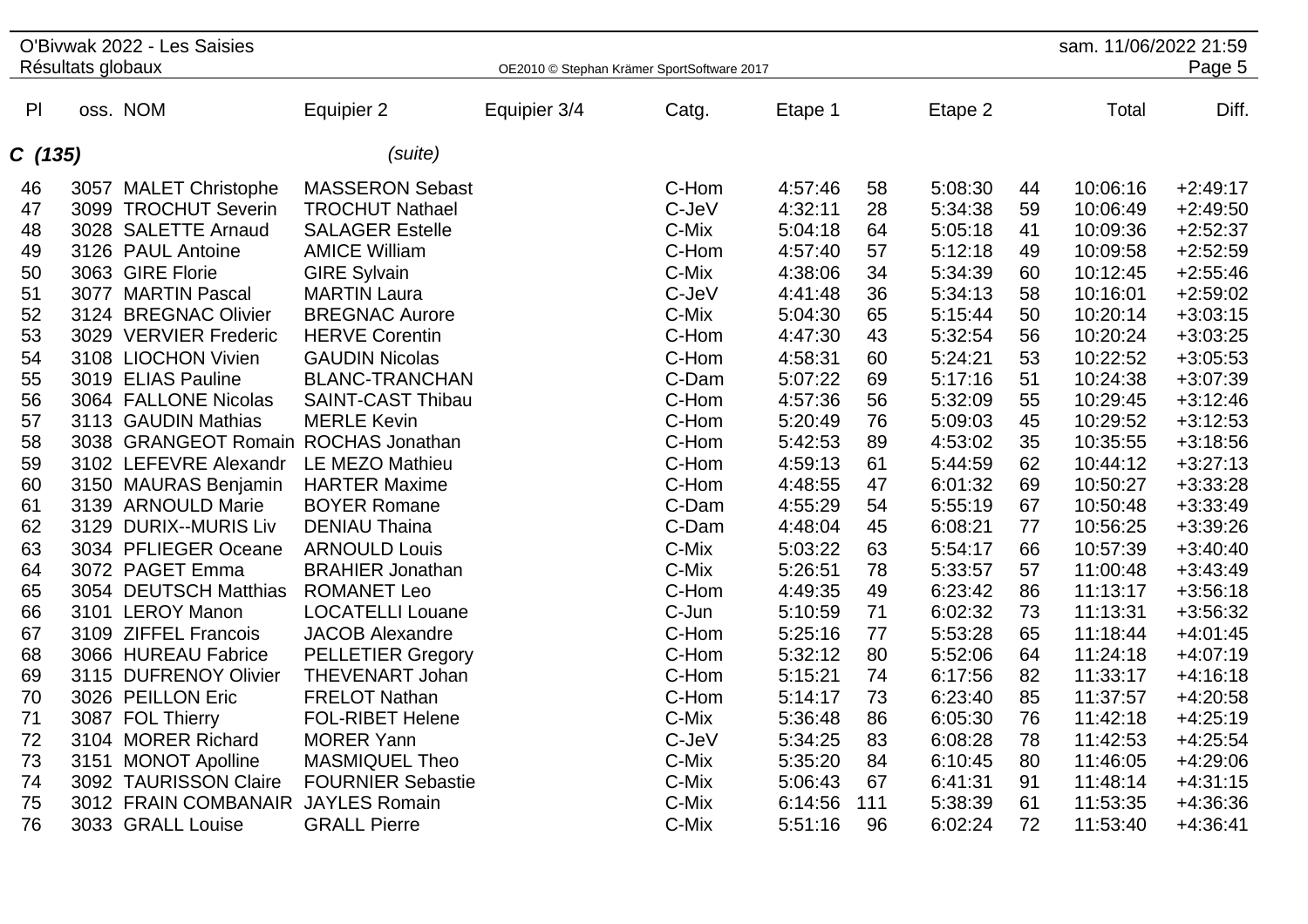|                                                                                                          | Résultats globaux | O'Bivwak 2022 - Les Saisies                                                                                                                                                                                                                                                                                                                                                                                                                                                                                                                                                                                                                                                                                                    |                                                                                                                                                                                                                                                                                                                                                                                                                                                                                                                                                                                                        | OE2010 © Stephan Krämer SportSoftware 2017 |                                                                                                                                                                                                                                                          |                                                                                                                                                                                                                                                                                                                  |                                                                                                                                                                     |                                                                                                                                                                                                                                                                                                   |                                                                                                                | sam. 11/06/2022 21:59                                                                                                                                                                                                | Page 6                                                                                                                                                                                                                                                   |
|----------------------------------------------------------------------------------------------------------|-------------------|--------------------------------------------------------------------------------------------------------------------------------------------------------------------------------------------------------------------------------------------------------------------------------------------------------------------------------------------------------------------------------------------------------------------------------------------------------------------------------------------------------------------------------------------------------------------------------------------------------------------------------------------------------------------------------------------------------------------------------|--------------------------------------------------------------------------------------------------------------------------------------------------------------------------------------------------------------------------------------------------------------------------------------------------------------------------------------------------------------------------------------------------------------------------------------------------------------------------------------------------------------------------------------------------------------------------------------------------------|--------------------------------------------|----------------------------------------------------------------------------------------------------------------------------------------------------------------------------------------------------------------------------------------------------------|------------------------------------------------------------------------------------------------------------------------------------------------------------------------------------------------------------------------------------------------------------------------------------------------------------------|---------------------------------------------------------------------------------------------------------------------------------------------------------------------|---------------------------------------------------------------------------------------------------------------------------------------------------------------------------------------------------------------------------------------------------------------------------------------------------|----------------------------------------------------------------------------------------------------------------|----------------------------------------------------------------------------------------------------------------------------------------------------------------------------------------------------------------------|----------------------------------------------------------------------------------------------------------------------------------------------------------------------------------------------------------------------------------------------------------|
| P <sub>1</sub>                                                                                           |                   | oss. NOM                                                                                                                                                                                                                                                                                                                                                                                                                                                                                                                                                                                                                                                                                                                       | Equipier 2                                                                                                                                                                                                                                                                                                                                                                                                                                                                                                                                                                                             | Equipier 3/4                               | Catg.                                                                                                                                                                                                                                                    | Etape 1                                                                                                                                                                                                                                                                                                          |                                                                                                                                                                     | Etape 2                                                                                                                                                                                                                                                                                           |                                                                                                                | Total                                                                                                                                                                                                                | Diff.                                                                                                                                                                                                                                                    |
| C(135)                                                                                                   |                   |                                                                                                                                                                                                                                                                                                                                                                                                                                                                                                                                                                                                                                                                                                                                | (suite)                                                                                                                                                                                                                                                                                                                                                                                                                                                                                                                                                                                                |                                            |                                                                                                                                                                                                                                                          |                                                                                                                                                                                                                                                                                                                  |                                                                                                                                                                     |                                                                                                                                                                                                                                                                                                   |                                                                                                                |                                                                                                                                                                                                                      |                                                                                                                                                                                                                                                          |
| 77<br>78<br>79<br>80<br>81<br>82<br>83<br>84<br>85<br>86<br>87<br>88<br>89<br>90<br>91<br>92<br>93<br>94 |                   | 3043 CHEVALIER Cedric<br>3086 BIGOT Pierre<br>3073 DEPOORTERE Ca<br>3136 BEDAGUE Charlotte GIGNOUX Alizee<br>3020 PELLETIER Genevie PELLETIER Luc<br>3015 BRULE Guillaume<br>3154 DUCAS Louis<br>3076 BAILLET Laetitia<br>3035 LOGE Paul<br>3114 VIARD Laurane<br>3059 ARMAND Manon<br>3036 GEORGES Jean-Yv<br>3024 DIDELOT Ludovic<br>3023 ORY Aline<br>3060 BOUCLIER Valerie<br>3001 VAUPRE Solenn<br>3147 CHOLET Benjamin<br>3005 CURT Nathalie<br>3119 PARISOT Claire<br>3006 PARDO Pierre-Emm DIANOUX Vincent<br>3145 TRAMOLAY Sebasti<br>2048 BOSSON Marine<br>3152 ROCHETTE Claire<br>3149 BONIVIN Jordan<br>2044 BURNICHON Baptist FERRARI-BOYER AI<br>3128 DUFRENE Maud<br>3004 PETITEAU Johan<br>3134 CATHERINE Nina | <b>CHEVALIER Satine</b><br><b>BIGOT Jeanne</b><br><b>NIQUET Marion</b><br><b>LECOMTE Thomas</b><br><b>DUCAS Melie</b><br><b>BAILLET Arnaud</b><br>LE BIGOT Ludovic<br><b>GATTAZ Lucie</b><br><b>LENAERTS Olivier</b><br><b>GRAS Fanny</b><br><b>DIDELOT Nathan</b><br><b>DELORME Marine</b><br><b>VIGNY Serge</b><br><b>SALOMON Claire</b><br><b>GOURDON Aurelie</b><br><b>FALCONNET Lysian</b><br><b>DU TERTRE Wallera</b><br><b>TRAMOLAY Soko</b><br><b>BERNARD Caroline</b><br><b>PRADIGNAC Cecile</b><br><b>CAZALY Colin</b><br><b>TROCQ Tanguy</b><br><b>DANET Gautier</b><br><b>HUMBERT Emma</b> |                                            | C-JeV<br>C-Mix<br>C-Dam<br>C-Mix<br>C-Mix<br>C-Hom<br>C-Mix<br>C-Mix<br>C-Hom<br>C-Dam<br>C-Mix<br>C-Mix<br>C-Hom<br>C-Dam<br>C-Mix<br>C-Mix<br>C-Mix<br>C-Dam<br>C-Mix<br>C-Hom<br>C-JeV<br>C-Dam<br>C-Dam<br>C-Hom<br>C-Hom<br>C-Mix<br>C-Hom<br>C-Dam | 5:50:31<br>5:33:04<br>6:01:47<br>5:36:16<br>4:55:02<br>6:04:50<br>6:12:17<br>5:53:21<br>6:05:04<br>6:14:53<br>6:12:35<br>6:09:52<br>5:49:59<br>5:49:18<br>6:26:18<br>6:26:04<br>6:12:30<br>7:04:15<br>5:10:50<br>4:57:51<br>5:43:28<br>Abandon<br>5:37:26<br>6:03:54<br>Abandon<br>4:49:17<br>5:47:03<br>6:34:59 | 95<br>81<br>98<br>85<br>53<br>100<br>105<br>97<br>101<br>110<br>108<br>102<br>94<br>93<br>114<br>113<br>107<br>120<br>70<br>59<br>90<br>nc<br>99<br>48<br>91<br>115 | 6:04:19<br>6:22:50<br>5:56:14<br>6:24:43<br>7:08:31<br>6:03:57<br>6:01:51<br>6:22:03<br>6:10:36<br>6:01:47<br>6:10:52<br>6:35:40<br>6:56:04<br>7:08:23<br>6:32:49<br>6:41:02<br>7:43:17<br>7:43:58<br>Abandon<br>Abandon<br>pm<br>pm<br>6:10:23<br>Abandon<br>Abandon<br>pm<br>Abandon<br>Abandon | 75<br>84<br>68<br>87<br>94<br>74<br>71<br>83<br>79<br>70<br>81<br>89<br>92<br>93<br>88<br>90<br>95<br>96<br>nc | 11:54:50<br>11:55:54<br>11:58:01<br>12:00:59<br>12:03:33<br>12:08:47<br>12:14:08<br>12:15:24<br>12:15:40<br>12:16:40<br>12:23:27<br>12:45:32<br>12:46:03<br>12:57:41<br>12:59:07<br>13:07:06<br>13:55:47<br>14:48:13 | $+4:37:51$<br>$+4:38:55$<br>$+4:41:02$<br>$+4:44:00$<br>$+4:46:34$<br>$+4:51:48$<br>$+4:57:09$<br>$+4:58:25$<br>$+4:58:41$<br>$+4:59:41$<br>$+5:06:28$<br>$+5:28:33$<br>$+5:29:04$<br>$+5:40:42$<br>$+5:42:08$<br>$+5:50:07$<br>$+6:38:48$<br>$+7:31:14$ |
|                                                                                                          |                   | 3132 RADAL Thomas<br>3049 ZENEVRE Manuel                                                                                                                                                                                                                                                                                                                                                                                                                                                                                                                                                                                                                                                                                       | DE CERTAINES Her<br><b>JOUCLA Patricia</b>                                                                                                                                                                                                                                                                                                                                                                                                                                                                                                                                                             |                                            | C-Hom<br>C-Mix                                                                                                                                                                                                                                           | pm<br>4:42:20                                                                                                                                                                                                                                                                                                    | 38                                                                                                                                                                  | 4:48:37<br>Abandon                                                                                                                                                                                                                                                                                | 24                                                                                                             |                                                                                                                                                                                                                      |                                                                                                                                                                                                                                                          |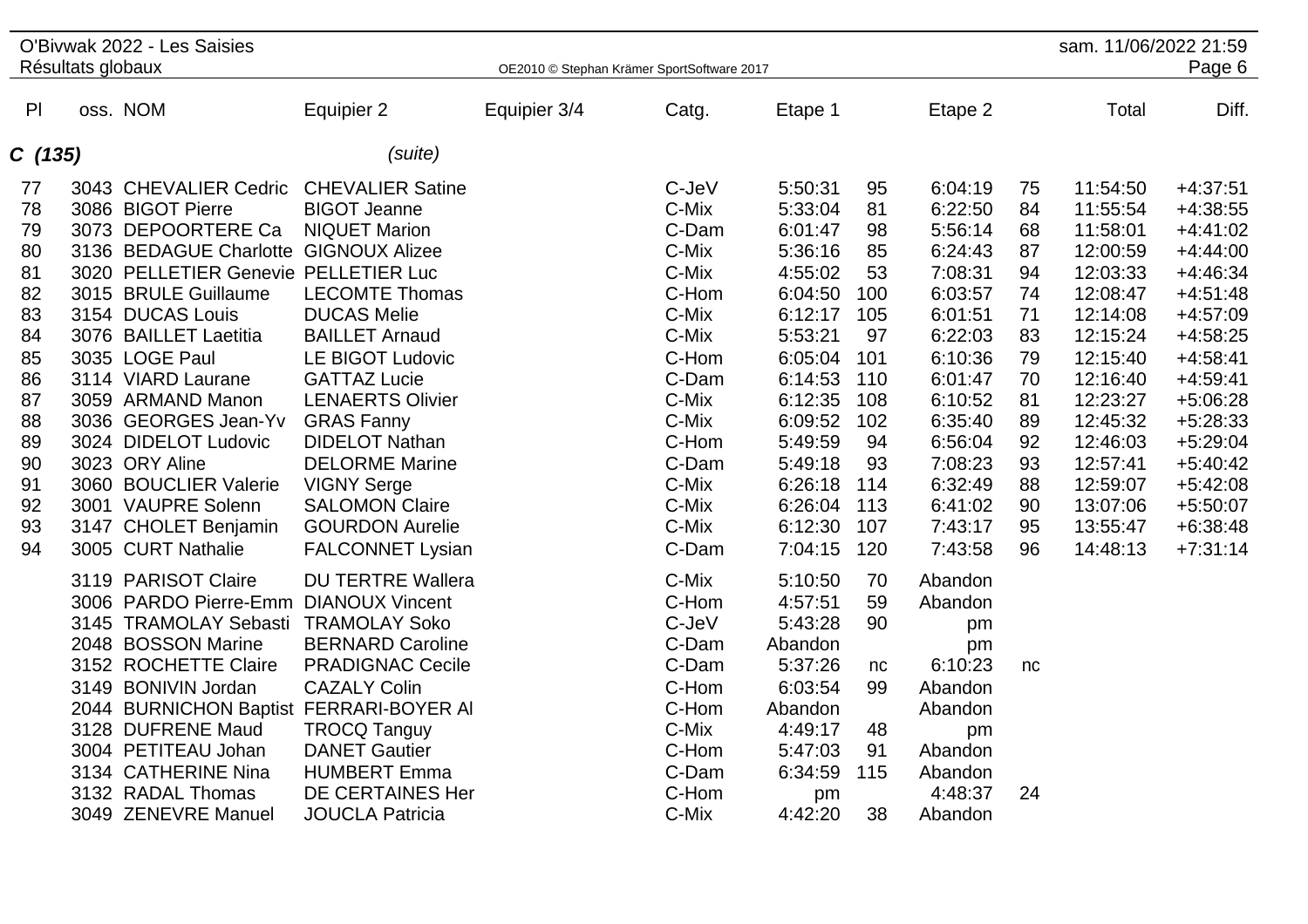| oss. NOM<br>P<br>Equipier 2<br>Equipier 3/4<br>Etape 1<br>Total<br>Catg.<br>Etape 2<br>(suite)<br>C(135)<br><b>CROUTE Solene</b><br>C-Dam<br>3048 MARTIN Maelys<br>5:49:11<br>92<br>Abandon<br>C-Mix<br>3045 GEORGET Clement<br><b>LEPINE Hanae</b><br>6:10:58<br>103<br>Abandon<br>3014 SCATOLI Paolo<br>C-Mix<br><b>LISON Marie Pierre</b><br>Abandon<br>pm<br>C-Hom<br>3056 DOUBLE Vincent<br>6:20:06<br>112<br><b>GREA Matteo</b><br>Abandon<br>3055 FRANCOISE Lucas<br><b>BERLAND Noeline</b><br>C-Mix<br>6:41:18<br>117<br>Abandon<br>3053 LE GUYADEC Gabri PALAPRAT Oriane<br>C-Dam<br>6:12:22<br>106<br>Abandon                                                                                                                                                                                                                                                                                                                                                                                                                                                                                                                                                                                                                                                                                                                                                                                                                                                                                                                                                                                                                                                                                                                                                                                                                                                             | sam. 11/06/2022 21:59<br>Page 7 |
|-------------------------------------------------------------------------------------------------------------------------------------------------------------------------------------------------------------------------------------------------------------------------------------------------------------------------------------------------------------------------------------------------------------------------------------------------------------------------------------------------------------------------------------------------------------------------------------------------------------------------------------------------------------------------------------------------------------------------------------------------------------------------------------------------------------------------------------------------------------------------------------------------------------------------------------------------------------------------------------------------------------------------------------------------------------------------------------------------------------------------------------------------------------------------------------------------------------------------------------------------------------------------------------------------------------------------------------------------------------------------------------------------------------------------------------------------------------------------------------------------------------------------------------------------------------------------------------------------------------------------------------------------------------------------------------------------------------------------------------------------------------------------------------------------------------------------------------------------------------------------------------|---------------------------------|
|                                                                                                                                                                                                                                                                                                                                                                                                                                                                                                                                                                                                                                                                                                                                                                                                                                                                                                                                                                                                                                                                                                                                                                                                                                                                                                                                                                                                                                                                                                                                                                                                                                                                                                                                                                                                                                                                                     | Diff.                           |
|                                                                                                                                                                                                                                                                                                                                                                                                                                                                                                                                                                                                                                                                                                                                                                                                                                                                                                                                                                                                                                                                                                                                                                                                                                                                                                                                                                                                                                                                                                                                                                                                                                                                                                                                                                                                                                                                                     |                                 |
| 5:42:41<br>3040 CORBI Francois<br><b>ANDRE Stephane</b><br>C-Hom<br>88<br>Abandon<br>3025 CAUMARTIN Gauthi LAPERSONNE Jere<br>C-Hom<br>5:05:04<br>66<br>Abandon<br>C-Mix<br>3022 LAURENT Guillaume LAURENT Flavie<br>Abandon<br>Abandon<br>3018 PENY Penelope<br><b>TIZZONI Clarisse</b><br>C-Dam<br>5:41:05<br>87<br>Abandon<br>C-Hom<br>3027 TOURTELIER Louan LEGAIT Antoine<br>4:48:34<br>46<br>pm<br>3039 DEGORS Marine<br>C-Mix<br><b>DUCOMBS Guillaum</b><br>6:42:05<br>119<br>Abandon<br>C-Mix<br>3037 BOUCE Angelique<br>5:33:52<br>82<br><b>BOULARAN Paul</b><br>pm<br>3030 ANDRIOT Severine<br><b>PONT Emma</b><br>C-Dam<br>5:31:09<br>79<br>Abandon<br>C-Dam<br>3100 FRANCE Laurine<br><b>SERVAS Nolwenn</b><br>Abandon<br>Abandon<br>3097 NARKISSIAN Maxim DIBLING Olivier<br>C-Hom<br>Abandon<br>Abandon<br>3096 THIVIYANATHAN An<br><b>KABA Teo</b><br>C-Hom<br>Abandon<br>Abandon<br>3105 BERLAND Alizee<br><b>PALLY Adrien</b><br>C-Mix<br>6:42:04 118<br>Abandon<br>C-Hom<br>1012 REZE Baptiste<br><b>HUYGHE Guillaume</b><br>Abandon<br>pm<br>2034 BOLEAT Baptiste<br><b>BOLEAT Paul</b><br>C-Hom<br>5:45:29<br>63<br>Abandon<br>C-Mix<br>3007 NABONNE Philippe<br><b>NABONNE Sylvie</b><br>Abandon<br>pm<br>3093 PAUL Melody<br><b>LESUEUR Charlotte</b><br>C-Dam<br>5:19:41<br>75<br>Abandon<br>3071 LACHAT Nathalie<br>C-Mix<br>6:39:55<br><b>GERARD Christian</b><br>116<br>Abandon<br>2025 RUMIN Sophie<br><b>RUMIN Charlotte</b><br>C-Dam<br>Abandon<br>Abandon<br>3061 MARECHAL Camille MARECHAL Justin<br>C-Hom<br>5:11:08<br>72<br>pm<br>3079 LOSCUL Benoist<br>C-Mix<br><b>MEIGNIEN Marie</b><br>6:10:59<br>104<br>Abandon<br>C-Mix<br>3089 LAPERGUE Fabrice LAPERGUE Florenc<br>6:13:41<br>109<br>pm<br>3085 MAGAT-SAUNIER A GJURASEVIC Claire<br>C-Dam<br>Abandon<br>Abandon<br>C-Hom<br>3082 GRUSELLE Wilfried CLEMENT Thierry<br>Abandon<br>Abandon |                                 |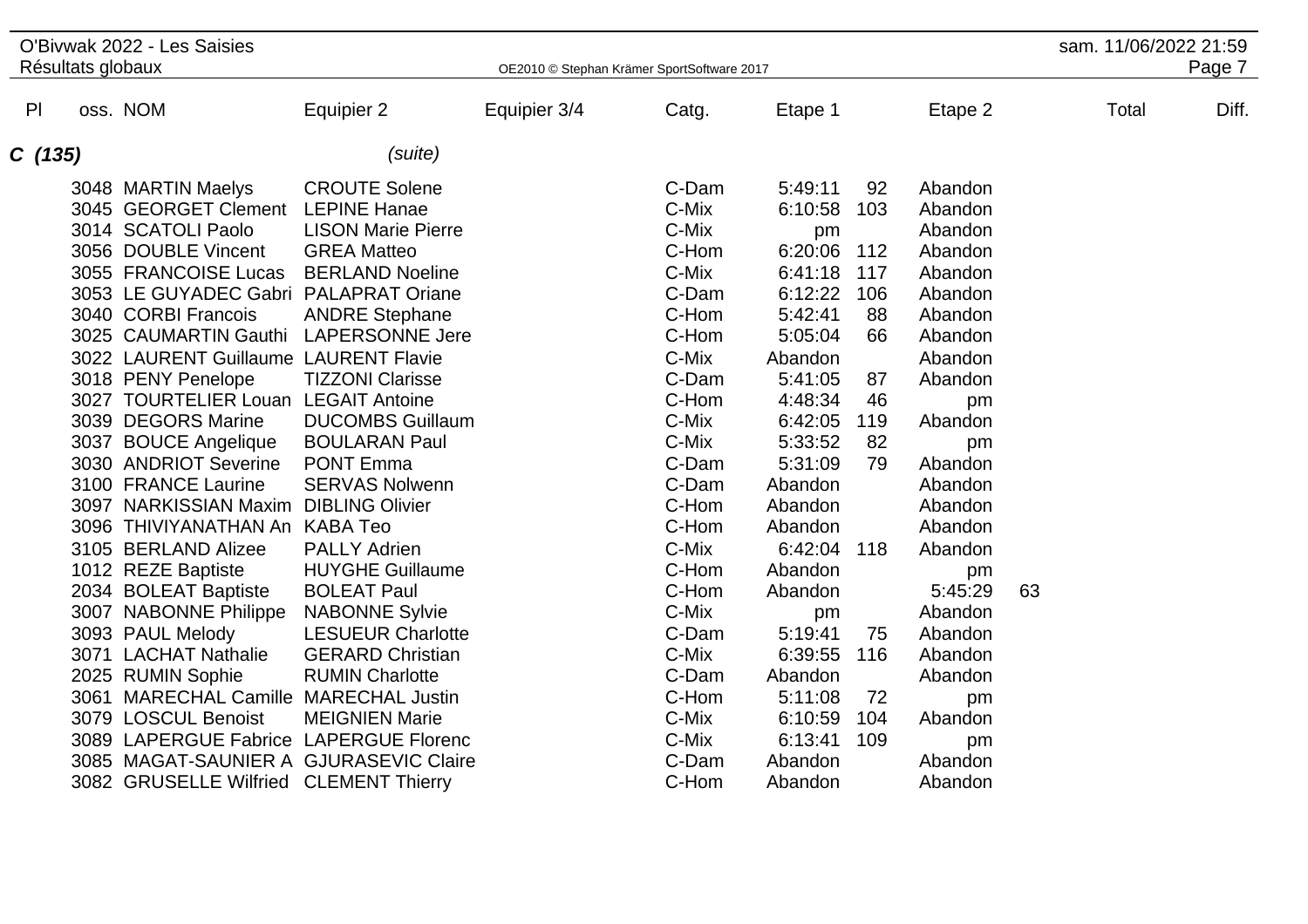|                | Résultats globaux | O'Bivwak 2022 - Les Saisies             |                          | OE2010 © Stephan Krämer SportSoftware 2017 |       |         |                         |         |                | sam. 11/06/2022 21:59 | Page 8     |
|----------------|-------------------|-----------------------------------------|--------------------------|--------------------------------------------|-------|---------|-------------------------|---------|----------------|-----------------------|------------|
|                |                   |                                         |                          |                                            |       |         |                         |         |                |                       |            |
| P              |                   | oss. NOM                                | Equipier 2               | Equipier 3/4                               | Catg. | Etape 1 |                         | Etape 2 |                | Total                 | Diff.      |
| D (236)        |                   |                                         |                          |                                            |       |         |                         |         |                |                       |            |
| 1              |                   | 4182 SUSIN Cedric                       | <b>PIERRE Julien</b>     |                                            | D-Hom | 2:38:28 | $\mathbf 1$             | 2:55:32 | 1              | 5:34:00               | 0:00       |
| $\overline{2}$ |                   | 4213 JOLLY Andy                         | <b>ALLOT CAUCHARD</b>    |                                            | D-Hom | 2:39:07 | $\overline{2}$          | 3:02:08 | 3              | 5:41:15               | $+7:15$    |
| 3              |                   | 4266 BEHRA Eric                         | <b>BEHRA Max</b>         |                                            | D-Hom | 2:44:20 | 3                       | 2:57:44 | 2              | 5:42:04               | $+8:04$    |
| 4              |                   | 4292 ANDRIEUX Marion                    | <b>ANDRIEUX Titouan</b>  |                                            | D-Mix | 2:51:01 | 5                       | 3:03:24 | 5              | 5:54:25               | $+20:25$   |
| 5              |                   | 4225 MASSE Pierrick                     | <b>CARPREAU Elise</b>    |                                            | D-Mix | 2:47:45 | $\overline{\mathbf{4}}$ | 3:10:28 | 11             | 5:58:13               | $+24:13$   |
| 6              |                   | 4233 MACIAN Anais                       | <b>MACIAN Balbino</b>    |                                            | D-Mix | 2:55:03 | $\overline{7}$          | 3:08:17 | 9              | 6:03:20               | $+29:20$   |
| $\overline{7}$ |                   | 4126 ERTEL Kelly                        | <b>ERTEL Jacques</b>     |                                            | D-Mix | 2:51:39 | 6                       | 3:12:45 | 13             | 6:04:24               | $+30:24$   |
| 8              |                   | 4265 COURTIADE-VANIN                    | <b>DEVEAUX Gedeon</b>    |                                            | D-Hom | 2:55:24 | 9                       | 3:09:32 | 10             | 6:04:56               | $+30:56$   |
| 9              |                   | 4301 CARON Mathilde                     | <b>LACROIX Timothee</b>  |                                            | D-Mix | 3:00:03 | 14                      | 3:05:27 | $\overline{7}$ | 6:05:30               | $+31:30$   |
| 10             |                   | 4221 INIESTA Laurent                    | <b>BENOIT Jeremy</b>     |                                            | D-Hom | 3:02:48 | 21                      | 3:02:58 | 4              | 6:05:46               | $+31:46$   |
| 11             |                   | 4215 JOLLY Frederic                     | <b>JOLLY Sylvain</b>     |                                            | D-Hom | 3:00:24 | 16                      | 3:12:03 | 12             | 6:12:27               | $+38:27$   |
| 12             |                   | 4317 SEVIN Adrien                       | <b>REMY Didier</b>       |                                            | D-Hom | 2:58:23 | 12                      | 3:14:26 | 15             | 6:12:49               | $+38:49$   |
| 13             |                   | 4155 LEMAIRE Stanislas                  | <b>REAUD Delphine</b>    |                                            | D-Mix | 2:55:09 | 8                       | 3:20:00 | 21             | 6:15:09               | $+41:09$   |
| 14             |                   | 4232 AMY Julien                         | <b>GAGET Eneric</b>      |                                            | D-Hom | 2:58:30 | 13                      | 3:17:57 | 19             | 6:16:27               | $+42:27$   |
| 15             |                   | 4191 LINTZ Jean Baptiste                | <b>BRUAND Cecile</b>     |                                            | D-Mix | 3:10:48 | 27                      | 3:07:02 | 8              | 6:17:50               | $+43:50$   |
| 16             |                   | 4263 LEPAILLEUR Leelou LEPAILLEUR Fabie |                          |                                            | D-Mix | 3:00:55 | 17                      | 3:17:25 | 18             | 6:18:20               | $+44:20$   |
| 17             |                   | 4309 ROLIN Christophe                   | <b>ROLIN Jerome</b>      |                                            | D-Hom | 3:02:32 | 20                      | 3:16:44 | 17             | 6:19:16               | $+45:16$   |
| 18             |                   | 4316 MUTREL Soazig                      | <b>DREVETON Francoi</b>  |                                            | D-Mix | 2:57:23 | 10                      | 3:22:29 | 23             | 6:19:52               | $+45:52$   |
| 19             |                   | 4291 DOLLEANS Alexand LE GUEVELLOU Lili |                          |                                            | D-Hom | 3:00:03 | 14                      | 3:24:02 | 24             | 6:24:05               | $+50:05$   |
| 20             |                   | 4107 BOUTEILLE Damien BOUTEILLE Louise  |                          |                                            | D-Mix | 3:01:50 | 18                      | 3:24:23 | 25             | 6:26:13               | $+52:13$   |
| 21             |                   | 4336 LEBLANC Michel                     | <b>GIMBERT Juliette</b>  |                                            | D-Mix | 3:12:28 | 30                      | 3:13:55 | 14             | 6:26:23               | $+52:23$   |
| 22             |                   | 4177 GOUREAU Nolwenn                    | <b>JORT Hugo</b>         |                                            | D-Mix | 3:11:11 | 28                      | 3:15:28 | 16             | 6:26:39               | $+52:39$   |
| 23             |                   | 4260 THIBAULT Camille                   | <b>TEMPELAERE Guill</b>  |                                            | D-Mix | 3:22:55 | 40                      | 3:05:11 | 6              | 6:28:06               | $+54:06$   |
| 24             |                   | 4267 LOCATELLI Murielle POCHET Albane   |                          |                                            | D-Dam | 3:04:46 | 26                      | 3:29:57 | 27             | 6:34:43               | $+1:00:43$ |
| 25             |                   | 4186 BUDILLON-RABATE RIGAUD Quentin     |                          |                                            | D-Mix | 3:03:06 | 23                      | 3:34:43 | 31             | 6:37:49               | $+1:03:49$ |
| 26             |                   | 4135 TOURBIER Vincent                   | <b>POSSICH Guillaume</b> |                                            | D-Hom | 3:19:16 | 33                      | 3:19:25 | 20             | 6:38:41               | $+1:04:41$ |
| 27             |                   | 4314 LARUE Alice                        | <b>RAUTURIER Camille</b> |                                            | D-Dam | 3:19:23 | 34                      | 3:20:06 | 22             | 6:39:29               | $+1:05:29$ |
| 28             |                   | 4308 MAILLOCHEAU Vin                    | <b>MAILLOCHEAU Cor</b>   |                                            | D-Hom | 3:04:13 | 24                      | 3:35:20 | 32             | 6:39:33               | $+1:05:33$ |
| 29             |                   | 4199 LETERME Alexandr                   | <b>LETERME Philomen</b>  |                                            | D-Mix | 3:02:50 | 22                      | 3:40:03 | 38             | 6:42:53               | $+1:08:53$ |
| 30             | 4201              | <b>DALENS Guillaume</b>                 | <b>BONNAUD Bertrand</b>  |                                            | D-Hom | 3:04:41 | 25                      | 3:38:46 | 37             | 6:43:27               | $+1:09:27$ |
| 31             | 4181              | <b>CHIERICI Piero</b>                   | <b>DEBAT Pascal</b>      | <b>DEBAT Pascal</b>                        | D-Hom | 3:12:52 | 31                      | 3:31:56 | 28             | 6:44:48               | $+1:10:48$ |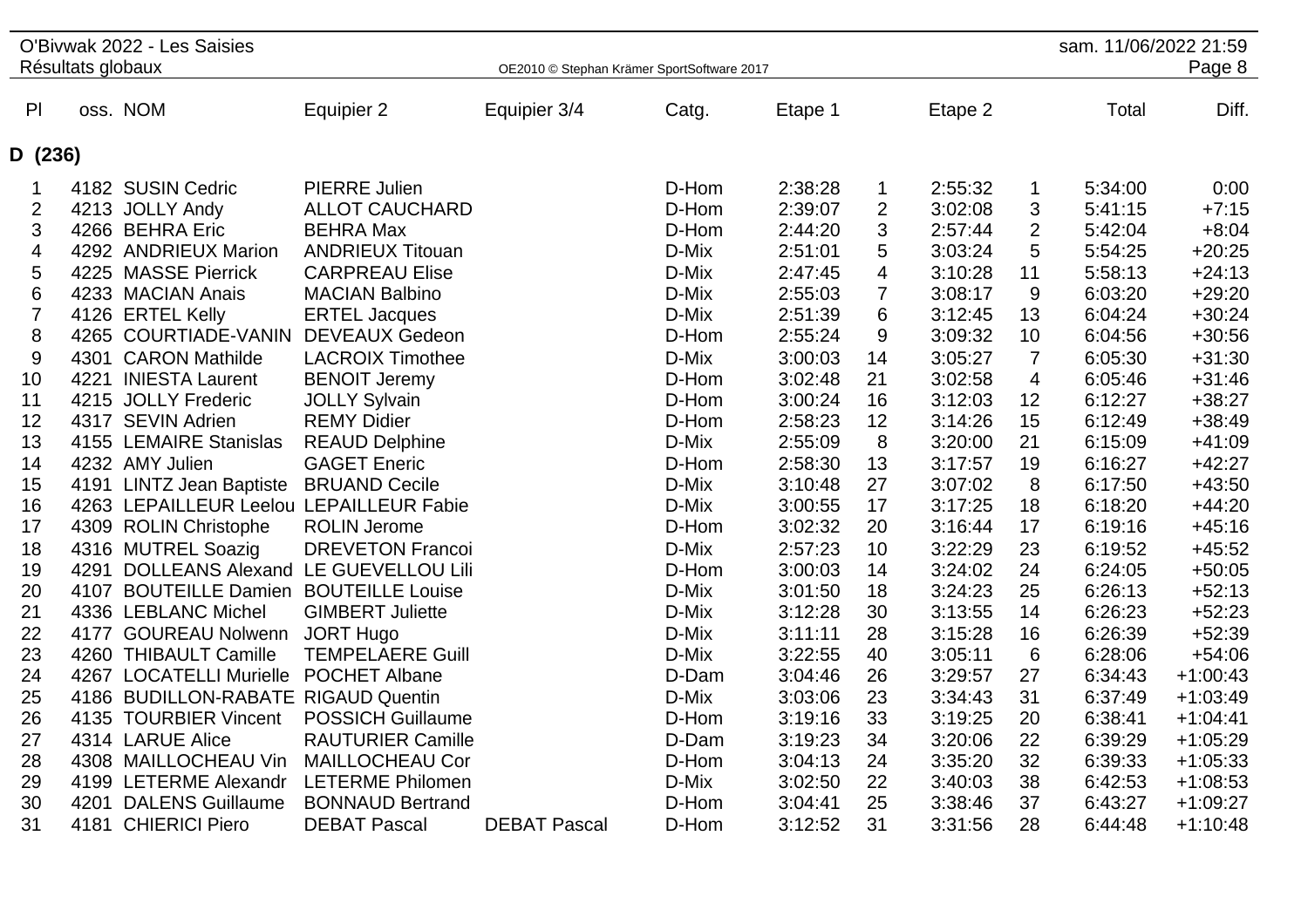| Résultats globaux<br>OE2010 © Stephan Krämer SportSoftware 2017<br>P<br>oss. NOM<br>Equipier 3/4<br>Total<br>Diff.<br>Equipier 2<br>Catg.<br>Etape 1<br>Etape 2<br>(suite)<br>D (236)<br>4264 BASSET Fiona<br><b>BASSET Tess</b><br>3:29:00<br>3:25:25<br>$+1:20:25$<br>D-Dam<br>44<br>26<br>6:54:25<br>32<br>4178 MATTON Carole<br><b>LEBRUN Flavien</b><br>3:20:12<br>35<br>3:36:44<br>$+1:22:56$<br>33<br>D-Mix<br>34<br>6:56:56<br>34<br>4150 LEBERT Eloi<br><b>HUGON Gabrielle</b><br>D-Mix<br>32<br>$+1:23:04$<br>3:14:12<br>3:42:52<br>6:57:04<br>40<br>$+1:27:01$<br>35<br>4153 BIGOTTE Sophie<br><b>CASEZ Joris</b><br>D-Mix<br>3:12:17<br>29<br>3:48:44<br>7:01:01<br>46<br>4244 PICTON Juliette<br>D-Mix<br>7:02:51<br>$+1:28:51$<br>36<br><b>COLLIGNON Antoin</b><br>3:24:30<br>41<br>3:38:21<br>36<br>4192 MARTIN Olivia<br>$+1:31:34$<br>37<br><b>AYNIE Henri</b><br>D-Mix<br>3:33:36<br>49<br>3:31:58<br>29<br>7:05:34<br>38<br><b>PARIS Quentin</b><br>D-Mix<br>3:21:33<br>39<br>3:55:42<br>7:17:15<br>$+1:43:15$<br>4273 ROUX Laetitia<br>59<br>$+1:43:29$<br>39<br>4257 GERBEL Marion<br><b>MATRINGE Pierre</b><br>D-Mix<br>3:32:02<br>48<br>3:45:27<br>42<br>7:17:29<br>40<br>4268 MEIGNAUD Maxime<br><b>BIDEGORRY Karine</b><br>D-Mix<br>3:42:03<br>3:35:58<br>33<br>7:18:01<br>$+1:44:01$<br>58<br>D-Hom<br>3:32:00<br>30<br>7:18:10<br>$+1:44:10$<br>41<br>4152 DELAUNAY Antoine<br><b>TURIN Arnaud</b><br>3:46:10<br>62<br>42<br>4231 SANJUAN Stephane SANJUAN Sophie<br>D-Mix<br>3:20:54<br>36<br>3:59:59<br>63<br>7:20:53<br>$+1:46:53$<br>43<br>4303 VINCENT Martin<br><b>GIRAUD Constant</b><br>D-Hom<br>3:21:02<br>37<br>4:04:34<br>68<br>7:25:36<br>$+1:51:36$<br>4262 DENOEUD Quentin<br><b>BUET Marie</b><br>D-Mix<br>3:33:51<br>51<br>3:52:35<br>51<br>7:26:26<br>$+1:52:26$<br>44<br>55<br>$+1:52:33$<br>4205 ANSEL Theo<br><b>COPPEE Fabien</b><br>D-Hom<br>3:32:01<br>3:54:32<br>7:26:33<br>45<br>47<br>46<br>4241 HAJOST Guillaume<br><b>HAJOST Aurelie</b><br>3:31:01<br>3:57:27<br>61<br>7:28:28<br>$+1:54:28$<br>D-Mix<br>46<br>47<br>3:21:29<br>38<br>4:08:03<br>75<br>7:29:32<br>$+1:55:32$<br>4259 CONDAMIN Delphin<br><b>CONDAMIN Guy</b><br>D-Mix<br>4197 LETERME Elise<br>3:30:21<br>7:30:34<br>$+1:56:34$<br>48<br><b>LETERME Augustin</b><br>D-Dam<br>45<br>4:00:13<br>64<br>4327 CONTAMIN Lauriane GABRIE Marylou<br>D-Dam<br>67<br>39<br>7:31:12<br>$+1:57:12$<br>49<br>3:50:55<br>3:40:17<br><b>VERDEIL Tom</b><br>D-Hom<br>52<br>7:32:47<br>$+1:58:47$<br>50<br>4105 VERDEIL Olivier<br>3:40:07<br>56<br>3:52:40<br>51<br>4299 FOURNIER Renaud<br><b>FOURNIER Anouk</b><br>D-Mix<br>3:26:38<br>43<br>4:06:31<br>72<br>7:33:09<br>$+1:59:09$<br>52<br>4137 MORIN Anne<br><b>MORIN Pierre</b><br>D-Mix<br>3:40:12<br>57<br>3:55:13<br>58<br>7:35:25<br>$+2:01:25$<br>4180 PERRIN David<br>7:37:19<br>$+2:03:19$<br>53<br><b>PERRIN Capucine</b><br>D-Mix<br>3:50:24<br>66<br>3:46:55<br>43<br>54<br>7:37:24<br>$+2:03:24$<br>4248 MEYER Aude<br><b>MEYER Coralline</b><br>D-Dam<br>3:59:43<br>79<br>3:37:41<br>35<br>55<br>D-Hom<br>3:43:04<br>3:55:05<br>7:38:09<br>$+2:04:09$<br>4337 MARTY Sylvain<br><b>MARTY Virgile</b><br>60<br>57<br>56<br><b>BEVALOT Marie</b><br>D-Mix<br>3:42:14<br>65<br>7:42:49<br>$+2:08:49$<br>4111<br><b>BEVALOT Nicolas</b><br>59<br>4:00:35<br>4298 COLOMBIER Alexia<br><b>CROUTZ Alex</b><br>D-Dam<br>3:36:20<br>52<br>4:07:32<br>74<br>7:43:52<br>$+2:09:52$<br>57<br>4207 GABOLDE Simon<br><b>ROBERT Marjorie</b><br>D-Mix<br>72<br>7:45:27<br>$+2:11:27$<br>58<br>3:56:57<br>3:48:30<br>45<br>$+2:11:42$<br>59<br>4230 GRANJON Isaline<br><b>GRANJON Noemie</b><br>D-Dam<br>4:01:18<br>84<br>3:44:24<br>7:45:42<br>41 |  | O'Bivwak 2022 - Les Saisies |  |  |  | sam. 11/06/2022 21:59 | Page 9 |
|--------------------------------------------------------------------------------------------------------------------------------------------------------------------------------------------------------------------------------------------------------------------------------------------------------------------------------------------------------------------------------------------------------------------------------------------------------------------------------------------------------------------------------------------------------------------------------------------------------------------------------------------------------------------------------------------------------------------------------------------------------------------------------------------------------------------------------------------------------------------------------------------------------------------------------------------------------------------------------------------------------------------------------------------------------------------------------------------------------------------------------------------------------------------------------------------------------------------------------------------------------------------------------------------------------------------------------------------------------------------------------------------------------------------------------------------------------------------------------------------------------------------------------------------------------------------------------------------------------------------------------------------------------------------------------------------------------------------------------------------------------------------------------------------------------------------------------------------------------------------------------------------------------------------------------------------------------------------------------------------------------------------------------------------------------------------------------------------------------------------------------------------------------------------------------------------------------------------------------------------------------------------------------------------------------------------------------------------------------------------------------------------------------------------------------------------------------------------------------------------------------------------------------------------------------------------------------------------------------------------------------------------------------------------------------------------------------------------------------------------------------------------------------------------------------------------------------------------------------------------------------------------------------------------------------------------------------------------------------------------------------------------------------------------------------------------------------------------------------------------------------------------------------------------------------------------------------------------------------------------------------------------------------------------------------------------------------------------------------------------------------------------------------------------------------------------------------------------------------------------------------------------------------------------------------------------------------------------------------------------------------------------------------------------------------------------------------------|--|-----------------------------|--|--|--|-----------------------|--------|
|                                                                                                                                                                                                                                                                                                                                                                                                                                                                                                                                                                                                                                                                                                                                                                                                                                                                                                                                                                                                                                                                                                                                                                                                                                                                                                                                                                                                                                                                                                                                                                                                                                                                                                                                                                                                                                                                                                                                                                                                                                                                                                                                                                                                                                                                                                                                                                                                                                                                                                                                                                                                                                                                                                                                                                                                                                                                                                                                                                                                                                                                                                                                                                                                                                                                                                                                                                                                                                                                                                                                                                                                                                                                                                              |  |                             |  |  |  |                       |        |
|                                                                                                                                                                                                                                                                                                                                                                                                                                                                                                                                                                                                                                                                                                                                                                                                                                                                                                                                                                                                                                                                                                                                                                                                                                                                                                                                                                                                                                                                                                                                                                                                                                                                                                                                                                                                                                                                                                                                                                                                                                                                                                                                                                                                                                                                                                                                                                                                                                                                                                                                                                                                                                                                                                                                                                                                                                                                                                                                                                                                                                                                                                                                                                                                                                                                                                                                                                                                                                                                                                                                                                                                                                                                                                              |  |                             |  |  |  |                       |        |
|                                                                                                                                                                                                                                                                                                                                                                                                                                                                                                                                                                                                                                                                                                                                                                                                                                                                                                                                                                                                                                                                                                                                                                                                                                                                                                                                                                                                                                                                                                                                                                                                                                                                                                                                                                                                                                                                                                                                                                                                                                                                                                                                                                                                                                                                                                                                                                                                                                                                                                                                                                                                                                                                                                                                                                                                                                                                                                                                                                                                                                                                                                                                                                                                                                                                                                                                                                                                                                                                                                                                                                                                                                                                                                              |  |                             |  |  |  |                       |        |
|                                                                                                                                                                                                                                                                                                                                                                                                                                                                                                                                                                                                                                                                                                                                                                                                                                                                                                                                                                                                                                                                                                                                                                                                                                                                                                                                                                                                                                                                                                                                                                                                                                                                                                                                                                                                                                                                                                                                                                                                                                                                                                                                                                                                                                                                                                                                                                                                                                                                                                                                                                                                                                                                                                                                                                                                                                                                                                                                                                                                                                                                                                                                                                                                                                                                                                                                                                                                                                                                                                                                                                                                                                                                                                              |  |                             |  |  |  |                       |        |
|                                                                                                                                                                                                                                                                                                                                                                                                                                                                                                                                                                                                                                                                                                                                                                                                                                                                                                                                                                                                                                                                                                                                                                                                                                                                                                                                                                                                                                                                                                                                                                                                                                                                                                                                                                                                                                                                                                                                                                                                                                                                                                                                                                                                                                                                                                                                                                                                                                                                                                                                                                                                                                                                                                                                                                                                                                                                                                                                                                                                                                                                                                                                                                                                                                                                                                                                                                                                                                                                                                                                                                                                                                                                                                              |  |                             |  |  |  |                       |        |
|                                                                                                                                                                                                                                                                                                                                                                                                                                                                                                                                                                                                                                                                                                                                                                                                                                                                                                                                                                                                                                                                                                                                                                                                                                                                                                                                                                                                                                                                                                                                                                                                                                                                                                                                                                                                                                                                                                                                                                                                                                                                                                                                                                                                                                                                                                                                                                                                                                                                                                                                                                                                                                                                                                                                                                                                                                                                                                                                                                                                                                                                                                                                                                                                                                                                                                                                                                                                                                                                                                                                                                                                                                                                                                              |  |                             |  |  |  |                       |        |
|                                                                                                                                                                                                                                                                                                                                                                                                                                                                                                                                                                                                                                                                                                                                                                                                                                                                                                                                                                                                                                                                                                                                                                                                                                                                                                                                                                                                                                                                                                                                                                                                                                                                                                                                                                                                                                                                                                                                                                                                                                                                                                                                                                                                                                                                                                                                                                                                                                                                                                                                                                                                                                                                                                                                                                                                                                                                                                                                                                                                                                                                                                                                                                                                                                                                                                                                                                                                                                                                                                                                                                                                                                                                                                              |  |                             |  |  |  |                       |        |
|                                                                                                                                                                                                                                                                                                                                                                                                                                                                                                                                                                                                                                                                                                                                                                                                                                                                                                                                                                                                                                                                                                                                                                                                                                                                                                                                                                                                                                                                                                                                                                                                                                                                                                                                                                                                                                                                                                                                                                                                                                                                                                                                                                                                                                                                                                                                                                                                                                                                                                                                                                                                                                                                                                                                                                                                                                                                                                                                                                                                                                                                                                                                                                                                                                                                                                                                                                                                                                                                                                                                                                                                                                                                                                              |  |                             |  |  |  |                       |        |
|                                                                                                                                                                                                                                                                                                                                                                                                                                                                                                                                                                                                                                                                                                                                                                                                                                                                                                                                                                                                                                                                                                                                                                                                                                                                                                                                                                                                                                                                                                                                                                                                                                                                                                                                                                                                                                                                                                                                                                                                                                                                                                                                                                                                                                                                                                                                                                                                                                                                                                                                                                                                                                                                                                                                                                                                                                                                                                                                                                                                                                                                                                                                                                                                                                                                                                                                                                                                                                                                                                                                                                                                                                                                                                              |  |                             |  |  |  |                       |        |
|                                                                                                                                                                                                                                                                                                                                                                                                                                                                                                                                                                                                                                                                                                                                                                                                                                                                                                                                                                                                                                                                                                                                                                                                                                                                                                                                                                                                                                                                                                                                                                                                                                                                                                                                                                                                                                                                                                                                                                                                                                                                                                                                                                                                                                                                                                                                                                                                                                                                                                                                                                                                                                                                                                                                                                                                                                                                                                                                                                                                                                                                                                                                                                                                                                                                                                                                                                                                                                                                                                                                                                                                                                                                                                              |  |                             |  |  |  |                       |        |
|                                                                                                                                                                                                                                                                                                                                                                                                                                                                                                                                                                                                                                                                                                                                                                                                                                                                                                                                                                                                                                                                                                                                                                                                                                                                                                                                                                                                                                                                                                                                                                                                                                                                                                                                                                                                                                                                                                                                                                                                                                                                                                                                                                                                                                                                                                                                                                                                                                                                                                                                                                                                                                                                                                                                                                                                                                                                                                                                                                                                                                                                                                                                                                                                                                                                                                                                                                                                                                                                                                                                                                                                                                                                                                              |  |                             |  |  |  |                       |        |
|                                                                                                                                                                                                                                                                                                                                                                                                                                                                                                                                                                                                                                                                                                                                                                                                                                                                                                                                                                                                                                                                                                                                                                                                                                                                                                                                                                                                                                                                                                                                                                                                                                                                                                                                                                                                                                                                                                                                                                                                                                                                                                                                                                                                                                                                                                                                                                                                                                                                                                                                                                                                                                                                                                                                                                                                                                                                                                                                                                                                                                                                                                                                                                                                                                                                                                                                                                                                                                                                                                                                                                                                                                                                                                              |  |                             |  |  |  |                       |        |
|                                                                                                                                                                                                                                                                                                                                                                                                                                                                                                                                                                                                                                                                                                                                                                                                                                                                                                                                                                                                                                                                                                                                                                                                                                                                                                                                                                                                                                                                                                                                                                                                                                                                                                                                                                                                                                                                                                                                                                                                                                                                                                                                                                                                                                                                                                                                                                                                                                                                                                                                                                                                                                                                                                                                                                                                                                                                                                                                                                                                                                                                                                                                                                                                                                                                                                                                                                                                                                                                                                                                                                                                                                                                                                              |  |                             |  |  |  |                       |        |
|                                                                                                                                                                                                                                                                                                                                                                                                                                                                                                                                                                                                                                                                                                                                                                                                                                                                                                                                                                                                                                                                                                                                                                                                                                                                                                                                                                                                                                                                                                                                                                                                                                                                                                                                                                                                                                                                                                                                                                                                                                                                                                                                                                                                                                                                                                                                                                                                                                                                                                                                                                                                                                                                                                                                                                                                                                                                                                                                                                                                                                                                                                                                                                                                                                                                                                                                                                                                                                                                                                                                                                                                                                                                                                              |  |                             |  |  |  |                       |        |
|                                                                                                                                                                                                                                                                                                                                                                                                                                                                                                                                                                                                                                                                                                                                                                                                                                                                                                                                                                                                                                                                                                                                                                                                                                                                                                                                                                                                                                                                                                                                                                                                                                                                                                                                                                                                                                                                                                                                                                                                                                                                                                                                                                                                                                                                                                                                                                                                                                                                                                                                                                                                                                                                                                                                                                                                                                                                                                                                                                                                                                                                                                                                                                                                                                                                                                                                                                                                                                                                                                                                                                                                                                                                                                              |  |                             |  |  |  |                       |        |
|                                                                                                                                                                                                                                                                                                                                                                                                                                                                                                                                                                                                                                                                                                                                                                                                                                                                                                                                                                                                                                                                                                                                                                                                                                                                                                                                                                                                                                                                                                                                                                                                                                                                                                                                                                                                                                                                                                                                                                                                                                                                                                                                                                                                                                                                                                                                                                                                                                                                                                                                                                                                                                                                                                                                                                                                                                                                                                                                                                                                                                                                                                                                                                                                                                                                                                                                                                                                                                                                                                                                                                                                                                                                                                              |  |                             |  |  |  |                       |        |
|                                                                                                                                                                                                                                                                                                                                                                                                                                                                                                                                                                                                                                                                                                                                                                                                                                                                                                                                                                                                                                                                                                                                                                                                                                                                                                                                                                                                                                                                                                                                                                                                                                                                                                                                                                                                                                                                                                                                                                                                                                                                                                                                                                                                                                                                                                                                                                                                                                                                                                                                                                                                                                                                                                                                                                                                                                                                                                                                                                                                                                                                                                                                                                                                                                                                                                                                                                                                                                                                                                                                                                                                                                                                                                              |  |                             |  |  |  |                       |        |
|                                                                                                                                                                                                                                                                                                                                                                                                                                                                                                                                                                                                                                                                                                                                                                                                                                                                                                                                                                                                                                                                                                                                                                                                                                                                                                                                                                                                                                                                                                                                                                                                                                                                                                                                                                                                                                                                                                                                                                                                                                                                                                                                                                                                                                                                                                                                                                                                                                                                                                                                                                                                                                                                                                                                                                                                                                                                                                                                                                                                                                                                                                                                                                                                                                                                                                                                                                                                                                                                                                                                                                                                                                                                                                              |  |                             |  |  |  |                       |        |
|                                                                                                                                                                                                                                                                                                                                                                                                                                                                                                                                                                                                                                                                                                                                                                                                                                                                                                                                                                                                                                                                                                                                                                                                                                                                                                                                                                                                                                                                                                                                                                                                                                                                                                                                                                                                                                                                                                                                                                                                                                                                                                                                                                                                                                                                                                                                                                                                                                                                                                                                                                                                                                                                                                                                                                                                                                                                                                                                                                                                                                                                                                                                                                                                                                                                                                                                                                                                                                                                                                                                                                                                                                                                                                              |  |                             |  |  |  |                       |        |
|                                                                                                                                                                                                                                                                                                                                                                                                                                                                                                                                                                                                                                                                                                                                                                                                                                                                                                                                                                                                                                                                                                                                                                                                                                                                                                                                                                                                                                                                                                                                                                                                                                                                                                                                                                                                                                                                                                                                                                                                                                                                                                                                                                                                                                                                                                                                                                                                                                                                                                                                                                                                                                                                                                                                                                                                                                                                                                                                                                                                                                                                                                                                                                                                                                                                                                                                                                                                                                                                                                                                                                                                                                                                                                              |  |                             |  |  |  |                       |        |
|                                                                                                                                                                                                                                                                                                                                                                                                                                                                                                                                                                                                                                                                                                                                                                                                                                                                                                                                                                                                                                                                                                                                                                                                                                                                                                                                                                                                                                                                                                                                                                                                                                                                                                                                                                                                                                                                                                                                                                                                                                                                                                                                                                                                                                                                                                                                                                                                                                                                                                                                                                                                                                                                                                                                                                                                                                                                                                                                                                                                                                                                                                                                                                                                                                                                                                                                                                                                                                                                                                                                                                                                                                                                                                              |  |                             |  |  |  |                       |        |
|                                                                                                                                                                                                                                                                                                                                                                                                                                                                                                                                                                                                                                                                                                                                                                                                                                                                                                                                                                                                                                                                                                                                                                                                                                                                                                                                                                                                                                                                                                                                                                                                                                                                                                                                                                                                                                                                                                                                                                                                                                                                                                                                                                                                                                                                                                                                                                                                                                                                                                                                                                                                                                                                                                                                                                                                                                                                                                                                                                                                                                                                                                                                                                                                                                                                                                                                                                                                                                                                                                                                                                                                                                                                                                              |  |                             |  |  |  |                       |        |
|                                                                                                                                                                                                                                                                                                                                                                                                                                                                                                                                                                                                                                                                                                                                                                                                                                                                                                                                                                                                                                                                                                                                                                                                                                                                                                                                                                                                                                                                                                                                                                                                                                                                                                                                                                                                                                                                                                                                                                                                                                                                                                                                                                                                                                                                                                                                                                                                                                                                                                                                                                                                                                                                                                                                                                                                                                                                                                                                                                                                                                                                                                                                                                                                                                                                                                                                                                                                                                                                                                                                                                                                                                                                                                              |  |                             |  |  |  |                       |        |
|                                                                                                                                                                                                                                                                                                                                                                                                                                                                                                                                                                                                                                                                                                                                                                                                                                                                                                                                                                                                                                                                                                                                                                                                                                                                                                                                                                                                                                                                                                                                                                                                                                                                                                                                                                                                                                                                                                                                                                                                                                                                                                                                                                                                                                                                                                                                                                                                                                                                                                                                                                                                                                                                                                                                                                                                                                                                                                                                                                                                                                                                                                                                                                                                                                                                                                                                                                                                                                                                                                                                                                                                                                                                                                              |  |                             |  |  |  |                       |        |
|                                                                                                                                                                                                                                                                                                                                                                                                                                                                                                                                                                                                                                                                                                                                                                                                                                                                                                                                                                                                                                                                                                                                                                                                                                                                                                                                                                                                                                                                                                                                                                                                                                                                                                                                                                                                                                                                                                                                                                                                                                                                                                                                                                                                                                                                                                                                                                                                                                                                                                                                                                                                                                                                                                                                                                                                                                                                                                                                                                                                                                                                                                                                                                                                                                                                                                                                                                                                                                                                                                                                                                                                                                                                                                              |  |                             |  |  |  |                       |        |
|                                                                                                                                                                                                                                                                                                                                                                                                                                                                                                                                                                                                                                                                                                                                                                                                                                                                                                                                                                                                                                                                                                                                                                                                                                                                                                                                                                                                                                                                                                                                                                                                                                                                                                                                                                                                                                                                                                                                                                                                                                                                                                                                                                                                                                                                                                                                                                                                                                                                                                                                                                                                                                                                                                                                                                                                                                                                                                                                                                                                                                                                                                                                                                                                                                                                                                                                                                                                                                                                                                                                                                                                                                                                                                              |  |                             |  |  |  |                       |        |
|                                                                                                                                                                                                                                                                                                                                                                                                                                                                                                                                                                                                                                                                                                                                                                                                                                                                                                                                                                                                                                                                                                                                                                                                                                                                                                                                                                                                                                                                                                                                                                                                                                                                                                                                                                                                                                                                                                                                                                                                                                                                                                                                                                                                                                                                                                                                                                                                                                                                                                                                                                                                                                                                                                                                                                                                                                                                                                                                                                                                                                                                                                                                                                                                                                                                                                                                                                                                                                                                                                                                                                                                                                                                                                              |  |                             |  |  |  |                       |        |
|                                                                                                                                                                                                                                                                                                                                                                                                                                                                                                                                                                                                                                                                                                                                                                                                                                                                                                                                                                                                                                                                                                                                                                                                                                                                                                                                                                                                                                                                                                                                                                                                                                                                                                                                                                                                                                                                                                                                                                                                                                                                                                                                                                                                                                                                                                                                                                                                                                                                                                                                                                                                                                                                                                                                                                                                                                                                                                                                                                                                                                                                                                                                                                                                                                                                                                                                                                                                                                                                                                                                                                                                                                                                                                              |  |                             |  |  |  |                       |        |
|                                                                                                                                                                                                                                                                                                                                                                                                                                                                                                                                                                                                                                                                                                                                                                                                                                                                                                                                                                                                                                                                                                                                                                                                                                                                                                                                                                                                                                                                                                                                                                                                                                                                                                                                                                                                                                                                                                                                                                                                                                                                                                                                                                                                                                                                                                                                                                                                                                                                                                                                                                                                                                                                                                                                                                                                                                                                                                                                                                                                                                                                                                                                                                                                                                                                                                                                                                                                                                                                                                                                                                                                                                                                                                              |  |                             |  |  |  |                       |        |
|                                                                                                                                                                                                                                                                                                                                                                                                                                                                                                                                                                                                                                                                                                                                                                                                                                                                                                                                                                                                                                                                                                                                                                                                                                                                                                                                                                                                                                                                                                                                                                                                                                                                                                                                                                                                                                                                                                                                                                                                                                                                                                                                                                                                                                                                                                                                                                                                                                                                                                                                                                                                                                                                                                                                                                                                                                                                                                                                                                                                                                                                                                                                                                                                                                                                                                                                                                                                                                                                                                                                                                                                                                                                                                              |  |                             |  |  |  |                       |        |
|                                                                                                                                                                                                                                                                                                                                                                                                                                                                                                                                                                                                                                                                                                                                                                                                                                                                                                                                                                                                                                                                                                                                                                                                                                                                                                                                                                                                                                                                                                                                                                                                                                                                                                                                                                                                                                                                                                                                                                                                                                                                                                                                                                                                                                                                                                                                                                                                                                                                                                                                                                                                                                                                                                                                                                                                                                                                                                                                                                                                                                                                                                                                                                                                                                                                                                                                                                                                                                                                                                                                                                                                                                                                                                              |  |                             |  |  |  |                       |        |
| <b>DAMANGE Anne</b><br>D-Mix<br>3:54:38<br>56<br>7:46:00<br>$+2:12:00$<br>60<br>4154 DAMANGE Florian<br>3:51:22<br>69                                                                                                                                                                                                                                                                                                                                                                                                                                                                                                                                                                                                                                                                                                                                                                                                                                                                                                                                                                                                                                                                                                                                                                                                                                                                                                                                                                                                                                                                                                                                                                                                                                                                                                                                                                                                                                                                                                                                                                                                                                                                                                                                                                                                                                                                                                                                                                                                                                                                                                                                                                                                                                                                                                                                                                                                                                                                                                                                                                                                                                                                                                                                                                                                                                                                                                                                                                                                                                                                                                                                                                                        |  |                             |  |  |  |                       |        |
| 78<br>$+2:14:03$<br>61<br>4194 CLEMENT Delvine<br><b>CLEMENT Pierre-B</b><br>D-Mix<br>3:59:09<br>3:48:54<br>47<br>7:48:03                                                                                                                                                                                                                                                                                                                                                                                                                                                                                                                                                                                                                                                                                                                                                                                                                                                                                                                                                                                                                                                                                                                                                                                                                                                                                                                                                                                                                                                                                                                                                                                                                                                                                                                                                                                                                                                                                                                                                                                                                                                                                                                                                                                                                                                                                                                                                                                                                                                                                                                                                                                                                                                                                                                                                                                                                                                                                                                                                                                                                                                                                                                                                                                                                                                                                                                                                                                                                                                                                                                                                                                    |  |                             |  |  |  |                       |        |
| 62<br>4338 RIGOLLET Agathe<br><b>CROUVIZIER Olivier</b><br>D-Mix<br>3:59:53<br>80<br>3:48:25<br>44<br>7:48:18<br>$+2:14:18$                                                                                                                                                                                                                                                                                                                                                                                                                                                                                                                                                                                                                                                                                                                                                                                                                                                                                                                                                                                                                                                                                                                                                                                                                                                                                                                                                                                                                                                                                                                                                                                                                                                                                                                                                                                                                                                                                                                                                                                                                                                                                                                                                                                                                                                                                                                                                                                                                                                                                                                                                                                                                                                                                                                                                                                                                                                                                                                                                                                                                                                                                                                                                                                                                                                                                                                                                                                                                                                                                                                                                                                  |  |                             |  |  |  |                       |        |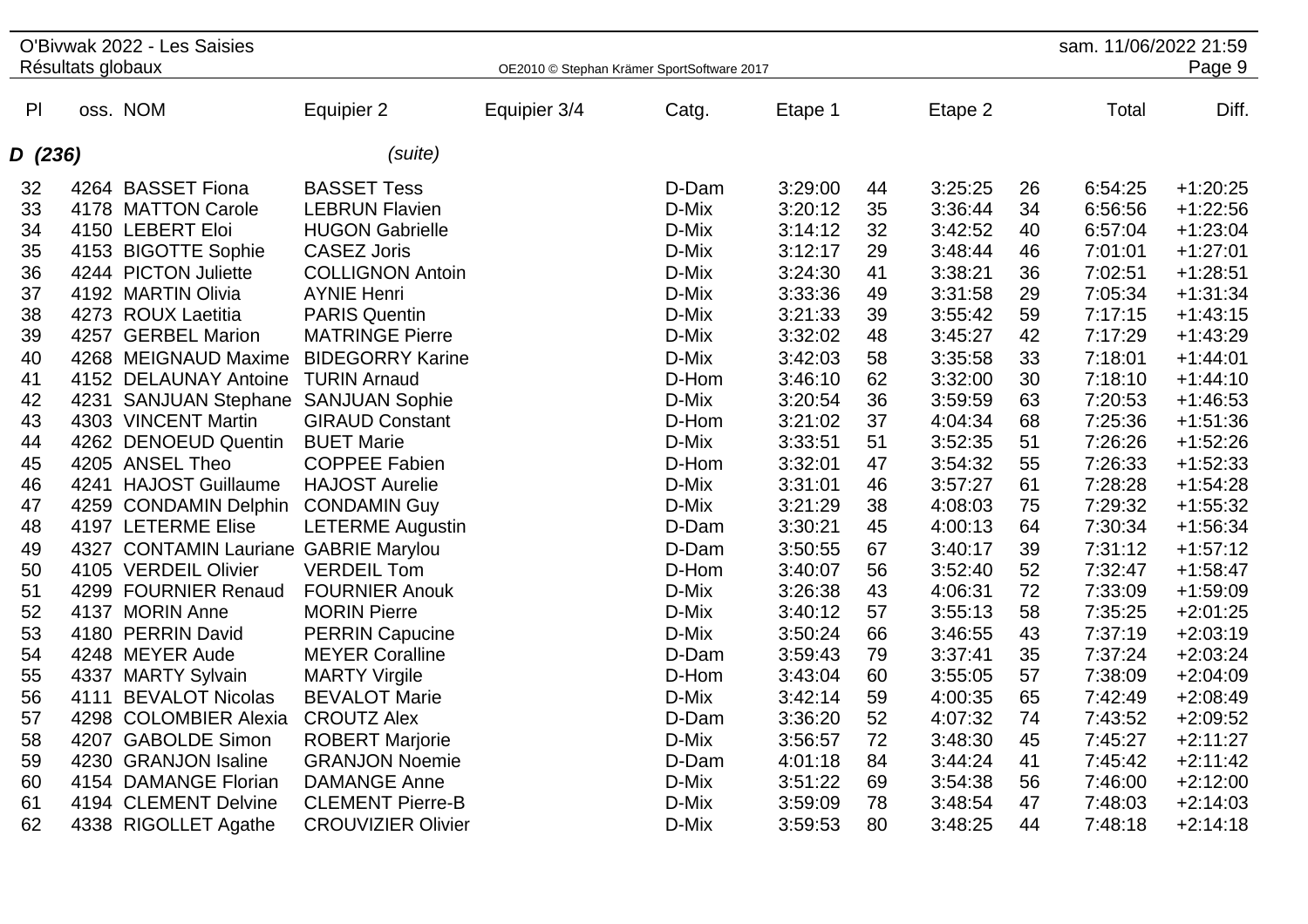|         |                   | O'Bivwak 2022 - Les Saisies             |                          |                                            |       |         |     |         |     | sam. 11/06/2022 21:59 |            |
|---------|-------------------|-----------------------------------------|--------------------------|--------------------------------------------|-------|---------|-----|---------|-----|-----------------------|------------|
|         | Résultats globaux |                                         |                          | OE2010 © Stephan Krämer SportSoftware 2017 |       |         |     |         |     |                       | Page 10    |
| P       |                   | oss. NOM                                | Equipier 2               | Equipier 3/4                               | Catg. | Etape 1 |     | Etape 2 |     | Total                 | Diff.      |
| D (236) |                   |                                         | (suite)                  |                                            |       |         |     |         |     |                       |            |
| 63      |                   | 4240 TRILLAT Richard                    | <b>TRILLAT Lou</b>       |                                            | D-Mix | 3:57:12 | 74  | 3:52:17 | 50  | 7:49:29               | $+2:15:29$ |
| 64      |                   | 4174 BISSON Loise                       | <b>SNAPPE Raphael</b>    |                                            | D-Mix | 3:46:15 | 63  | 4:03:33 | 67  | 7:49:48               | $+2:15:48$ |
| 65      |                   | 4151 FREYCHET Thomas FREYCHET Emman     |                          |                                            | D-Mix | 3:55:53 | 71  | 3:56:55 | 60  | 7:52:48               | $+2:18:48$ |
| 66      |                   | 4235 MARTEL Marianne                    | <b>CARITEY Lucie</b>     |                                            | D-Dam | 3:38:03 | 53  | 4:14:46 | 80  | 7:52:49               | $+2:18:49$ |
| 67      |                   | 4104 ANDRIEUX Veroniq                   | <b>ELION Sebastien</b>   |                                            | D-Mix | 3:59:58 | 81  | 3:53:16 | 53  | 7:53:14               | $+2:19:14$ |
| 68      |                   | 4118 BIGOT Violaine                     | <b>DEFRANCA Marie</b>    |                                            | D-Dam | 3:47:55 | 65  | 4:05:50 | 69  | 7:53:45               | $+2:19:45$ |
| 69      |                   | 4319 RUAULT Audrey                      | <b>RUAULT Emmanuel</b>   |                                            | D-Mix | 3:46:48 | 64  | 4:10:47 | 78  | 7:57:35               | $+2:23:35$ |
| 70      |                   | 4293 BASSET Regis                       | <b>BASSET Laurence</b>   |                                            | D-Mix | 3:33:46 | 50  | 4:25:02 | 90  | 7:58:48               | $+2:24:48$ |
| 71      |                   | 4320 LLONCH Guillaume                   | <b>ROUSTAN Boris</b>     |                                            | D-Hom | 4:11:40 | 99  | 3:49:21 | 49  | 8:01:01               | $+2:27:01$ |
| 72      |                   | 4305 POMMIER Marie                      | <b>ARBOUET Jeremie</b>   |                                            | D-Mix | 3:57:31 | 75  | 4:06:05 | 70  | 8:03:36               | $+2:29:36$ |
| 73      |                   | 4238 JULIEN Remy                        | <b>BOITEAU Pierre-Em</b> |                                            | D-Hom | 4:02:17 | 87  | 4:01:58 | 66  | 8:04:15               | $+2:30:15$ |
| 74      |                   | 4218 BENSSY Amine                       | <b>GIRARD Isabelle</b>   |                                            | D-Mix | 3:55:25 | 70  | 4:09:22 | 77  | 8:04:47               | $+2:30:47$ |
| 75      |                   | 4161 MONTAGARD Fred                     | <b>PELLERIN Stephani</b> |                                            | D-Mix | 3:43:52 | 61  | 4:21:11 | 88  | 8:05:03               | $+2:31:03$ |
| 76      |                   | 4203 VAULEON Mathilde                   | <b>JAN Marion</b>        |                                            | D-Dam | 3:25:28 | 42  | 4:40:00 | 110 | 8:05:28               | $+2:31:28$ |
| 77      |                   | 4168 ADAM Olivier                       | <b>ADAM Michael</b>      |                                            | D-Hom | 3:39:58 | 55  | 4:29:59 | 98  | 8:09:57               | $+2:35:57$ |
| 78      |                   | 4310 LE GALL Lenaig                     | <b>ZUBER Guillemette</b> |                                            | D-Dam | 4:03:49 | 91  | 4:09:19 | 76  | 8:13:08               | $+2:39:08$ |
| 79      |                   | 4195 MANGUERO Olivier                   | <b>BEDOUCH Carine</b>    |                                            | D-Mix | 4:06:50 | 95  | 4:06:39 | 73  | 8:13:29               | $+2:39:29$ |
| 80      |                   | 4234 DAUTREY Thomas                     | <b>BAYET Jean-Denis</b>  |                                            | D-Hom | 3:59:06 | 77  | 4:16:02 | 81  | 8:15:08               | $+2:41:08$ |
| 81      |                   | 4163 BERTOIA Marie Pier LAGORS Floriane |                          |                                            | D-Dam | 3:57:53 | 76  | 4:21:09 | 87  | 8:19:02               | $+2:45:02$ |
| 82      |                   | 4117 FUCHS Jean-Franco DELMAS Christian |                          |                                            | D-Hom | 4:03:19 | 89  | 4:16:50 | 82  | 8:20:09               | $+2:46:09$ |
| 83      |                   | 4256 HERNANDEZ Didier DECHAUD Celine    |                          |                                            | D-Mix | 3:50:57 | 68  | 4:31:00 | 100 | 8:21:57               | $+2:47:57$ |
| 84      |                   | 4141 VILLERET Gaetan                    | <b>ORLHAC Sarah</b>      |                                            | D-Mix | 4:03:30 | 90  | 4:19:36 | 83  | 8:23:06               | $+2:49:06$ |
| 85      |                   | 4239 FOURNEL Sebastie                   | <b>PERRET Olivier</b>    |                                            | D-Hom | 4:36:19 | 124 | 3:48:54 | 47  | 8:25:13               | $+2:51:13$ |
| 86      |                   | 4112 LELONG Chloris                     | <b>MENARD Kevin</b>      |                                            | D-Mix | 4:00:13 | 82  | 4:26:30 | 93  | 8:26:43               | $+2:52:43$ |
| 87      |                   | 4300 FOURNIER Christian DELOS Baptiste  |                          |                                            | D-Hom | 3:38:11 | 54  | 4:49:15 | 120 | 8:27:26               | $+2:53:26$ |
| 88      |                   | 4144 POULAIN Thomas                     | <b>RAYBAUD Vincent</b>   |                                            | D-Hom | 4:11:13 | 97  | 4:19:45 | 84  | 8:30:58               | $+2:56:58$ |
| 89      |                   | 4173 AUBERTIN Paul                      | <b>LECOCQ Chloe</b>      |                                            | D-Mix | 4:04:28 | 92  | 4:26:49 | 94  | 8:31:17               | $+2:57:17$ |
| 90      |                   | 4251 MIGNOT Elsa                        | <b>MARTELAT Anne</b>     |                                            | D-Dam | 4:02:14 | 86  | 4:31:18 | 101 | 8:33:32               | $+2:59:32$ |
| 91      |                   | 4212 DUPONT Paul                        | <b>MORLOT</b> Isabelle   |                                            | D-Mix | 4:09:02 | 96  | 4:30:54 | 99  | 8:39:56               | $+3:05:56$ |
| 92      |                   | 4243 RAGOUGNEAU Ang CHASSAGNEUX Ag      |                          |                                            | D-Dam | 4:02:57 | 88  | 4:39:35 | 109 | 8:42:32               | $+3:08:32$ |
| 93      |                   | 4125 BRONCHART Magal HECQUET Emilie     |                          |                                            | D-Dam | 4:22:08 | 108 | 4:20:51 | 86  | 8:42:59               | $+3:08:59$ |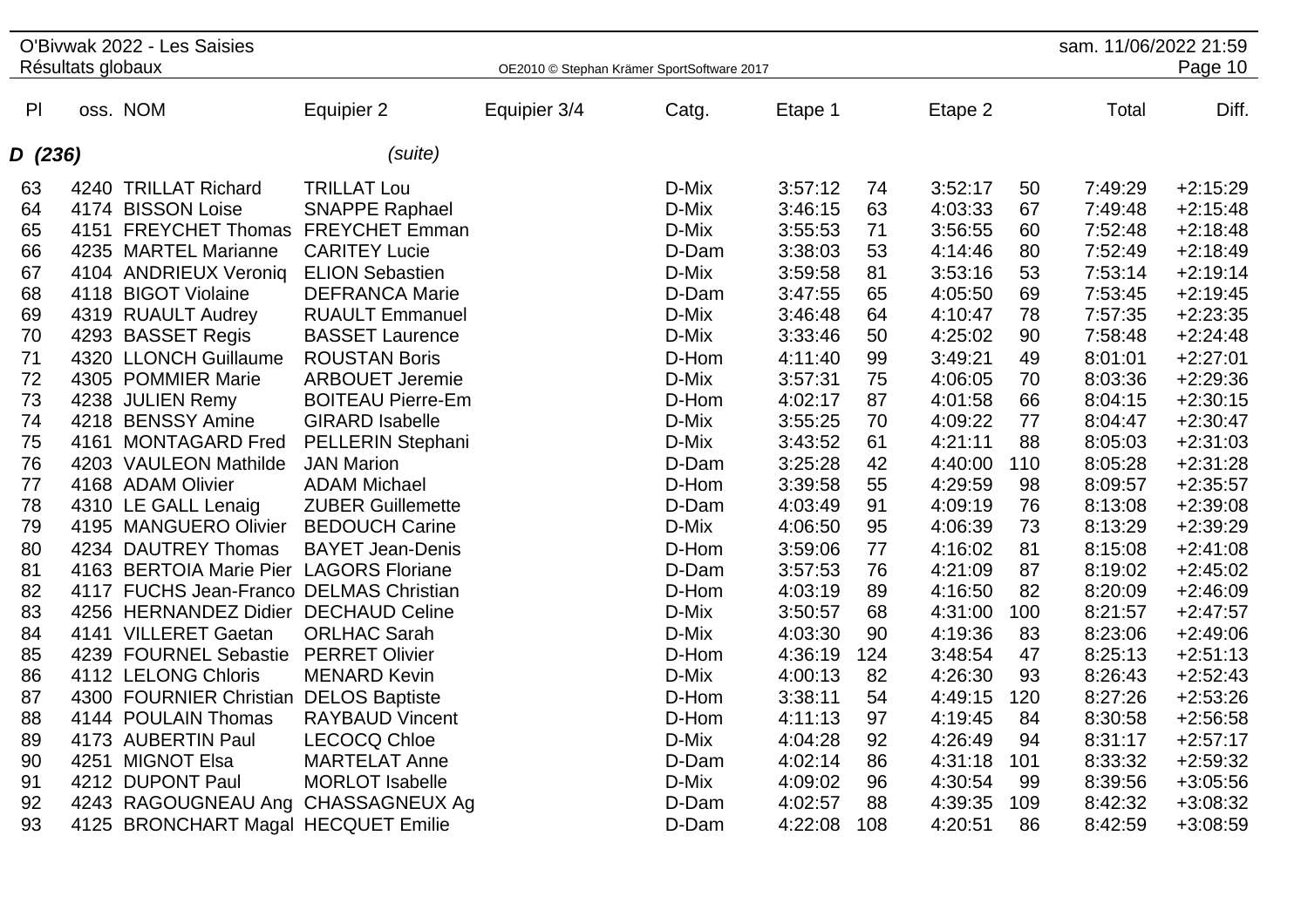|         |                   | O'Bivwak 2022 - Les Saisies |                          |                                            |       |         |     |         |     | sam. 11/06/2022 21:59 |            |
|---------|-------------------|-----------------------------|--------------------------|--------------------------------------------|-------|---------|-----|---------|-----|-----------------------|------------|
|         | Résultats globaux |                             |                          | OE2010 © Stephan Krämer SportSoftware 2017 |       |         |     |         |     |                       | Page 11    |
|         |                   |                             |                          |                                            |       |         |     |         |     |                       |            |
| P       |                   | oss. NOM                    | Equipier 2               | Equipier 3/4                               | Catg. | Etape 1 |     | Etape 2 |     | Total                 | Diff.      |
| D (236) |                   |                             | (suite)                  |                                            |       |         |     |         |     |                       |            |
| 94      |                   | 4159 BOURDELIN Anne         | <b>SAPOLIN Theo</b>      |                                            | D-Mix | 4:00:18 | 83  | 4:43:51 | 113 | 8:44:09               | $+3:10:09$ |
| 95      |                   | 4306 BRETON Emile           | <b>CATIMEL Charlotte</b> |                                            | D-Mix | 4:39:44 | 129 | 4:06:23 | 71  | 8:46:07               | $+3:12:07$ |
| 96      |                   | 4330 HILAIRE Jean-Christ    | L HOSTIS Elena           |                                            | D-Mix | 4:31:57 | 115 | 4:14:41 | 79  | 8:46:38               | $+3:12:38$ |
| 97      |                   | 4204 ANSEL Pascal           | <b>MICHELOT Laurent</b>  |                                            | D-Hom | 4:11:56 | 101 | 4:37:08 | 104 | 8:49:04               | $+3:15:04$ |
| 98      |                   | 4209 ROBUCHON Gaelle        | <b>VARGAS Geoffrey</b>   |                                            | D-Mix | 4:19:24 | 104 | 4:29:46 | 97  | 8:49:10               | $+3:15:10$ |
| 99      |                   | 4226 SOUBEYRAND Amb         | <b>BOURGEAY Joris</b>    |                                            | D-Mix | 4:19:35 | 105 | 4:29:44 | 96  | 8:49:19               | $+3:15:19$ |
| 100     |                   | 4103 COHEN Camila           | <b>CHANAL Cloe</b>       |                                            | D-Dam | 4:11:22 | 98  | 4:38:56 | 107 | 8:50:18               | $+3:16:18$ |
| 101     |                   | 4216 COPPEE Vincent         | <b>BREDOW Christoph</b>  |                                            | D-Hom | 4:13:26 | 103 | 4:37:36 | 106 | 8:51:02               | $+3:17:02$ |
| 102     |                   | 4139 PECAL Franck           | <b>PECAL Mathieu</b>     |                                            | D-Hom | 3:56:59 | 73  | 4:55:17 | 132 | 8:52:16               | $+3:18:16$ |
| 103     |                   | 4143 TISSEUR Mathieu        | <b>VILLERET Laetitia</b> |                                            | D-Mix | 4:05:30 | 93  | 4:48:51 | 118 | 8:54:21               | $+3:20:21$ |
| 104     |                   | 4134 MICHEL Arnaud          | <b>PANIER Stephane</b>   |                                            | D-Hom | 4:01:52 | 85  | 4:52:31 | 126 | 8:54:23               | $+3:20:23$ |
| 105     |                   | 4157 BIGOT Pauline          | <b>LE GRAET Awen</b>     |                                            | D-Dam | 4:12:04 | 102 | 4:43:44 | 112 | 8:55:48               | $+3:21:48$ |
| 106     |                   | 4290 PONCET Clement         | <b>TISSOT Juliette</b>   |                                            | D-Mix | 4:11:42 | 100 | 4:44:32 | 115 | 8:56:14               | $+3:22:14$ |
| 107     |                   | 4329 DELVALLEE Marion       | <b>GIBERNON Louis</b>    |                                            | D-Mix | 4:34:22 | 120 | 4:22:24 | 89  | 8:56:46               | $+3:22:46$ |
| 108     | 4261              | <b>DESVIGNES Chloe</b>      | <b>RANDAZZO Mickael</b>  |                                            | D-Mix | 4:22:14 | 109 | 4:39:22 | 108 | 9:01:36               | $+3:27:36$ |
| 109     |                   | 4113 GOBE Laurent           | <b>GOBE Sarah</b>        |                                            | D-Mix | 4:30:33 | 113 | 4:32:50 | 103 | 9:03:23               | $+3:29:23$ |
| 110     |                   | 4236 LEROY Celine           | <b>PLAGNOL Fabienne</b>  |                                            | D-Dam | 4:06:08 | 94  | 4:58:02 | 138 | 9:04:10               | $+3:30:10$ |
| 111     |                   | 4164 REY Gaelle             | <b>LENOIR Quentin</b>    |                                            | D-Mix | 4:19:58 | 107 | 4:44:30 | 114 | 9:04:28               | $+3:30:28$ |
| 112     |                   | 4165 MOREL Dominique        | JALALE Mahjouba          |                                            | D-Dam | 4:33:51 | 119 | 4:32:34 | 102 | 9:06:25               | $+3:32:25$ |
| 113     |                   | 4167 ROUCHON Delphine       | <b>ROUCHON Pierre-Al</b> |                                            | D-Mix | 4:40:09 | 133 | 4:27:18 | 95  | 9:07:27               | $+3:33:27$ |
| 114     |                   | 4323 HAGEN Camille          | <b>VALDENAIRE Morg</b>   |                                            | D-Dam | 4:19:50 | 106 | 4:50:37 | 124 | 9:10:27               | $+3:36:27$ |
| 115     |                   | 4278 MORIN Alice            | <b>GONZALEZ Anthony</b>  |                                            | D-Mix | 4:33:18 | 117 | 4:40:40 | 111 | 9:13:58               | $+3:39:58$ |
| 116     |                   | 4318 TAVELLA Laura          | <b>BOUTEILLE Lionel</b>  |                                            | D-Mix | 4:39:50 | 132 | 4:37:32 | 105 | 9:17:22               | $+3:43:22$ |
| 117     |                   | 4294 HARVEY Will            | <b>HARVEY Veronique</b>  |                                            | D-Mix | 4:30:12 | 112 | 4:48:07 | 116 | 9:18:19               | $+3:44:19$ |
| 118     |                   | 4193 DEGRAND Nicolas        | DEGRAND Jean-Ba          |                                            | D-Hom | 4:30:48 | 114 | 4:49:35 | 123 | 9:20:23               | $+3:46:23$ |
| 119     |                   | 4149 GALEY Mathilde         | <b>DUVAL Maxime</b>      |                                            | D-Mix | 4:27:51 | 111 | 4:54:46 | 129 | 9:22:37               | $+3:48:37$ |
| 120     | 4311              | <b>BRUNEL Alice</b>         | <b>RENY Camille</b>      |                                            | D-Dam | 5:03:16 | 177 | 4:20:24 | 85  | 9:23:40               | $+3:49:40$ |
| 121     |                   | 4106 TERPANT Kevin          | <b>BILLARD Valentine</b> |                                            | D-Mix | 4:34:37 | 121 | 4:52:49 | 127 | 9:27:26               | $+3:53:26$ |
| 122     |                   | 4242 CHAPUT Julie           | <b>SANDELIS Thomas</b>   |                                            | D-Mix | 4:33:22 | 118 | 4:55:03 | 130 | 9:28:25               | $+3:54:25$ |
| 123     |                   | 4140 IMBAUD Romain          | <b>IMBAUD Nathanael</b>  |                                            | D-Hom | 4:39:48 | 131 | 4:49:08 | 119 | 9:28:56               | $+3:54:56$ |
| 124     |                   | 4109 REFFET Frederique      | <b>SALLEFRANQUE M</b>    |                                            | D-Dam | 4:24:40 | 110 | 5:04:19 | 143 | 9:28:59               | $+3:54:59$ |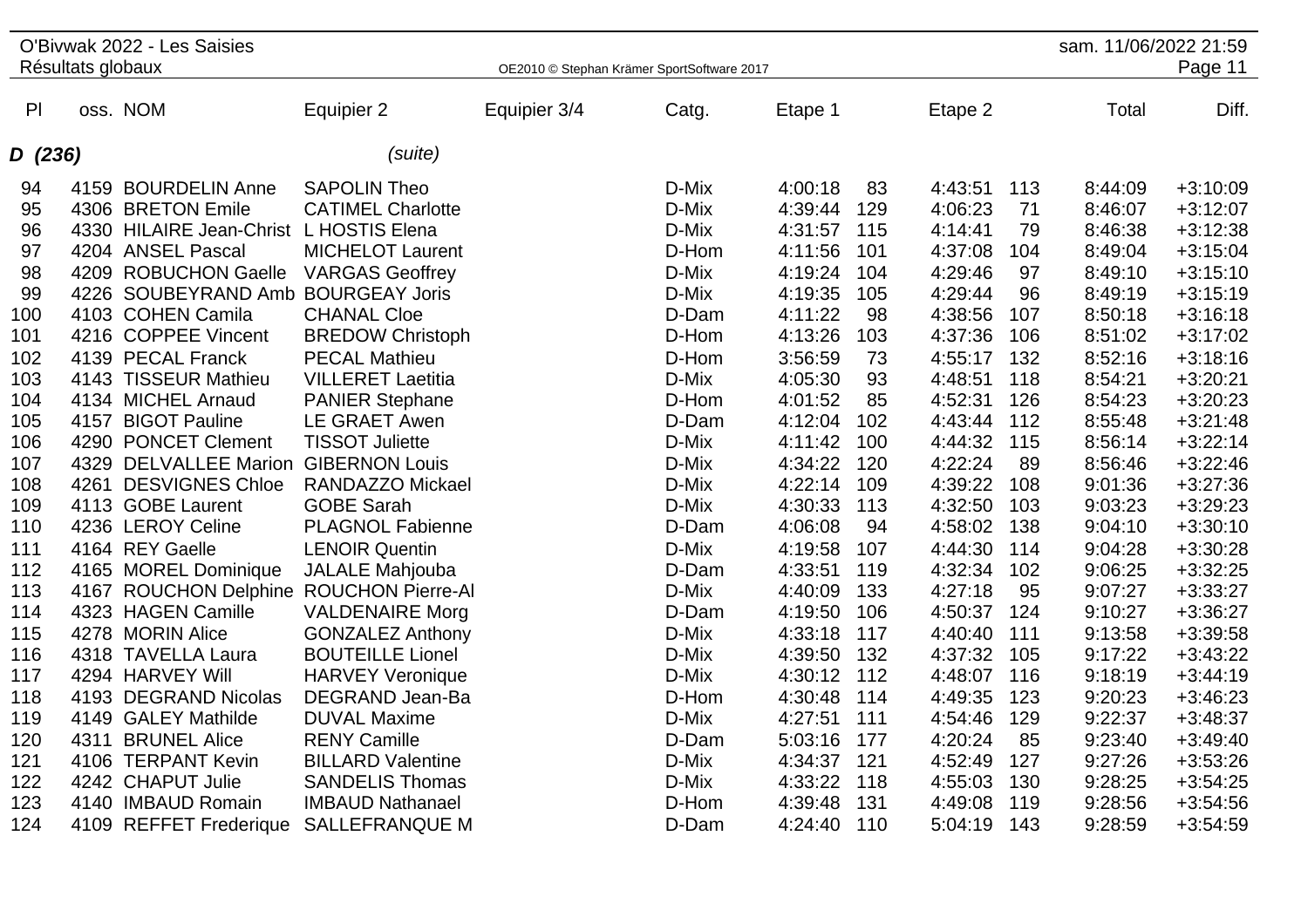|                |                   | O'Bivwak 2022 - Les Saisies             |                          |                                            |       |         |     |         |     | sam. 11/06/2022 21:59 |            |
|----------------|-------------------|-----------------------------------------|--------------------------|--------------------------------------------|-------|---------|-----|---------|-----|-----------------------|------------|
|                | Résultats globaux |                                         |                          | OE2010 © Stephan Krämer SportSoftware 2017 |       |         |     |         |     |                       | Page 12    |
|                |                   |                                         |                          |                                            |       |         |     |         |     |                       |            |
| P <sub>1</sub> |                   | oss. NOM                                | Equipier 2               | Equipier 3/4                               | Catg. | Etape 1 |     | Etape 2 |     | Total                 | Diff.      |
| D (236)        |                   |                                         | (suite)                  |                                            |       |         |     |         |     |                       |            |
| 125            |                   | 4288 BENZAID Lina                       | <b>COFFIGNEAU Thom</b>   |                                            | D-Mix | 4:46:30 | 140 | 4:51:35 | 125 | 9:38:05               | $+4:04:05$ |
| 126            | 4131              | <b>BUKOWINSKI Pasc</b>                  | <b>DIMPRE Aurelie</b>    |                                            | D-Mix | 4:32:53 | 116 | 5:08:41 | 153 | 9:41:34               | $+4:07:34$ |
| 127            |                   | 4324 PAGNAC Remy                        | <b>DINTHEER Loredan</b>  |                                            | D-Mix | 4:35:53 | 122 | 5:05:43 | 145 | 9:41:36               | $+4:07:36$ |
| 128            |                   | 4325 CUOQ Xavier                        | <b>BRUN Laurianne</b>    |                                            | D-Mix | 4:35:55 | 123 | 5:06:09 | 147 | 9:42:04               | $+4:08:04$ |
| 129            |                   | 4175 BELLENGIER Christ BELLENGIER Sabin |                          |                                            | D-Mix | 4:36:52 | 125 | 5:07:43 | 150 | 9:44:35               | $+4:10:35$ |
| 130            |                   | 4326 LYOTARD Alexandre FARGETTE Claire  |                          |                                            | D-Mix | 4:38:28 | 127 | 5:06:34 | 148 | 9:45:02               | $+4:11:02$ |
| 131            |                   | 4145 PELLE Sebastien                    | PELLE Hugo               |                                            | D-Hom | 4:57:13 | 163 | 4:49:31 | 122 | 9:46:44               | $+4:12:44$ |
| 132            |                   | 4122 ASLAHE Isabelle                    | <b>REVAUX Sophie</b>     |                                            | D-Dam | 4:51:00 | 151 | 4:56:07 | 135 | 9:47:07               | $+4:13:07$ |
| 133            |                   | 4222 CAUCHARD Anne                      | <b>GUILLERME Aurelie</b> |                                            | D-Dam | 4:53:06 | 155 | 4:55:06 | 131 | 9:48:12               | $+4:14:12$ |
| 134            |                   | 4284 COUCHOT Solene                     | <b>REYNAUD Justine</b>   |                                            | D-Dam | 4:44:10 | 135 | 5:04:38 | 144 | 9:48:48               | $+4:14:48$ |
| 135            |                   | 4202 RODRIGUEZ VAZQ                     | <b>RODRIGUEZ VAZQ</b>    |                                            | D-Mix | 5:00:37 | 172 | 4:49:15 | 120 | 9:49:52               | $+4:15:52$ |
| 136            |                   | 4250 HOUOT Benjamin                     | <b>QUILLERY Elsa</b>     |                                            | D-Mix | 4:57:06 | 162 | 4:53:58 | 128 | 9:51:04               | $+4:17:04$ |
| 137            |                   | 4275 HERAUT Alain                       | <b>GESSEN Nicolas</b>    |                                            | D-Hom | 4:57:04 | 161 | 4:57:39 | 137 | 9:54:43               | $+4:20:43$ |
| 138            |                   | 4176 SRITHAMMAVANH                      | <b>BENSAID Baya</b>      |                                            | D-Dam | 4:53:32 | 156 | 5:02:42 | 140 | 9:56:14               | $+4:22:14$ |
| 139            |                   | 4158 CHAN YONG Aurelie                  | <b>BOIVIN Christophe</b> |                                            | D-Mix | 4:54:29 | 157 | 5:02:44 | 141 | 9:57:13               | $+4:23:13$ |
| 140            |                   | 4187 BELLES Anne Lyse                   | <b>BELLES</b> Eric       |                                            | D-Mix | 5:01:19 | 173 | 4:57:12 | 136 | 9:58:31               | $+4:24:31$ |
| 141            |                   | 4313 ANDRE Margaux                      | <b>GOMEZ Julien</b>      |                                            | D-Mix | 4:47:06 | 142 | 5:11:26 | 155 | 9:58:32               | $+4:24:32$ |
| 142            |                   | 4315 LAUREN Mosdale                     | <b>GODART Soisic</b>     |                                            | D-Dam | 4:46:46 | 141 | 5:12:45 | 158 | 9:59:31               | $+4:25:31$ |
| 143            |                   | 4258 BUTZBACH Thomas                    | <b>WERST Marlene</b>     |                                            | D-Mix | 4:47:35 | 145 | 5:16:18 | 162 | 10:03:53              | $+4:29:53$ |
| 144            |                   | 4328 INAN Christophe                    | <b>INAN Clarisse</b>     |                                            | D-Mix | 4:44:49 | 138 | 5:20:30 | 166 | 10:05:19              | $+4:31:19$ |
| 145            |                   | 4229 CRETEUR Cyril                      | <b>CRETEUR Eve</b>       |                                            | D-Mix | 4:47:16 | 144 | 5:20:11 | 165 | 10:07:27              | $+4:33:27$ |
| 146            |                   | 4307 TARDY Audrey                       | <b>MINCK Olivier</b>     |                                            | D-Mix | 4:57:26 | 164 | 5:11:50 | 156 | 10:09:16              | $+4:35:16$ |
| 147            |                   | 4277 PITTET Zoe                         | <b>RISSOAN Lucie</b>     |                                            | D-Dam | 4:58:59 | 170 | 5:12:37 | 157 | 10:11:36              | $+4:37:36$ |
| 148            |                   | 4115 LAMBERTHO Gael                     | <b>GARAND Axelle</b>     |                                            | D-Mix | 5:02:33 | 175 | 5:09:10 | 154 | 10:11:43              | $+4:37:43$ |
| 149            |                   | 4270 BODINIER David                     | <b>BODINIER Julie</b>    |                                            | D-Mix | 4:57:55 | 167 | 5:15:53 | 159 | 10:13:48              | $+4:39:48$ |
| 150            |                   | 4272 BODINIER Corinne                   | <b>BODINIER Thomas</b>   |                                            | D-Mix | 4:57:57 | 168 | 5:16:04 | 160 | 10:14:01              | $+4:40:01$ |
| 151            |                   | 4162 BROSSET Serge                      | <b>TRISNA Audrey</b>     |                                            | D-Mix | 4:38:10 | 126 | 5:38:18 | 177 | 10:16:28              | $+4:42:28$ |
| 152            | 4121              | <b>BONNARD Christop</b>                 | <b>BONNARD Sixtine</b>   |                                            | D-Mix | 4:48:16 | 146 | 5:28:44 | 170 | 10:17:00              | $+4:43:00$ |
| 153            |                   | 4110 PELE Mickael                       | PELE Fanny               |                                            | D-Mix | 4:44:33 | 137 | 5:32:34 | 174 | 10:17:07              | $+4:43:07$ |
| 154            |                   | 4124 SCHMETS Benoit                     | <b>VEYSSIERE Karine</b>  |                                            | D-Mix | 4:48:39 | 147 | 5:28:34 | 169 | 10:17:13              | $+4:43:13$ |
| 155            | 4211              | <b>MANGAS Jose</b>                      | <b>JOSE David</b>        |                                            | D-Hom | 4:49:26 | 148 | 5:27:53 | 167 | 10:17:19              | $+4:43:19$ |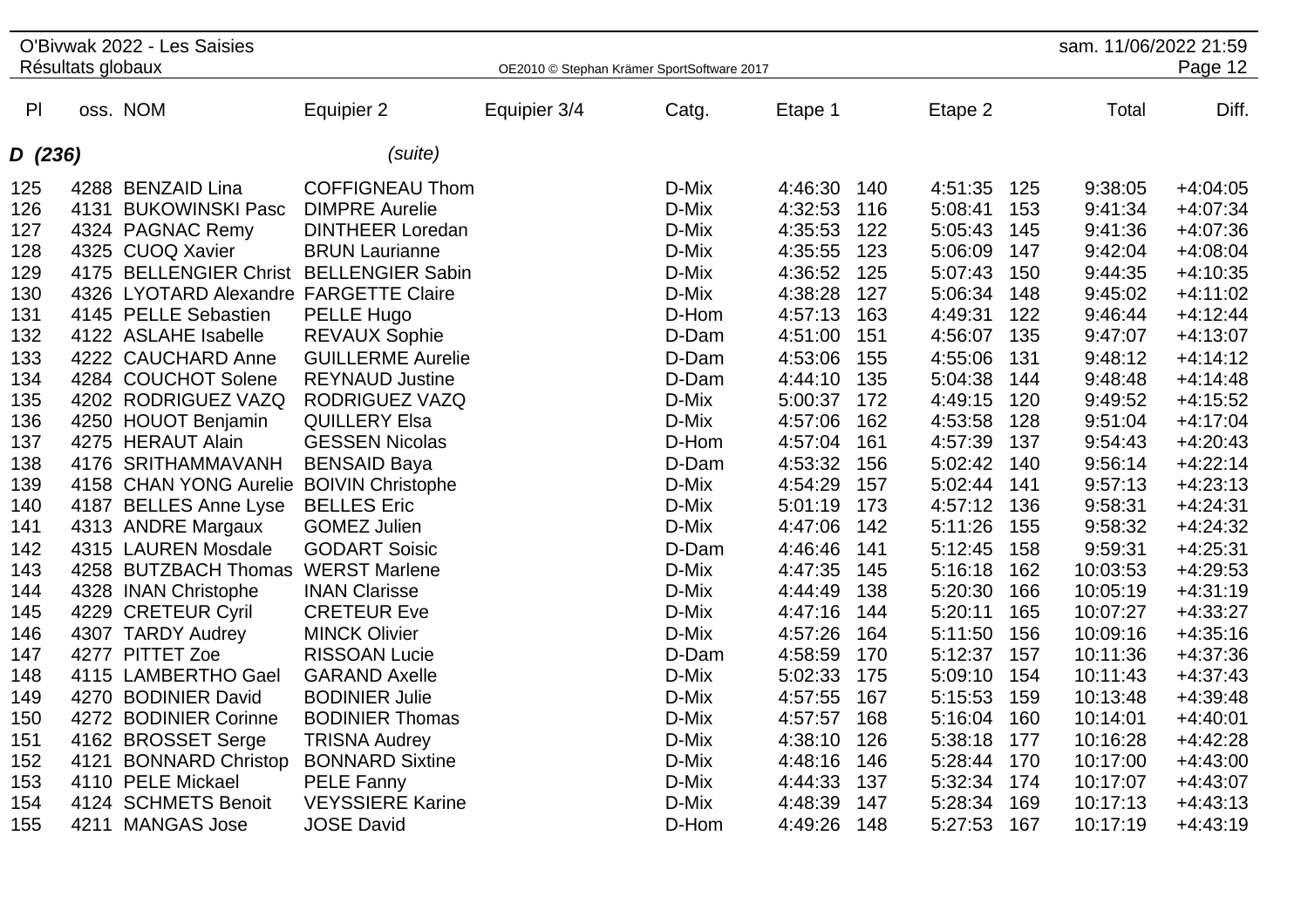|                |                   | O'Bivwak 2022 - Les Saisies              |                          |                                            |       |         |     |         |     | sam. 11/06/2022 21:59 |            |
|----------------|-------------------|------------------------------------------|--------------------------|--------------------------------------------|-------|---------|-----|---------|-----|-----------------------|------------|
|                | Résultats globaux |                                          |                          | OE2010 © Stephan Krämer SportSoftware 2017 |       |         |     |         |     |                       | Page 13    |
|                |                   |                                          |                          |                                            |       |         |     |         |     |                       |            |
| P <sub>l</sub> |                   | oss. NOM                                 | Equipier 2               | Equipier 3/4                               | Catg. | Etape 1 |     | Etape 2 |     | Total                 | Diff.      |
| D (236)        |                   |                                          | (suite)                  |                                            |       |         |     |         |     |                       |            |
|                |                   |                                          |                          |                                            |       |         |     |         |     |                       |            |
| 156            |                   | 4295 MARCOUX Romain                      | <b>CHATEAU Sarah</b>     |                                            | D-Mix | 4:49:26 | 148 | 5:27:56 | 168 | 10:17:22              | $+4:43:22$ |
| 157            |                   | 4217 DOS SANTOS Fern                     | <b>FLORENT Claire</b>    |                                            | D-Mix | 5:02:54 | 176 | 5:16:06 | 161 | 10:19:00              | $+4:45:00$ |
| 158            |                   | 4322 TINIERE Frederique                  | <b>TINIERE Gabrielle</b> |                                            | D-Mix | 5:26:25 | 199 | 4:55:25 | 133 | 10:21:50              | $+4:47:50$ |
| 159            |                   | 4321 TINIERE Romain                      | <b>TINIERE Manon</b>     |                                            | D-Mix | 5:26:26 | 200 | 4:55:25 | 133 | 10:21:51              | $+4:47:51$ |
| 160            |                   | 4249 OUVRIER NEYRET                      | <b>NONO Sandra</b>       |                                            | D-Dam | 4:46:09 | 139 | 5:39:32 | 178 | 10:25:41              | $+4:51:41$ |
| 161            |                   | 4296 VERGNET Jules                       | <b>VERGERON Laure</b>    |                                            | D-Mix | 4:55:07 | 158 | 5:30:52 | 172 | 10:25:59              | $+4:51:59$ |
| 162            |                   | 4282 MICLO Amelie                        | <b>MOALI Ophelie</b>     |                                            | D-Dam | 5:20:20 | 189 | 5:05:52 | 146 | 10:26:12              | $+4:52:12$ |
| 163            |                   | 4127 COTTET Marine                       | <b>MERCIER Laurent</b>   |                                            | D-Mix | 5:26:41 | 201 | 5:02:12 | 139 | 10:28:53              | $+4:54:53$ |
| 164            |                   | 4183 WITTISCHE Michael                   | <b>SCANDELLA Celine</b>  |                                            | D-Mix | 5:22:41 | 193 | 5:07:24 | 149 | 10:30:05              | $+4:56:05$ |
| 165            |                   | 4208 BOLZER Veronique                    | RAGAZZI Isabelle         |                                            | D-Dam | 4:51:21 | 152 | 5:39:57 | 179 | 10:31:18              | $+4:57:18$ |
| 166            |                   | 4166 GARNIER Etienne                     | <b>MELLA Blandine</b>    |                                            | D-Mix | 5:17:35 | 186 | 5:17:05 | 163 | 10:34:40              | $+5:00:40$ |
| 167            |                   | 4206 BONNERY Gilles                      | <b>MARCEL Maryline</b>   |                                            | D-Mix | 4:52:54 | 154 | 5:42:06 | 180 | 10:35:00              | $+5:01:00$ |
| 168            |                   | 4210 BAFFERT Renaud                      | <b>BAFFERT Alberte</b>   |                                            | D-Mix | 5:03:33 | 178 | 5:31:37 | 173 | 10:35:10              | $+5:01:10$ |
| 169            |                   | 4289 PORTIER Emilie                      | <b>BROISIN Lisa</b>      |                                            | D-Dam | 5:31:16 | 202 | 5:08:00 | 151 | 10:39:16              | $+5:05:16$ |
| 170            |                   | 4285 TISSOT Melissa                      | <b>BARALLON Nicolas</b>  |                                            | D-Mix | 5:31:30 | 203 | 5:08:18 | 152 | 10:39:48              | $+5:05:48$ |
| 171            |                   | 4179 ESNAULT Mylene                      | <b>DESCHAMPS Joell</b>   |                                            | D-Dam | 5:25:25 | 198 | 5:20:03 | 164 | 10:45:28              | $+5:11:28$ |
| 172            |                   | 4147 HELBO Penelope                      | <b>PESCH Antoine</b>     |                                            | D-Mix | 5:11:57 | 183 | 5:35:21 | 175 | 10:47:18              | $+5:13:18$ |
| 172            |                   | 4148 PESCH Lucile                        | <b>CHARTRAIN Amelie</b>  |                                            | D-Dam | 5:11:56 | 182 | 5:35:22 | 176 | 10:47:18              | $+5:13:18$ |
| 174            |                   | 4276 BROCHET Jeremy                      | <b>MEUNIER Romain</b>    |                                            | D-Hom | 4:56:42 | 159 | 5:58:15 | 183 | 10:54:57              | $+5:20:57$ |
| 175            |                   | 4223 PATTY Matthieu                      | <b>PATTY Lylou</b>       |                                            | D-Mix | 4:50:22 | 150 | 6:05:43 | 190 | 10:56:05              | $+5:22:05$ |
| 176            |                   | 4114 BULTEAU Florence                    | <b>LASSAIGNE Alice</b>   |                                            | D-Dam | 4:59:44 | 171 | 5:57:48 | 182 | 10:57:32              | $+5:23:32$ |
| 177            |                   | 4102 GAIGE Axelle                        | <b>GAIGE Laure</b>       |                                            | D-Dam | 5:19:36 | 187 | 5:45:25 | 181 | 11:05:01              | $+5:31:01$ |
| 178            |                   | 4120 BLAY Etienne                        | <b>CALMEL Marine</b>     |                                            | D-Mix | 5:09:11 | 180 | 6:03:20 | 188 | 11:12:31              | $+5:38:31$ |
| 179            |                   | 4214 BENIN L                             | <b>BENIN A</b>           |                                            | D-Mix | 5:09:44 | 181 | 6:03:20 | 188 | 11:13:04              | $+5:39:04$ |
| 180            |                   | 4246 SAVIDAN Amelie                      | <b>PATUREL Cecile</b>    |                                            | D-Dam | 5:22:51 | 195 | 5:59:28 | 185 | 11:22:19              | $+5:48:19$ |
| 181            |                   | 4247 PONNELLE Anne-C                     | <b>PONNELLE Marie-L</b>  |                                            | D-Dam | 5:22:48 | 194 | 5:59:32 | 186 | 11:22:20              | $+5:48:20$ |
| 182            |                   | 4227 PALLUY Thierry                      | <b>MARTINEZ Jerome</b>   |                                            | D-Hom | 5:15:27 | 184 | 6:11:08 | 192 | 11:26:35              | $+5:52:35$ |
| 183            |                   | 4335 RICHARD Yannis                      | <b>BAJARD Coraline</b>   |                                            | D-Mix | 5:15:49 | 185 | 6:13:55 | 194 | 11:29:44              | $+5:55:44$ |
| 184            |                   | 4281 LOMBARD Alice                       | <b>ROUX Solene</b>       |                                            | D-Dam | 5:20:39 | 190 | 6:15:55 | 199 | 11:36:34              | $+6:02:34$ |
| 185            |                   | 4169 LANGLAIS Marie-Lin JOUAULT Clemence |                          |                                            | D-Dam | 5:23:07 | 196 | 6:17:42 | 200 | 11:40:49              | $+6:06:49$ |
| 186            |                   | 4170 JOUAULT Amelie                      | <b>MOTTEAU Pierre-Mi</b> |                                            | D-Mix | 5:24:05 | 197 | 6:18:06 | 201 | 11:42:11              | $+6:08:11$ |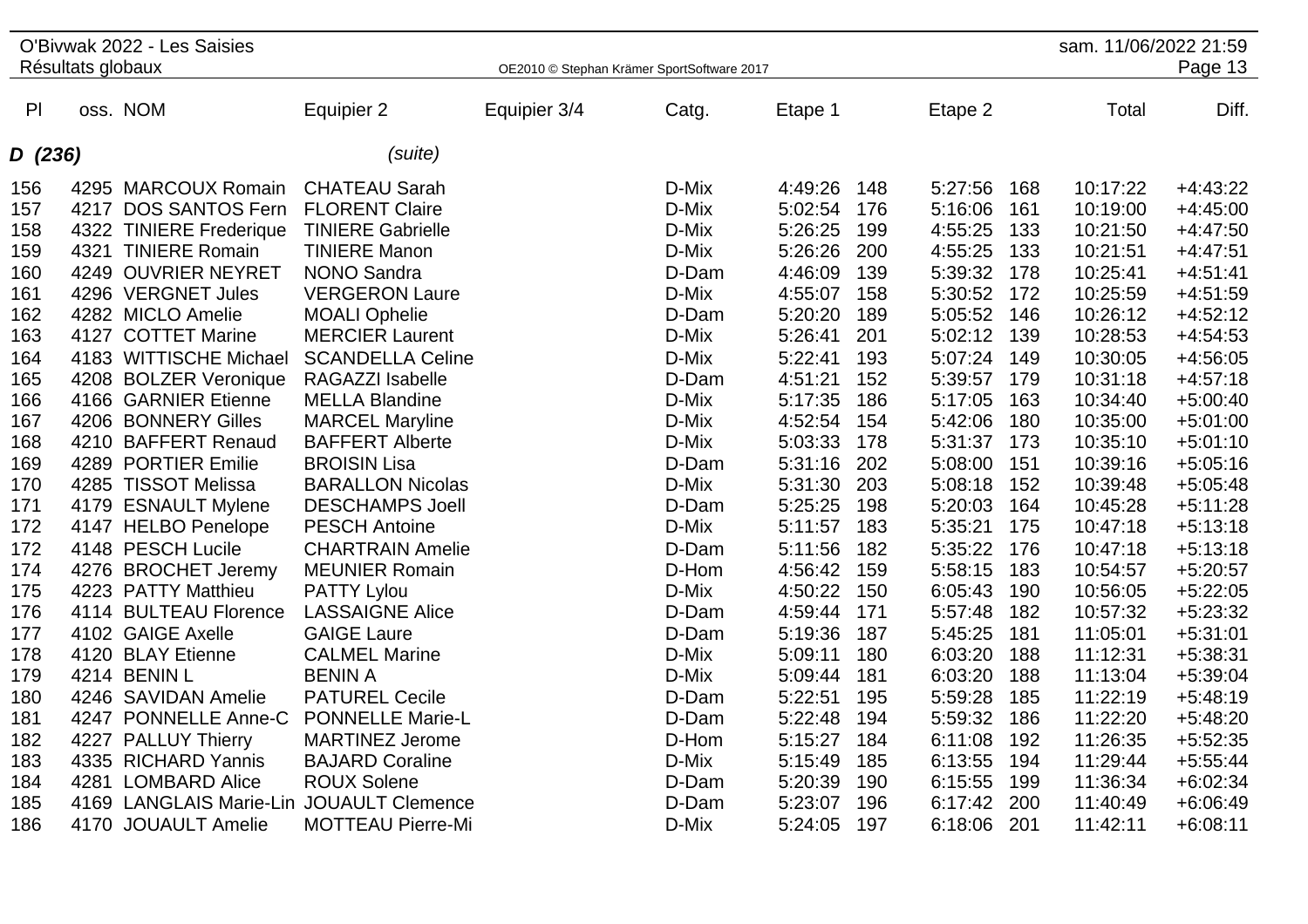| Résultats globaux                                           | O'Bivwak 2022 - Les Saisies                                                                                                                                                                                                                                                                                                                                                                                                                                                                              |                                                                                                                                                                                                                                                                                                                                                                                                                      | OE2010 © Stephan Krämer SportSoftware 2017 |                                                                                                                                                                         |                                                                                                                                                                                                                    |                                                                                |                                                                                                                                                                                                    |                                                             | sam. 11/06/2022 21:59                                                                                    | Page 14                                                                                                                    |
|-------------------------------------------------------------|----------------------------------------------------------------------------------------------------------------------------------------------------------------------------------------------------------------------------------------------------------------------------------------------------------------------------------------------------------------------------------------------------------------------------------------------------------------------------------------------------------|----------------------------------------------------------------------------------------------------------------------------------------------------------------------------------------------------------------------------------------------------------------------------------------------------------------------------------------------------------------------------------------------------------------------|--------------------------------------------|-------------------------------------------------------------------------------------------------------------------------------------------------------------------------|--------------------------------------------------------------------------------------------------------------------------------------------------------------------------------------------------------------------|--------------------------------------------------------------------------------|----------------------------------------------------------------------------------------------------------------------------------------------------------------------------------------------------|-------------------------------------------------------------|----------------------------------------------------------------------------------------------------------|----------------------------------------------------------------------------------------------------------------------------|
| P <sub>l</sub>                                              | oss. NOM                                                                                                                                                                                                                                                                                                                                                                                                                                                                                                 | Equipier 2                                                                                                                                                                                                                                                                                                                                                                                                           | Equipier 3/4                               | Catg.                                                                                                                                                                   | Etape 1                                                                                                                                                                                                            |                                                                                | Etape 2                                                                                                                                                                                            |                                                             | Total                                                                                                    | Diff.                                                                                                                      |
| D (236)                                                     |                                                                                                                                                                                                                                                                                                                                                                                                                                                                                                          | (suite)                                                                                                                                                                                                                                                                                                                                                                                                              |                                            |                                                                                                                                                                         |                                                                                                                                                                                                                    |                                                                                |                                                                                                                                                                                                    |                                                             |                                                                                                          |                                                                                                                            |
| 187<br>188<br>189<br>190<br>191<br>192<br>193<br>194<br>195 | 4220 MORVAN Fabien<br>4142 FONTANIERE Sandr RUPTIER Charlotte<br>4255 DELATTRE Emeline RIETHMULLER Sole<br>4129 ESPARTEIRO Danie ESPARTEIRO Eden<br>4252 POINAS Nicolas<br>4133 MORVAN Martial<br>4132 ANDRE Helene<br>4283 TOMIETTO Maelisse MOULIN Heloise<br>4108 MONNERON Chloe                                                                                                                                                                                                                      | <b>LOISEAU Romain</b><br>POINAS Noah<br>POULAIN Dominiqu<br><b>POULAIN Viviane</b><br><b>BOURY Charles</b>                                                                                                                                                                                                                                                                                                           |                                            | D-Hom<br>D-Dam<br>D-Dam<br>D-Mix<br>D-Hom<br>D-Hom<br>D-Mix<br>D-Dam<br>D-Mix                                                                                           | 6:14:37 209<br>5:45:43<br>5:34:25<br>5:20:10<br>6:27:40<br>6:14:40 210<br>6:14:52 211<br>6:35:07 215<br>6:41:47 216                                                                                                | 205<br>204<br>188<br>212                                                       | 5:30:31<br>6:02:58<br>6:15:23<br>6:55:51<br>5:58:31<br>6:13:58<br>6:13:53<br>6:50:02<br>6:52:17                                                                                                    | 171<br>187<br>196<br>206<br>184<br>195<br>193<br>204<br>205 | 11:45:08<br>11:48:41<br>11:49:48<br>12:16:01<br>12:26:11<br>12:28:38<br>12:28:45<br>13:25:09<br>13:34:04 | $+6:11:08$<br>$+6:14:41$<br>$+6:15:48$<br>$+6:42:01$<br>$+6:52:11$<br>$+6:54:38$<br>$+6:54:45$<br>$+7:51:09$<br>$+8:00:04$ |
|                                                             | 4116 GOUDIN Romain<br>4160 MADRIGNAC Yannic BRUNET Alexis<br>4156 HERY Romane<br>3008 DUBRULLE Angeliq<br>4119 LEBRETON Alice<br>4130 GRANGE Lucile<br>4123 SORDET Claire<br>4128 FAURAX Camille<br>4146 ROZIER Vero<br>3010 VANDEWALLE Lisa LAIGLE Romain<br>4136 MACCHI Christophe MACCHI Anouck<br>4138 KERN Karine<br>4274 TISSOT Andre<br>4219 BIDET Sylvain<br>4271 MASSON Julien<br>3135 SIMONIE Clarisse<br>4286 BESQUEUT Swann<br>4279 CROS Louis<br>4254 MAHMOUD Wajih<br>4245 GUILLEMOT David | <b>RIDOU Lucie</b><br><b>HUCK Camille</b><br><b>SALAMON Mathieu</b><br><b>DAVROUX Clemenc</b><br>DE GUINARD DE G<br><b>SORDET Anne</b><br><b>LEFEBVRE Gregory</b><br><b>PIMENTEL Dorothee</b><br><b>KERN Henri</b><br><b>ROSSI Elia</b><br><b>ALLA David</b><br><b>ORDRENNEAU Mar</b><br><b>GUELIN Julie</b><br><b>WATERMAN Alice</b><br><b>TROUILLET Fanny</b><br><b>SALOU Emmanuelle</b><br><b>GUILLEMOT Oscar</b> | VANDEWALLE Lisa D-Mix                      | D-Mix<br>D-Hom<br>D-Dam<br>D-Dam<br>D-Mix<br>D-Dam<br>D-Mix<br>D-Dam<br>D-Mix<br>D-Mix<br>D-Mix<br>D-Hom<br>D-Hom<br>D-Mix<br>D-Dam<br>D-Mix<br>D-Mix<br>D-Mix<br>D-Hom | pm<br>Abandon<br>4:52:19<br>Abandon<br>5:08:57 179<br>6:33:58<br>5:01:36<br>6:33:59<br>pm<br>Abandon<br>4:39:41<br>4:39:44<br>2:58:01<br>3:02:19<br>5:22:14<br>Abandon<br>Abandon<br>4:43:40<br>4:57:43<br>4:58:05 | 153<br>213<br>174<br>214<br>128<br>129<br>11<br>19<br>192<br>134<br>165<br>169 | 4:48:14 117<br>Abandon<br>Abandon<br>6:15:28 197<br>pm<br>Abandon<br>pm<br>Abandon<br>pm<br>6:15:29<br>Abandon<br>Abandon<br>Abandon<br>pm<br>Abandon<br>Abandon<br>Abandon<br>pm<br>pm<br>Abandon | 198                                                         |                                                                                                          |                                                                                                                            |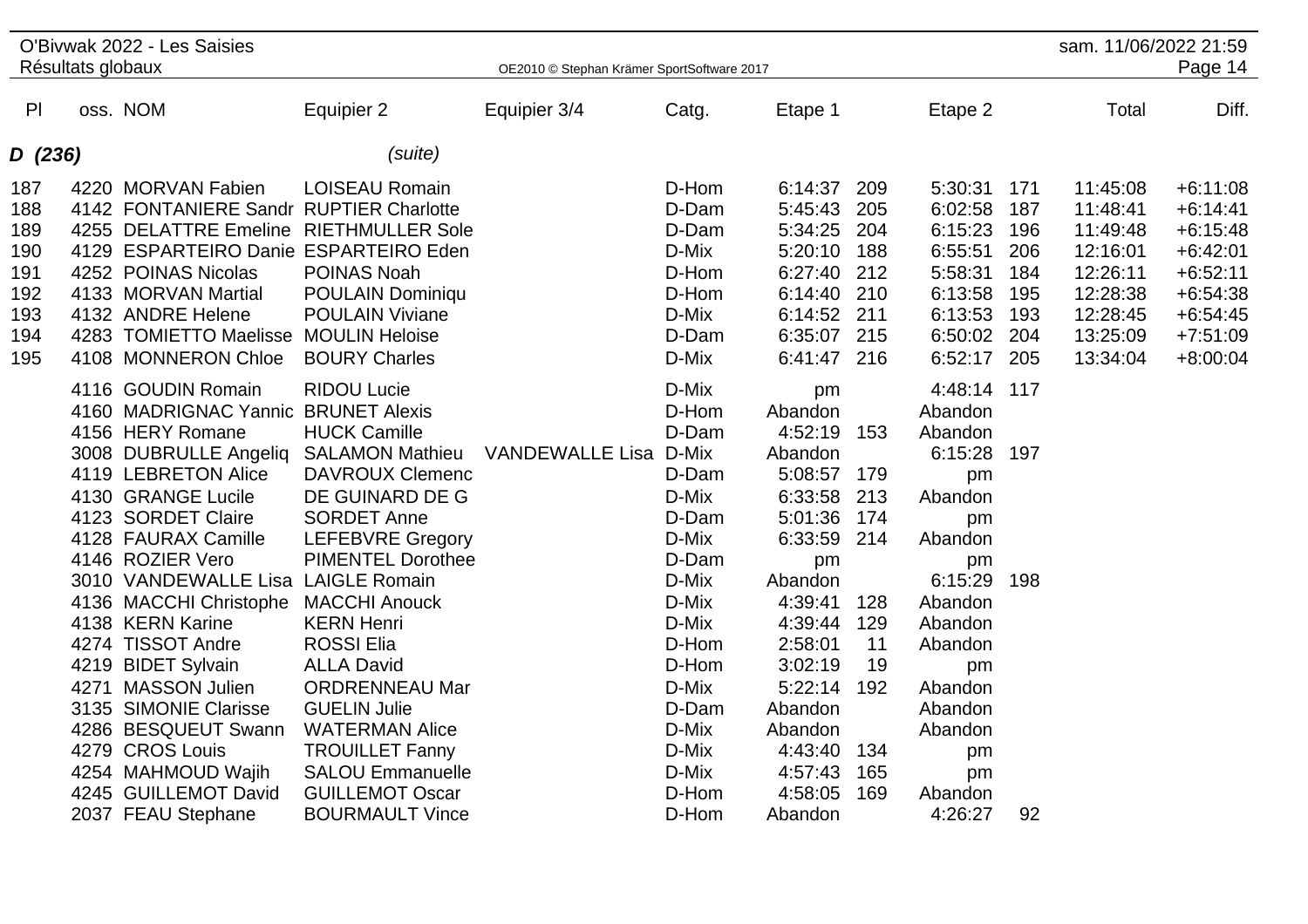| O'Bivwak 2022 - Les Saisies<br>Résultats globaux |  |                                                                                                                                                                                                                                                                                                                                                                                                                                                                          |                                                                                                                                                                                                                                                                                                                                                                                                                                                                                                       |                                             | OE2010 © Stephan Krämer SportSoftware 2017                                                                                                                                       |                                                                                                                                                                                                     |                                                              |                                                                                                                                                                                      |                                                  | sam. 11/06/2022 21:59                                                                | Page 15                                                                                  |
|--------------------------------------------------|--|--------------------------------------------------------------------------------------------------------------------------------------------------------------------------------------------------------------------------------------------------------------------------------------------------------------------------------------------------------------------------------------------------------------------------------------------------------------------------|-------------------------------------------------------------------------------------------------------------------------------------------------------------------------------------------------------------------------------------------------------------------------------------------------------------------------------------------------------------------------------------------------------------------------------------------------------------------------------------------------------|---------------------------------------------|----------------------------------------------------------------------------------------------------------------------------------------------------------------------------------|-----------------------------------------------------------------------------------------------------------------------------------------------------------------------------------------------------|--------------------------------------------------------------|--------------------------------------------------------------------------------------------------------------------------------------------------------------------------------------|--------------------------------------------------|--------------------------------------------------------------------------------------|------------------------------------------------------------------------------------------|
| PI                                               |  | oss. NOM                                                                                                                                                                                                                                                                                                                                                                                                                                                                 | Equipier 2                                                                                                                                                                                                                                                                                                                                                                                                                                                                                            | Equipier 3/4                                | Catg.                                                                                                                                                                            | Etape 1                                                                                                                                                                                             |                                                              | Etape 2                                                                                                                                                                              |                                                  | Total                                                                                | Diff.                                                                                    |
| D (236)                                          |  |                                                                                                                                                                                                                                                                                                                                                                                                                                                                          | (suite)                                                                                                                                                                                                                                                                                                                                                                                                                                                                                               |                                             |                                                                                                                                                                                  |                                                                                                                                                                                                     |                                                              |                                                                                                                                                                                      |                                                  |                                                                                      |                                                                                          |
|                                                  |  | 4253 DENOUAL Quentin<br>3103 DEZILES Laurent<br>4269 TRAULLE-LAMBEL<br>4224 DESBIOLLES Thiba<br>4228 RYCKEWAERT Car<br>4287 TENEV Preslav<br>3058 DEBRUYNE Laurent<br>3140 ROUSSET Julien<br>4297 LEBLANC Antoine<br>4304 KIENNEMANN Perin KIENNEMANN Lise<br>4171 THOMAS Carole<br>4302 HEGRON Fabien<br>4196 TATON Paul<br>4198 FOURNEL Faustine<br>3138 HOYAU Christophe<br>4189 DESGACHES Elisa<br>4184 DECHEPY Emilie<br>4185 DESGACHES Bern<br>4188 GOVIN Amandine | <b>CAROFF Antoine</b><br><b>DEZILES Antoine</b><br>KHADIDE-BOUCHA<br><b>PATTY Remy</b><br><b>SAINTQUENTIN Del</b><br><b>ALLOU Adrien</b><br><b>RIVOMALA Veroniri</b><br><b>ROUSSET Apolline</b><br><b>MORENDIERE Seb</b><br>4172 BUISSON ATES Zuh LE BRUCHEC Aureli<br><b>MINJOLLET Estelle</b><br><b>HEGRON Sarah</b><br><b>BONNIN Lola</b><br><b>GRAEFF Thimothe</b><br><b>SCHNEIDER Stepha</b><br><b>COURBON Dominiq</b><br><b>ANDREVON Lucas</b><br><b>DESGACHES Pauli</b><br><b>GOVIN Marion</b> |                                             | D-Hom<br>D-Hom<br>D-Mix<br>D-Hom<br>D-Dam<br>D-Hom<br>D-Mix<br>D-Mix<br>D-Hom<br>D-Dam<br>D-Dam<br>D-Dam<br>D-Mix<br>D-Mix<br>D-Mix<br>D-Hom<br>D-Mix<br>D-Mix<br>D-Mix<br>D-Dam | 4:57:44<br>Abandon<br>5:21:25<br>Abandon<br>4:47:15 143<br>Abandon<br>pm<br>Abandon<br>4:56:49<br>pm<br>4:57:41<br>pm<br>pm<br>Abandon<br>5:55:37<br>Abandon<br>5:57:04<br>4:44:19<br>5:56:52<br>pm | 166<br>191<br>160<br>nc<br>206<br>208<br>136<br>207          | pm<br>6:28:45<br>pm<br>6:06:04 191<br>pm<br>Abandon<br>5:03:22<br>3:59:19<br>pm<br>pm<br>pm<br>pm<br>4:26:26<br>Abandon<br>pm<br>6:28:45<br>Abandon<br>Abandon<br>Abandon<br>3:53:29 | 202<br>142<br>62<br>nc<br>91<br>202<br>54        |                                                                                      |                                                                                          |
| E (121)                                          |  |                                                                                                                                                                                                                                                                                                                                                                                                                                                                          |                                                                                                                                                                                                                                                                                                                                                                                                                                                                                                       |                                             |                                                                                                                                                                                  |                                                                                                                                                                                                     |                                                              |                                                                                                                                                                                      |                                                  |                                                                                      |                                                                                          |
| 2<br>3<br>4<br>5<br>6<br>8                       |  | 5158 CARTIER-MOULIN<br>5026 PONCET Claudine<br>5202 MATHIAN Timothe<br>5005 LAGNEAU Julien<br>5018 GLAPA Noemie<br>5177 BARBET Mayeul<br>5143 MAZIMANN Vincent<br>5159 CHAUVIER Maelle                                                                                                                                                                                                                                                                                   | <b>CARTIER-MOULIN P</b><br>VION-DELPHIN Bapt VION-DELPHIN Tho<br>DELGADO Clement BEREZIAT M & X<br><b>LAGNEAU Marielle</b><br><b>GAGNIERE Estelle</b><br><b>BARBET Jules</b><br><b>BIRINGER Elea</b><br><b>BONNARD Jordy</b>                                                                                                                                                                                                                                                                          | <b>LAGNEAU Basile</b><br><b>GLAPA David</b> | E-Hom<br>E-Mix<br>E-Mix<br>E-Mix<br>E-Mix<br>E-Hom<br>E-Mix<br>E-Mix                                                                                                             | 2:21:19<br>2:33:20<br>2:30:34<br>2:35:03<br>2:36:54<br>2:45:18<br>2:34:47<br>2:37:15                                                                                                                | $\mathbf 1$<br>3<br>$\overline{2}$<br>5<br>6<br>10<br>4<br>7 | 2:13:04<br>2:12:52<br>2:24:43<br>2:24:02<br>2:27:50<br>2:35:47<br>2:48:16<br>2:47:09                                                                                                 | 2<br>$\mathbf 1$<br>4<br>3<br>5<br>7<br>15<br>12 | 4:34:23<br>4:46:12<br>4:55:17<br>4:59:05<br>5:04:44<br>5:21:05<br>5:23:03<br>5:24:24 | 0:00<br>$+11:49$<br>$+20:54$<br>$+24:42$<br>$+30:21$<br>$+46:42$<br>$+48:40$<br>$+50:01$ |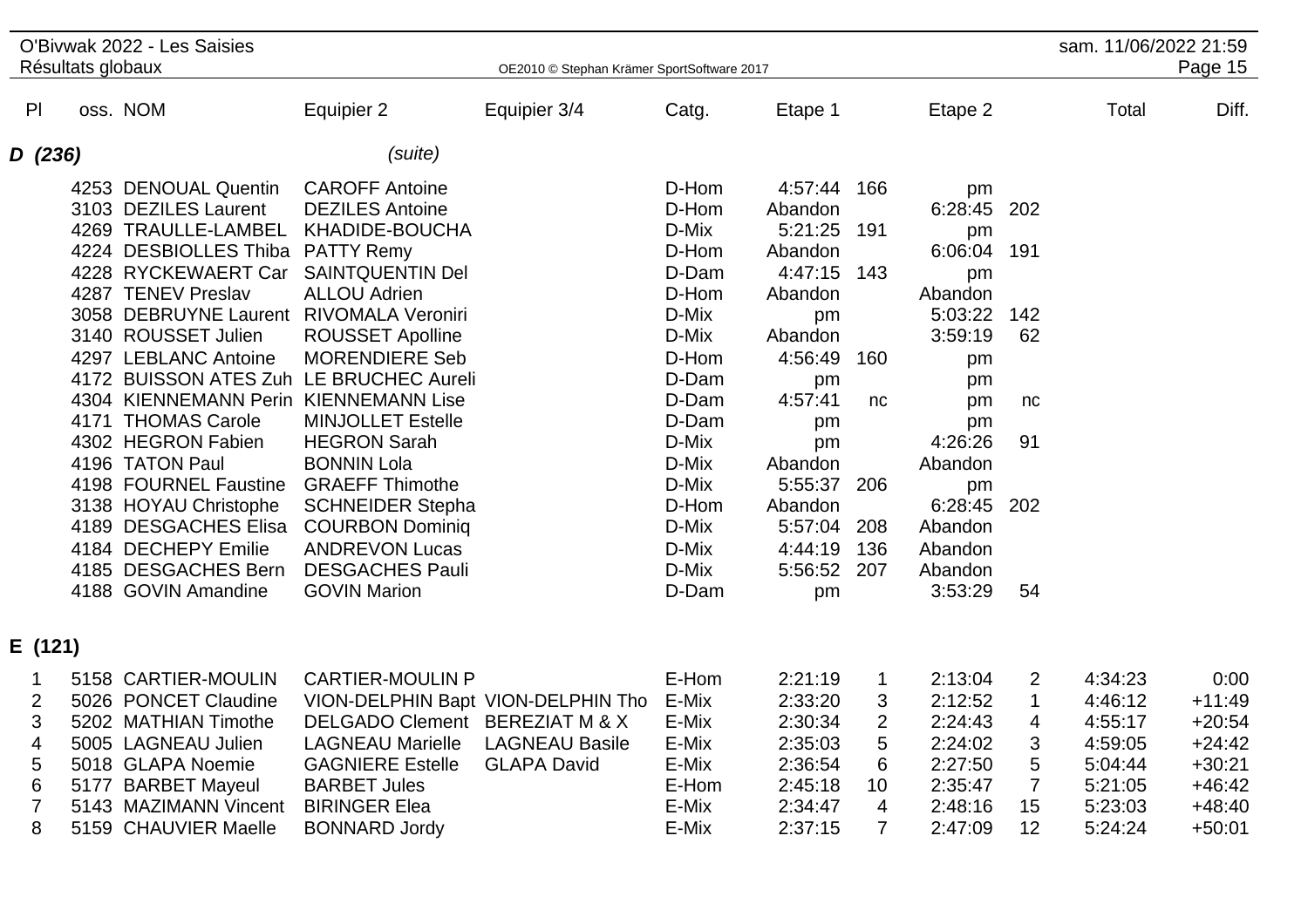| Résultats globaux<br>OE2010 © Stephan Krämer SportSoftware 2017<br>Diff.<br>P<br>oss. NOM<br>Total<br>Equipier 2<br>Equipier 3/4<br>Catg.<br>Etape 1<br>Etape 2<br>(suite)<br>E (121)<br>5017 PROY Ariane<br><b>CARTIER-MOULIN</b><br><b>ROCHE Amaia</b><br>E-Dam<br>$+52:33$<br>9<br>2:44:01<br>9<br>2:42:55<br>9<br>5:26:56<br>5153 MULLER Serge<br>E-Mix<br>2:40:05<br>8<br>5:29:56<br>$+55:33$<br><b>MULLER Marion</b><br>2:49:51<br>16<br>10<br>5030 GOBILLOT Nicolas<br><b>GOBILLOT Jacques</b><br>E-Hom<br>2:58:32<br>2:33:48<br>5:32:20<br>$+57:57$<br><b>GOBILLOT Thomas</b><br>16<br>6<br>11<br>3:03:28<br>$+1:08:09$<br>12<br>5163 CORBIC Virginie<br><b>ROUX CORBIC Arth</b><br>E-Mix<br>18<br>2:39:04<br>8<br>5:42:32<br>13<br>5118 CETRE Marion<br><b>BERTHAUD Manon</b><br>E-Dam<br>2:56:34<br>2:47:27<br>5:44:01<br>$+1:09:38$<br>15<br>13<br>5157 CASTILLO Sylvie<br>E-Mix<br>2:56:24<br>$+1:12:45$<br>14<br><b>PARZYCH Matheis</b><br>14<br>2:50:44<br>17<br>5:47:08<br>15<br>5170 MATHIAN Alais<br><b>HOUOT Elise</b><br>E-Dam<br>2:51:01<br>11<br>3:00:17<br>24<br>5:51:18<br>$+1:16:55$<br>16<br>5160 BELLON Alice<br><b>BELLON Noe</b><br>E-Mix<br>2:51:13<br>12<br>5:52:43<br>3:01:30<br>27<br>17<br>5189 LENOBLE Christoph<br><b>LENOBLE Tiphaine</b><br>E-Mix<br>3:12:09<br>22<br>2:46:30<br>11<br>5:58:39 | O'Bivwak 2022 - Les Saisies |  |  | sam. 11/06/2022 21:59 |  |  |            |
|-------------------------------------------------------------------------------------------------------------------------------------------------------------------------------------------------------------------------------------------------------------------------------------------------------------------------------------------------------------------------------------------------------------------------------------------------------------------------------------------------------------------------------------------------------------------------------------------------------------------------------------------------------------------------------------------------------------------------------------------------------------------------------------------------------------------------------------------------------------------------------------------------------------------------------------------------------------------------------------------------------------------------------------------------------------------------------------------------------------------------------------------------------------------------------------------------------------------------------------------------------------------------------------------------------------------------------------|-----------------------------|--|--|-----------------------|--|--|------------|
|                                                                                                                                                                                                                                                                                                                                                                                                                                                                                                                                                                                                                                                                                                                                                                                                                                                                                                                                                                                                                                                                                                                                                                                                                                                                                                                                     |                             |  |  |                       |  |  | Page 16    |
|                                                                                                                                                                                                                                                                                                                                                                                                                                                                                                                                                                                                                                                                                                                                                                                                                                                                                                                                                                                                                                                                                                                                                                                                                                                                                                                                     |                             |  |  |                       |  |  |            |
|                                                                                                                                                                                                                                                                                                                                                                                                                                                                                                                                                                                                                                                                                                                                                                                                                                                                                                                                                                                                                                                                                                                                                                                                                                                                                                                                     |                             |  |  |                       |  |  |            |
|                                                                                                                                                                                                                                                                                                                                                                                                                                                                                                                                                                                                                                                                                                                                                                                                                                                                                                                                                                                                                                                                                                                                                                                                                                                                                                                                     |                             |  |  |                       |  |  |            |
|                                                                                                                                                                                                                                                                                                                                                                                                                                                                                                                                                                                                                                                                                                                                                                                                                                                                                                                                                                                                                                                                                                                                                                                                                                                                                                                                     |                             |  |  |                       |  |  |            |
|                                                                                                                                                                                                                                                                                                                                                                                                                                                                                                                                                                                                                                                                                                                                                                                                                                                                                                                                                                                                                                                                                                                                                                                                                                                                                                                                     |                             |  |  |                       |  |  |            |
|                                                                                                                                                                                                                                                                                                                                                                                                                                                                                                                                                                                                                                                                                                                                                                                                                                                                                                                                                                                                                                                                                                                                                                                                                                                                                                                                     |                             |  |  |                       |  |  |            |
|                                                                                                                                                                                                                                                                                                                                                                                                                                                                                                                                                                                                                                                                                                                                                                                                                                                                                                                                                                                                                                                                                                                                                                                                                                                                                                                                     |                             |  |  |                       |  |  |            |
|                                                                                                                                                                                                                                                                                                                                                                                                                                                                                                                                                                                                                                                                                                                                                                                                                                                                                                                                                                                                                                                                                                                                                                                                                                                                                                                                     |                             |  |  |                       |  |  |            |
|                                                                                                                                                                                                                                                                                                                                                                                                                                                                                                                                                                                                                                                                                                                                                                                                                                                                                                                                                                                                                                                                                                                                                                                                                                                                                                                                     |                             |  |  |                       |  |  |            |
|                                                                                                                                                                                                                                                                                                                                                                                                                                                                                                                                                                                                                                                                                                                                                                                                                                                                                                                                                                                                                                                                                                                                                                                                                                                                                                                                     |                             |  |  |                       |  |  |            |
|                                                                                                                                                                                                                                                                                                                                                                                                                                                                                                                                                                                                                                                                                                                                                                                                                                                                                                                                                                                                                                                                                                                                                                                                                                                                                                                                     |                             |  |  |                       |  |  |            |
|                                                                                                                                                                                                                                                                                                                                                                                                                                                                                                                                                                                                                                                                                                                                                                                                                                                                                                                                                                                                                                                                                                                                                                                                                                                                                                                                     |                             |  |  |                       |  |  | $+1:18:20$ |
|                                                                                                                                                                                                                                                                                                                                                                                                                                                                                                                                                                                                                                                                                                                                                                                                                                                                                                                                                                                                                                                                                                                                                                                                                                                                                                                                     |                             |  |  |                       |  |  | $+1:24:16$ |
| 18<br>5134 FOUCARD Yoann<br><b>PILLOT Clara</b><br>E-Mix<br>2:59:07<br>17<br>2:59:45<br>23<br>5:58:52                                                                                                                                                                                                                                                                                                                                                                                                                                                                                                                                                                                                                                                                                                                                                                                                                                                                                                                                                                                                                                                                                                                                                                                                                               |                             |  |  |                       |  |  | $+1:24:29$ |
| 19<br>5111 TILMONT Juliette<br><b>GUIHARD Benjamin</b><br>E-Mix<br>3:11:36<br>21<br>5:59:11<br>2:47:35<br>14                                                                                                                                                                                                                                                                                                                                                                                                                                                                                                                                                                                                                                                                                                                                                                                                                                                                                                                                                                                                                                                                                                                                                                                                                        |                             |  |  |                       |  |  | $+1:24:48$ |
| <b>CHILLET Christophe</b><br>20<br>5019 GUILLE Celine<br><b>FRESSARD Valerie</b><br>E-Mix<br>3:13:00<br>2:46:13<br>5:59:13<br>24<br>10                                                                                                                                                                                                                                                                                                                                                                                                                                                                                                                                                                                                                                                                                                                                                                                                                                                                                                                                                                                                                                                                                                                                                                                              |                             |  |  |                       |  |  | $+1:24:50$ |
| 5121 CHATEIGNER-LETI<br><b>CHATEIGNER-LETI</b><br>20<br>19<br>6:01:38<br>21<br>E-Dam<br>3:04:07<br>2:57:31                                                                                                                                                                                                                                                                                                                                                                                                                                                                                                                                                                                                                                                                                                                                                                                                                                                                                                                                                                                                                                                                                                                                                                                                                          |                             |  |  |                       |  |  | $+1:27:15$ |
| 5155 COLLET Pierrick<br><b>COLLET Mathis</b><br>E-Hom<br>22<br><b>COLLET Mathis</b><br>2:56:02<br>13<br>3:07:07<br>33<br>6:03:09                                                                                                                                                                                                                                                                                                                                                                                                                                                                                                                                                                                                                                                                                                                                                                                                                                                                                                                                                                                                                                                                                                                                                                                                    |                             |  |  |                       |  |  | $+1:28:46$ |
| 23<br>5145 MONCAREY Emilie<br><b>CADIOU Marine</b><br>E-Dam<br>3:13:03<br>25<br>2:59:41<br>22<br>6:12:44                                                                                                                                                                                                                                                                                                                                                                                                                                                                                                                                                                                                                                                                                                                                                                                                                                                                                                                                                                                                                                                                                                                                                                                                                            |                             |  |  |                       |  |  | $+1:38:21$ |
| 24<br><b>BOITIAT Noe</b><br>E-Mix<br>3:12:20<br>23<br>3:07:04<br>32<br>5028 JACQUES Sandrine<br><b>JACQUES Thibaut</b><br>6:19:24                                                                                                                                                                                                                                                                                                                                                                                                                                                                                                                                                                                                                                                                                                                                                                                                                                                                                                                                                                                                                                                                                                                                                                                                   |                             |  |  |                       |  |  | $+1:45:01$ |
| E-Mix<br>3:13:38<br>26<br>25<br>5127 GROSBOST Remi<br><b>GROSBOST Marie</b><br>3:06:20<br>31<br>6:19:58                                                                                                                                                                                                                                                                                                                                                                                                                                                                                                                                                                                                                                                                                                                                                                                                                                                                                                                                                                                                                                                                                                                                                                                                                             |                             |  |  |                       |  |  | $+1:45:35$ |
| E-Mix<br>5133 RIBAULT Herve<br><b>RIBAULT Anne</b><br>28<br>6:20:22<br>26<br>3:16:44<br>3:03:38<br>29                                                                                                                                                                                                                                                                                                                                                                                                                                                                                                                                                                                                                                                                                                                                                                                                                                                                                                                                                                                                                                                                                                                                                                                                                               |                             |  |  |                       |  |  | $+1:45:59$ |
| 5123 CLAUDIN Benoit<br><b>CLAUDIN Guillaume</b><br>E-Hom<br>27<br>34<br>6:23:04<br>27<br>3:14:22<br>3:08:42                                                                                                                                                                                                                                                                                                                                                                                                                                                                                                                                                                                                                                                                                                                                                                                                                                                                                                                                                                                                                                                                                                                                                                                                                         |                             |  |  |                       |  |  | $+1:48:41$ |
| <b>MARTINEZ Marie La MARTINEZ Noemie</b><br>30<br>28<br>5007 MARTINEZ Jean-Chr<br>E-Mix<br>3:19:19<br>29<br>3:04:06<br>6:23:25                                                                                                                                                                                                                                                                                                                                                                                                                                                                                                                                                                                                                                                                                                                                                                                                                                                                                                                                                                                                                                                                                                                                                                                                      |                             |  |  |                       |  |  | $+1:49:02$ |
| 5110 SOUBRENIE Alexan<br><b>DEMARE Hugo</b><br>E-Mix<br>3:25:40<br>32<br>3:00:18<br>25<br>6:25:58<br>29                                                                                                                                                                                                                                                                                                                                                                                                                                                                                                                                                                                                                                                                                                                                                                                                                                                                                                                                                                                                                                                                                                                                                                                                                             |                             |  |  |                       |  |  | $+1:51:35$ |
| 5105 LESENNE Mathieu<br><b>LESENNE Alexis</b><br>E-Hom<br>3:33:38<br>40<br>2:54:26<br>6:28:04<br>30<br>18                                                                                                                                                                                                                                                                                                                                                                                                                                                                                                                                                                                                                                                                                                                                                                                                                                                                                                                                                                                                                                                                                                                                                                                                                           |                             |  |  |                       |  |  | $+1:53:41$ |
| 3:27:08<br>26<br>5016 LIOGIER Catherine<br><b>LIOGIER Alexandre</b><br><b>LIOGIER Philippe</b><br>E-Mix<br>33<br>3:01:00<br>6:28:08<br>31                                                                                                                                                                                                                                                                                                                                                                                                                                                                                                                                                                                                                                                                                                                                                                                                                                                                                                                                                                                                                                                                                                                                                                                           |                             |  |  |                       |  |  | $+1:53:45$ |
| E-Mix<br>5132 COURTIAL Aurelien<br><b>PESCIA Marianne</b><br>3:19:50<br>30<br>3:11:47<br>37<br>6:31:37<br>32                                                                                                                                                                                                                                                                                                                                                                                                                                                                                                                                                                                                                                                                                                                                                                                                                                                                                                                                                                                                                                                                                                                                                                                                                        |                             |  |  |                       |  |  | $+1:57:14$ |
| 33<br>5176 BUFFET-EYMARD<br><b>BUFFET Tom</b><br>E-Mix<br>3:33:42<br>41<br>20<br>6:31:41<br>2:57:59                                                                                                                                                                                                                                                                                                                                                                                                                                                                                                                                                                                                                                                                                                                                                                                                                                                                                                                                                                                                                                                                                                                                                                                                                                 |                             |  |  |                       |  |  | $+1:57:18$ |
| 5002 LAFORCE Gaelle<br><b>VAUDEY Charlotte</b><br><b>VAUDEY Louise</b><br>E-Dam<br>3:35:18<br>2:58:12<br>21<br>6:33:30<br>34<br>45                                                                                                                                                                                                                                                                                                                                                                                                                                                                                                                                                                                                                                                                                                                                                                                                                                                                                                                                                                                                                                                                                                                                                                                                  |                             |  |  |                       |  |  | $+1:59:07$ |
| 5104 RICHARDOT Jerom<br>RICHARDOT Benja<br>E-Hom<br>3:23:01<br>31<br>3:12:21<br>40<br>6:35:22<br>35                                                                                                                                                                                                                                                                                                                                                                                                                                                                                                                                                                                                                                                                                                                                                                                                                                                                                                                                                                                                                                                                                                                                                                                                                                 |                             |  |  |                       |  |  | $+2:00:59$ |
| 5152 STORI Nicolas<br><b>STORI Catherine</b><br>E-Mix<br>3:29:31<br>3:12:17<br>36<br>34<br>39<br>6:41:48                                                                                                                                                                                                                                                                                                                                                                                                                                                                                                                                                                                                                                                                                                                                                                                                                                                                                                                                                                                                                                                                                                                                                                                                                            |                             |  |  |                       |  |  | $+2:07:25$ |
| 5147 MONGE Damien<br><b>TRELIN Charles</b><br>E-Hom<br>6:42:00<br>3:30:07<br>35<br>3:11:53<br>38<br>37                                                                                                                                                                                                                                                                                                                                                                                                                                                                                                                                                                                                                                                                                                                                                                                                                                                                                                                                                                                                                                                                                                                                                                                                                              |                             |  |  |                       |  |  | $+2:07:37$ |
| 38<br>5135 MARCHESCHI Step<br><b>RONJON Etienne</b><br>E-Hom<br>3:33:26<br>39<br>3:11:19<br>36<br>6:44:45                                                                                                                                                                                                                                                                                                                                                                                                                                                                                                                                                                                                                                                                                                                                                                                                                                                                                                                                                                                                                                                                                                                                                                                                                           |                             |  |  |                       |  |  | $+2:10:22$ |
| 39<br>5136 RONJON Sylvain<br><b>RONJON Solene</b><br>E-Mix<br>3:32:38<br>38<br>3:12:36<br>41<br>6:45:14                                                                                                                                                                                                                                                                                                                                                                                                                                                                                                                                                                                                                                                                                                                                                                                                                                                                                                                                                                                                                                                                                                                                                                                                                             |                             |  |  |                       |  |  | $+2:10:51$ |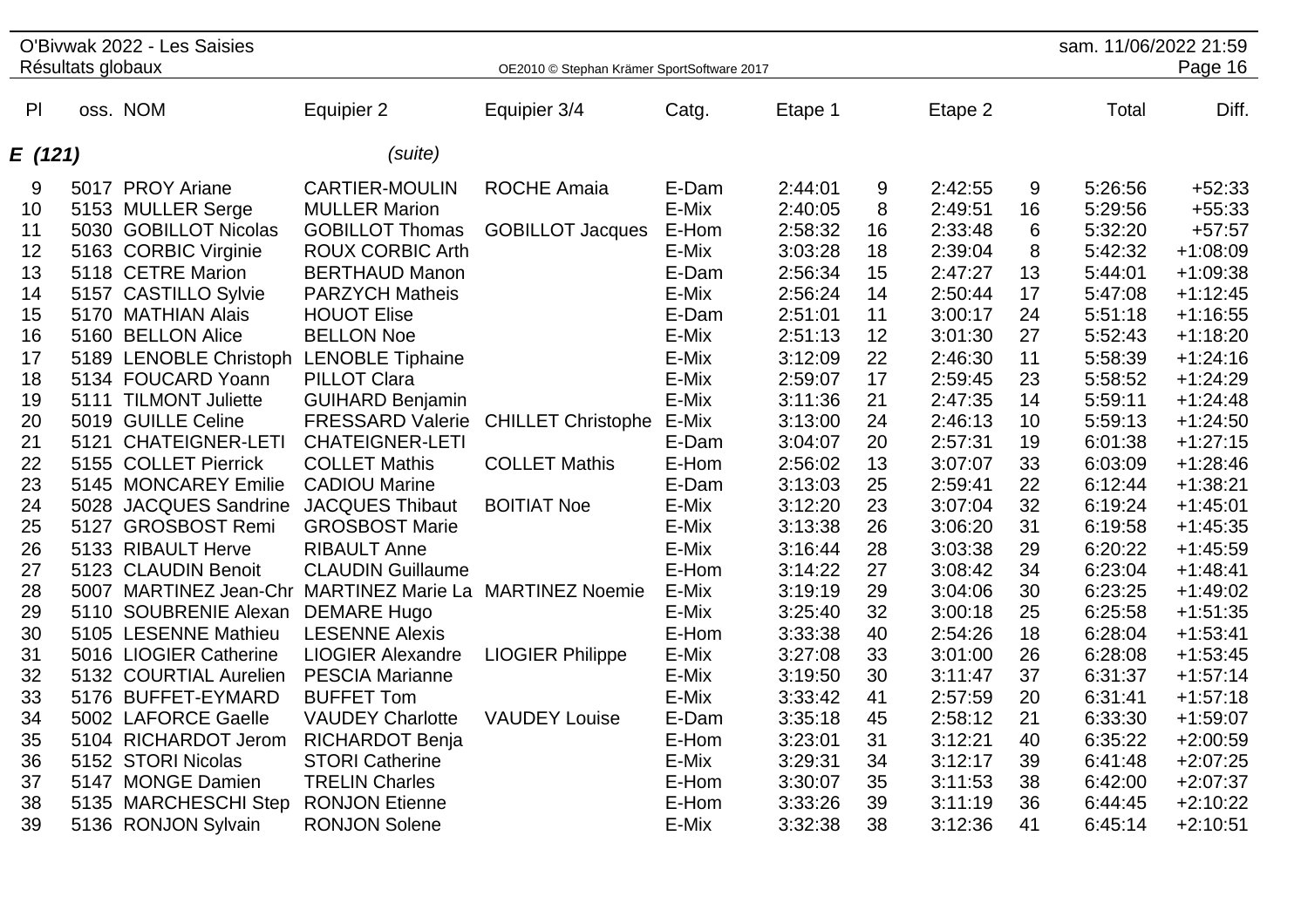|         |                   | O'Bivwak 2022 - Les Saisies             |                                                             |                                            |       |         |    |         |    | sam. 11/06/2022 21:59 |            |
|---------|-------------------|-----------------------------------------|-------------------------------------------------------------|--------------------------------------------|-------|---------|----|---------|----|-----------------------|------------|
|         | Résultats globaux |                                         |                                                             | OE2010 © Stephan Krämer SportSoftware 2017 |       |         |    |         |    |                       | Page 17    |
|         |                   |                                         |                                                             |                                            |       |         |    |         |    |                       |            |
| PI      |                   | oss. NOM                                | Equipier 2                                                  | Equipier 3/4                               | Catg. | Etape 1 |    | Etape 2 |    | Total                 | Diff.      |
| E (121) |                   |                                         | (suite)                                                     |                                            |       |         |    |         |    |                       |            |
|         |                   |                                         |                                                             |                                            |       |         |    |         |    |                       |            |
| 40      |                   | 5193 UNAL Sebastien                     | <b>UNAL Elisa</b>                                           |                                            | E-Mix | 3:34:16 | 43 | 3:13:30 | 42 | 6:47:46               | $+2:13:23$ |
| 41      |                   | 5142 BIRINGER Stephane BIRINGER Titouan |                                                             |                                            | E-Hom | 3:45:17 | 53 | 3:03:03 | 28 | 6:48:20               | $+2:13:57$ |
| 42      |                   |                                         | 5010 ASTIGARRAGA Ced ASTIGARRAGA Ade ASTIGARRAGA Elyn E-Mix |                                            |       | 3:34:15 | 42 | 3:21:08 | 44 | 6:55:23               | $+2:21:00$ |
| 43      |                   | 5188 MAHE Angeline                      | <b>KUNTZ Maxime</b>                                         |                                            | E-Mix | 3:32:29 | 37 | 3:24:23 | 45 | 6:56:52               | $+2:22:29$ |
| 44      |                   | 5008 AZZOPARDI Cendri                   | <b>CHAMPANGE Kylia</b>                                      | <b>CHAMPANGE Axel</b>                      | E-Mix | 3:50:36 | 55 | 3:09:28 | 35 | 7:00:04               | $+2:25:41$ |
| 45      |                   | 5113 DESOUTTER Frede                    | <b>DESOUTTER Malo</b>                                       |                                            | E-Hom | 3:45:02 | 52 | 3:17:41 | 43 | 7:02:43               | $+2:28:20$ |
| 46      |                   | 5149 MORER Sophie                       | <b>LOPERA Stephanie</b>                                     |                                            | E-Dam | 3:38:41 | 46 | 3:26:32 | 49 | 7:05:13               | $+2:30:50$ |
| 47      |                   | 5004 BRETTE Laurent                     | <b>BRETTE Ethan</b>                                         | <b>BRETTE Axel</b>                         | E-Hom | 3:30:51 | 36 | 3:35:19 | 59 | 7:06:10               | $+2:31:47$ |
| 48      |                   | 5140 DECOEUR Thomas                     | <b>DECOEUR Arthur</b>                                       |                                            | E-Hom | 3:41:01 | 48 | 3:25:12 | 46 | 7:06:13               | $+2:31:50$ |
| 49      |                   | 5151 LE GARGASSON M                     | <b>MEUNIER Nicolas</b>                                      |                                            | E-Mix | 3:44:37 | 51 | 3:25:34 | 47 | 7:10:11               | $+2:35:48$ |
| 50      |                   | 5109 SEGALEN Jean-Ba                    | <b>GROSHENS Sophie</b>                                      |                                            | E-Mix | 3:34:29 | 44 | 3:39:20 | 61 | 7:13:49               | $+2:39:26$ |
| 51      |                   | 5182 FELIERS Corinne                    | <b>FELIERS Lise</b>                                         |                                            | E-Dam | 3:51:00 | 57 | 3:28:31 | 54 | 7:19:31               | $+2:45:08$ |
| 52      |                   | 5015 DORFFNER Frederi                   |                                                             | DORFFNER Anne-L DORFFNER Edmee E-Mix       |       | 3:40:00 | 47 | 3:42:21 | 67 | 7:22:21               | $+2:47:58$ |
| 53      |                   | 5168 THUET Boris                        | <b>BOURDOIS RISSE T</b>                                     |                                            | E-Hom | 3:51:21 | 58 | 3:31:41 | 57 | 7:23:02               | $+2:48:39$ |
| 54      |                   | 5128 PERDRIAT Delphine LOPES David      |                                                             |                                            | E-Mix | 3:56:12 | 60 | 3:27:10 | 50 | 7:23:22               | $+2:48:59$ |
| 55      |                   | 5011 GRENIER Nolhan                     | <b>GRENIER Guilhem</b>                                      | <b>POMEON Baptiste</b>                     | E-Hom | 3:56:51 | 61 | 3:27:39 | 52 | 7:24:30               | $+2:50:07$ |
| 56      |                   | 5141 EGLIZOT Brice                      | <b>GOEMANS Juliette</b>                                     |                                            | E-Mix | 3:50:59 | 56 | 3:40:13 | 62 | 7:31:12               | $+2:56:49$ |
| 57      |                   | 5165 CHABANCE Anne                      | <b>CHABANCE Lucile</b>                                      |                                            | E-Dam | 4:02:15 | 65 | 3:30:10 | 56 | 7:32:25               | $+2:58:02$ |
| 58      |                   | 5139 HERAUT Lucas                       | <b>HERAUT Anais</b>                                         |                                            | E-Mix | 3:51:48 | 59 | 3:41:10 | 64 | 7:32:58               | $+2:58:35$ |
| 59      |                   | 5117 ARSEGUEL Clara                     | <b>ARSEGUEL Solene</b>                                      |                                            | E-Dam | 4:05:44 | 67 | 3:27:45 | 53 | 7:33:29               | $+2:59:06$ |
| 60      |                   | 5167 GINTZBURGER Ver                    | <b>ZACAR Laurence</b>                                       |                                            | E-Dam | 3:59:03 | 63 | 3:34:27 | 58 | 7:33:30               | $+2:59:07$ |
| 61      |                   | 5003 DAKOWSKI Mathieu                   | <b>DAKOWSKI Gaetan</b>                                      | <b>FOUSSAT Stephani</b>                    | E-Mix | 4:09:34 | 69 | 3:29:10 | 55 | 7:38:44               | $+3:04:21$ |
| 62      |                   | 5106 JOLY Cyril                         | <b>JOLY Mathias</b>                                         |                                            | E-Hom | 3:46:50 | 54 | 3:54:45 | 74 | 7:41:35               | $+3:07:12$ |
| 63      |                   | 5009 JACOMY Eric                        | <b>JACOMY Celia</b>                                         | <b>BELLENGIER Marie</b>                    | E-Mix | 4:14:15 | 73 | 3:27:24 | 51 | 7:41:39               | $+3:07:16$ |
| 64      |                   | 5137 GERMAINE Cyril                     | <b>VOURC H Lucie</b>                                        |                                            | E-Mix | 4:00:12 | 64 | 3:41:55 | 66 | 7:42:07               | $+3:07:44$ |
| 65      |                   | 5129 BELLET Mathis                      | <b>NOURI Lucile</b>                                         |                                            | E-Mix | 3:43:14 | 50 | 3:59:06 | 80 | 7:42:20               | $+3:07:57$ |
| 66      |                   | 5164 HAYER Nicolas                      | <b>DUHAGON Vincent</b>                                      | <b>HAYER Stephanie</b>                     | E-Hom | 4:13:26 | 71 | 3:35:51 | 60 | 7:49:17               | $+3:14:54$ |
| 67      |                   | 5112 ROCH Sophie                        | <b>BOUVIER Line</b>                                         |                                            | E-Dam | 4:09:46 | 70 | 3:45:14 | 69 | 7:55:00               | $+3:20:37$ |
| 68      |                   | 5178 CARON Solene                       | <b>COQUET Claire</b>                                        |                                            | E-Dam | 3:41:38 | 49 | 4:18:24 | 87 | 8:00:02               | $+3:25:39$ |
| 69      |                   | 5115 TRIBOLLET Pascal                   | <b>TRIBOLLET Salome</b>                                     |                                            | E-Mix | 4:34:31 | 84 | 3:26:11 | 48 | 8:00:42               | $+3:26:19$ |
| 70      |                   | 5179 CHATAGNIER Philip                  | <b>CHATAGNIER Anne</b>                                      |                                            | E-Mix | 4:05:16 | 66 | 3:55:35 | 76 | 8:00:51               | $+3:26:28$ |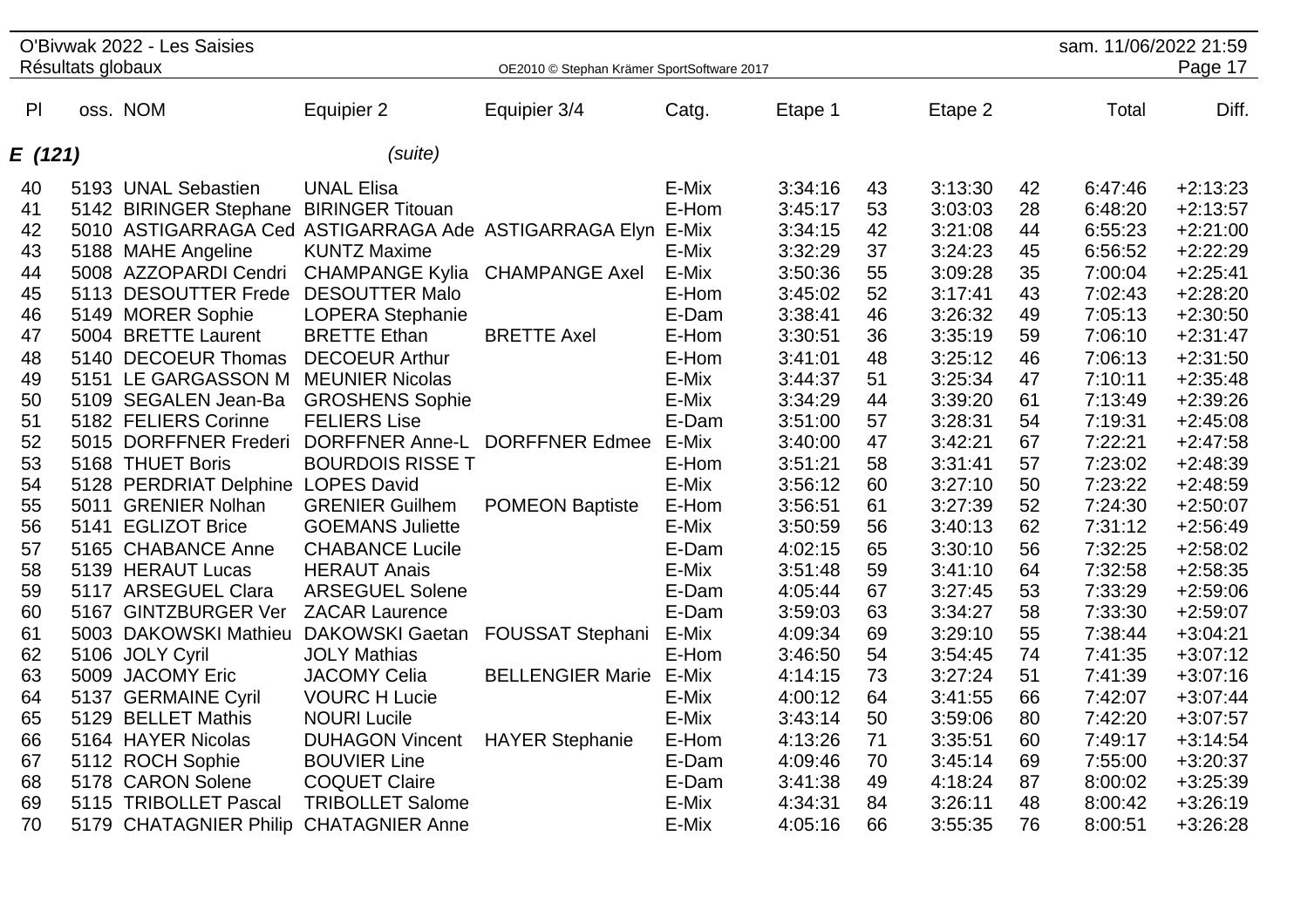| O'Bivwak 2022 - Les Saisies<br>Résultats globaux |      |                                                         |                            |                                            |       |         |     |         | sam. 11/06/2022 21:59 |          |            |
|--------------------------------------------------|------|---------------------------------------------------------|----------------------------|--------------------------------------------|-------|---------|-----|---------|-----------------------|----------|------------|
|                                                  |      |                                                         |                            | OE2010 © Stephan Krämer SportSoftware 2017 |       |         |     |         |                       |          | Page 18    |
| P                                                |      | oss. NOM                                                | Equipier 2                 | Equipier 3/4                               | Catg. | Etape 1 |     | Etape 2 |                       | Total    | Diff.      |
| E (121)                                          |      |                                                         | (suite)                    |                                            |       |         |     |         |                       |          |            |
| 71                                               |      | 5013 NAUCHE Marion                                      | <b>DESORMEAUX Alic</b>     | <b>TESTI Marie</b>                         | E-Dam | 4:07:44 | 68  | 3:53:47 | 72                    | 8:01:31  | $+3:27:08$ |
| 72                                               |      | 5171 VAN DER HEIJDE                                     | <b>BONHOMME Christ</b>     |                                            | E-Mix | 4:20:45 | 75  | 3:41:06 | 63                    | 8:01:51  | $+3:27:28$ |
| 73                                               |      | 5205 POUCHOL Cyril                                      | <b>VERNAY Mathis</b>       | <b>VALENTIN / LOU</b>                      | E-Hom | 3:57:44 | 62  | 4:12:44 | 85                    | 8:10:28  | $+3:36:05$ |
| 74                                               |      | 5001 CHARDON Jerome                                     | <b>MAZOYER Celine</b>      | MAZOYER Christoph E-Mix                    |       | 4:22:20 | 78  | 3:51:20 | 70                    | 8:13:40  | $+3:39:17$ |
| 75                                               |      | 5185 NOYER Emma                                         | <b>JOSSO Heloise</b>       |                                            | E-Mix | 4:14:39 | 74  | 3:59:31 | 81                    | 8:14:10  | $+3:39:47$ |
| 76                                               |      | 5122 BESSARD Rejane                                     | <b>ADAM Olivier</b>        |                                            | E-Mix | 4:22:15 | 76  | 3:56:11 | 78                    | 8:18:26  | $+3:44:03$ |
| 77                                               |      | 5204 RIFFAUD Jerome                                     | <b>PARZYCH Nellie</b>      | PARZYCH / RIFFAU                           | E-Mix | 4:30:44 | 80  | 3:53:28 | 71                    | 8:24:12  | $+3:49:49$ |
| 78                                               |      | 5169 BREUILLY Marine                                    | <b>GUAQUIERE Aline</b>     |                                            | E-Dam | 4:31:11 | 81  | 3:54:20 | 73                    | 8:25:31  | $+3:51:08$ |
| 79                                               |      | 5144 CASTILLO XARGAY                                    | <b>NOVION DUCASSO</b>      |                                            | E-Dam | 4:32:33 | 82  | 3:55:54 | 77                    | 8:28:27  | $+3:54:04$ |
| 80                                               |      | 5187 GERACI Sandra                                      | <b>BIGOT Lise</b>          |                                            | E-Dam | 4:22:18 | 77  | 4:07:09 | 83                    | 8:29:27  | $+3:55:04$ |
| 81                                               |      | 5029 PEZEYRE Christoph PEZEYRE Alexandre TATIN Ghyslain |                            |                                            | E-Hom | 4:50:07 | 90  | 3:41:27 | 65                    | 8:31:34  | $+3:57:11$ |
| 82                                               |      | 5130 CARRON Jean-Phili                                  | <b>CARRON Rachel</b>       |                                            | E-Mix | 4:41:06 | 85  | 4:03:55 | 82                    | 8:45:01  | $+4:10:38$ |
| 83                                               |      | 5162 BIZOUARD Camille                                   | <b>GUILLAUME Thalian</b>   |                                            | E-Dam | 4:24:04 | 79  | 4:24:49 | 90                    | 8:48:53  | $+4:14:30$ |
| 84                                               |      | 5166 GEOFFROY Baptist                                   | <b>BERARD Sandie</b>       |                                            | E-Mix | 4:47:47 | 88  | 4:14:22 | 86                    | 9:02:09  | $+4:27:46$ |
| 85                                               |      | 5012 JAN Vanessa                                        | <b>NICLOT Elea</b>         | <b>NICLOT Candice</b>                      | E-Dam | 4:50:02 | 89  | 4:20:05 | 88                    | 9:10:07  | $+4:35:44$ |
| 86                                               |      | 5006 ARCHINARD Marie                                    | <b>GUIRONNET Celine</b>    | ROCHEREUX Corali E-Dam                     |       | 4:54:43 | 91  | 4:21:37 | 89                    | 9:16:20  | $+4:41:57$ |
| 87                                               |      | 5201 CHAPELIER Laurent FREMONT Flora                    |                            | CHAPELIER--F L &                           | E-Mix | 4:46:54 | 87  | 4:34:11 | 93                    | 9:21:05  | $+4:46:42$ |
| 88                                               |      | 5183 FELLOUS-CROUZE CHALAND Fanny                       |                            |                                            | E-Dam | 4:45:33 | 86  | 4:35:50 | 94                    | 9:21:23  | $+4:47:00$ |
| 89                                               |      | 5131 MADRANGES Mael                                     | <b>MESSY Alexandra</b>     |                                            | E-Dam | 5:00:49 | 92  | 4:26:52 | 91                    | 9:27:41  | $+4:53:18$ |
| 90                                               |      | 5020 ALLAIX Athena                                      | <b>STEINMETZ Anaelle</b>   | <b>SAM Mazarine</b>                        | E-Dam | 5:10:27 | 96  | 4:27:13 | 92                    | 9:37:40  | $+5:03:17$ |
| 91                                               |      | 5175 MOURLON Alexandr                                   | <b>BOUTIN Etienne</b>      |                                            | E-Mix | 5:32:59 | 105 | 4:11:28 | 84                    | 9:44:27  | $+5:10:04$ |
| 92                                               |      | 5186 GRAIL Emilie                                       | <b>BERTIN Virgile</b>      |                                            | E-Mix | 5:11:41 | 98  | 4:37:22 | 95                    | 9:49:03  | $+5:14:40$ |
| 93                                               |      | 5146 DELAMEA Sabine                                     | <b>BOCQUENE Aurelie</b>    | <b>DELAMEA Sabine</b>                      | E-Dam | 5:14:00 | 99  | 4:38:51 | 96                    | 9:52:51  | $+5:18:28$ |
| 94                                               |      | 5119 KUBES Pierre                                       | <b>GUYON Mathilde</b>      |                                            | E-Mix | 5:26:37 | 104 | 4:39:07 | 97                    | 10:05:44 | $+5:31:21$ |
| 95                                               |      | 5027 GRUFFAZ Marie                                      | <b>BOITIAT Tino</b>        | <b>GOY Laurent</b>                         | E-Mix | 5:09:38 | 95  | 4:58:00 | 104                   | 10:07:38 | $+5:33:15$ |
| 96                                               |      | 5114 COSSON Gerard                                      | <b>COSSON Francoise</b>    |                                            | E-Mix | 5:04:43 | 93  | 5:04:39 | 107                   | 10:09:22 | $+5:34:59$ |
| 97                                               |      | 5154 FOSSE Cecilia                                      | <b>FOSSE Jade</b>          |                                            | E-Dam | 5:07:06 | 94  | 5:03:24 | 106                   | 10:10:30 | +5:36:07   |
| 98                                               |      | 5116 REGNAULT Laurent                                   | <b>REGNAULT Florenc</b>    |                                            | E-Mix | 5:22:59 | 103 | 4:49:42 | 102                   | 10:12:41 | $+5:38:18$ |
| 99                                               |      | 5108 LAUTIER Vincent                                    | <b>LAUTIER Valentin</b>    |                                            | E-Hom | 5:20:06 | 101 | 4:55:58 | 103                   | 10:16:04 | $+5:41:41$ |
| 100                                              | 5161 | <b>BIZOUARD Arnaud</b>                                  | <b>ROUMIGUIE Cyril Lui</b> |                                            | E-Hom | 5:34:23 | 106 | 4:42:22 | 99                    | 10:16:45 | $+5:42:22$ |
| 101                                              |      | 5120 HUSER Laurene                                      | <b>BERTHEAU Fabien</b>     |                                            | E-Mix | 5:38:19 | 109 | 4:39:31 | 98                    | 10:17:50 | $+5:43:27$ |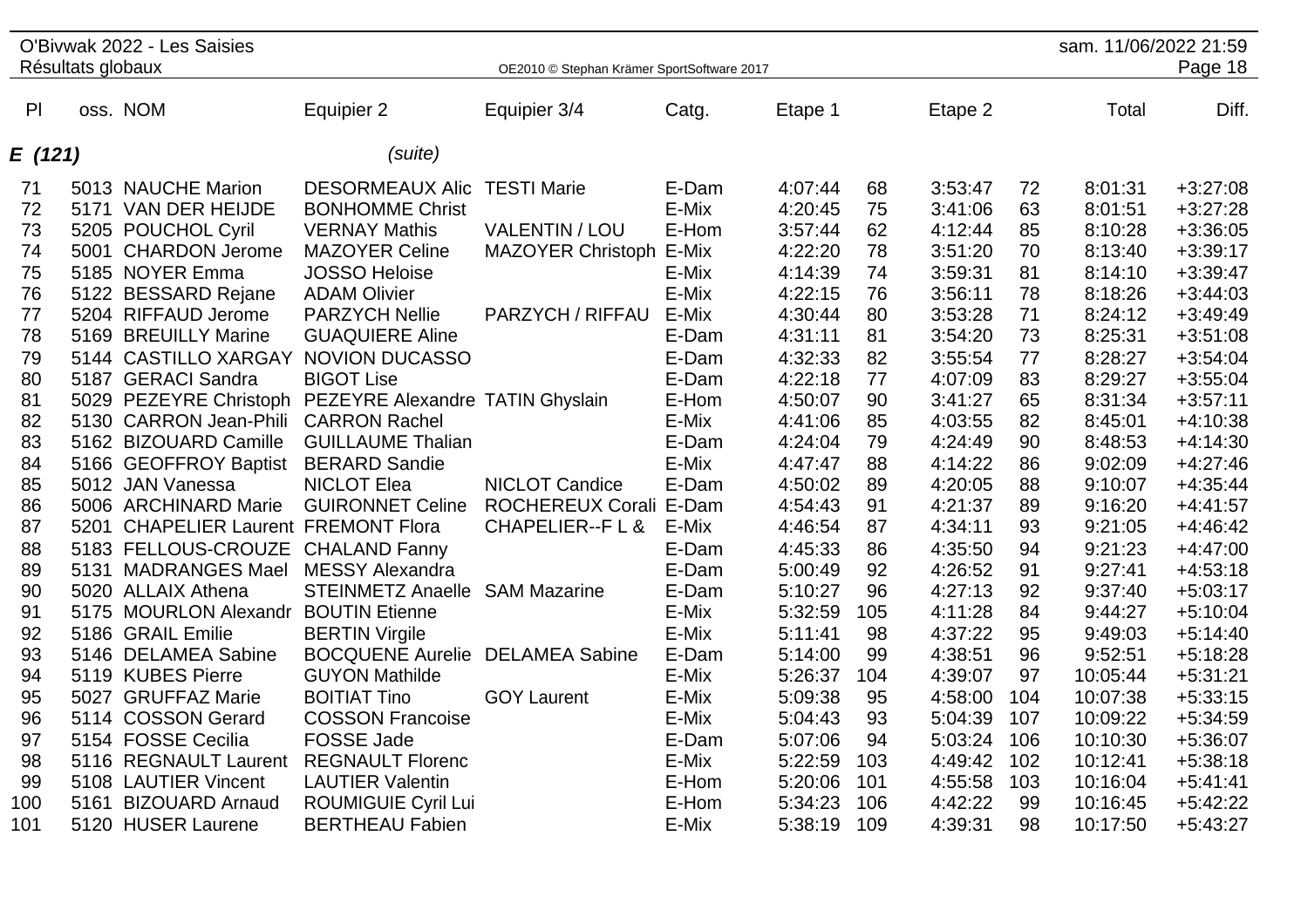|                          | Résultats globaux    | O'Bivwak 2022 - Les Saisies                                                                                                                                                                                                                                                    |                                                                                                                                                                                                | OE2010 © Stephan Krämer SportSoftware 2017                  |                                                                                        |                                                                                             |                              |                                                                                             |                          | sam. 11/06/2022 21:59<br>Page 19             |                                                      |  |
|--------------------------|----------------------|--------------------------------------------------------------------------------------------------------------------------------------------------------------------------------------------------------------------------------------------------------------------------------|------------------------------------------------------------------------------------------------------------------------------------------------------------------------------------------------|-------------------------------------------------------------|----------------------------------------------------------------------------------------|---------------------------------------------------------------------------------------------|------------------------------|---------------------------------------------------------------------------------------------|--------------------------|----------------------------------------------|------------------------------------------------------|--|
| PI                       |                      | oss. NOM                                                                                                                                                                                                                                                                       | Equipier 2                                                                                                                                                                                     | Equipier 3/4                                                | Catg.                                                                                  | Etape 1                                                                                     |                              | Etape 2                                                                                     |                          | Total                                        | Diff.                                                |  |
| E (121)                  |                      |                                                                                                                                                                                                                                                                                | (suite)                                                                                                                                                                                        |                                                             |                                                                                        |                                                                                             |                              |                                                                                             |                          |                                              |                                                      |  |
| 102<br>103<br>104<br>105 |                      | 5107 LAUTIER Julien<br>5156 CHERRIER Sabine<br>5014 DUPIRE Nelia<br>5174 MARENATI Stella                                                                                                                                                                                       | <b>LAUTIER Caroline</b><br><b>SEVIN Anne-Sophie</b><br><b>MARTIN Catherine</b><br><b>ABBAD EL ANDAL</b>                                                                                        | CHAZERAND Caroli E-Dam                                      | E-Mix<br>E-Dam<br>E-Dam                                                                | 5:20:02<br>5:39:00<br>5:42:31<br>6:15:35                                                    | 100<br>110<br>111<br>112     | 4:58:10<br>4:48:55<br>5:12:14<br>5:43:09                                                    | 105<br>101<br>108<br>109 | 10:18:12<br>10:27:55<br>10:54:45<br>11:58:44 | $+5:43:49$<br>$+5:53:32$<br>$+6:20:22$<br>$+7:24:21$ |  |
|                          | 5101                 | 5124 DUHAGON Jean-Ja<br>5125 TITTON Doriane<br><b>COURIVAUD Veroni</b><br>3052 DELALANDE Claris<br>5184 HAGNIER Mathilde<br>3106 ROBERT Coralie<br>5150 SCHMIDT Pierre-Ant CHARLES Armand<br>5173 AOUNIL Kenza<br>3130 MENVIEL Berengere MENVIEL OLLINET<br>5172 ADEL Chahinez | <b>DUHAGON Sylvie</b><br><b>GOUZY Guilhem</b><br><b>ROBERT-ORBLIN C</b><br><b>BLEUSE Estelle</b><br><b>GRILLET Johanna</b><br>NIEDERMEYER Yan<br><b>CHAMAKH Kaina</b><br><b>CHAZEAU Audrey</b> |                                                             | E-Mix<br>E-Mix<br>E-Dam<br>E-Dam<br>E-Dam<br>E-Mix<br>E-Hom<br>E-Dam<br>E-Dam<br>E-Dam | 4:13:29<br>5:20:16<br>pm<br>Abandon<br>3:03:48<br>Abandon<br>pm<br>5:38:10<br>Abandon<br>pm | 72<br>102<br>19<br>nc<br>108 | Abandon<br>pm<br>3:58:32<br>3:42:29<br>Abandon<br>4:50:22<br>Abandon<br>pm<br>pm<br>Abandon | 79<br>68<br>nc           |                                              |                                                      |  |
|                          | 5203<br>3069<br>5180 | 5021 LE GOFF Jean-Fran<br><b>DESMAILLET Roxan PERON Lucile</b><br><b>CHEVALIER Alexia</b><br><b>BRISPOT Laura</b><br>5138 SEMMARTIN Thoma<br>5022 FOURNIER Coline                                                                                                              | <b>FAUCONNOT Ornell</b><br><b>SAAS Melanie</b><br><b>MEINRAD Valentine</b><br><b>FOURNIER Lila</b>                                                                                             | ROSMY LE GOFF P ROSMY LE GOFF Vi E-Hom<br><b>PEREZ Jose</b> | E-Dam<br>E-Dam<br>E-Dam<br>E-Mix<br>E-Mix                                              | pm<br>4:33:16<br>Abandon<br>Abandon<br>5:34:51<br>5:10:56                                   | 83<br>107<br>97              | 3:54:57<br>pm<br>pm<br>4:45:50<br>Abandon<br>pm                                             | 75<br>100                |                                              |                                                      |  |

## **H (86)**

| 8153 CHARTIER Pierre CHARTIER Fantin    |                          |       | H-Hom Bien réalisé | Bien réalisé |
|-----------------------------------------|--------------------------|-------|--------------------|--------------|
| 8131 CHABUEL Charlotte VAUJANY Gaelle   |                          | H-Dam | Bien réalisé       | Bien réalisé |
| 8205 OUBRIER Stephane DUPUY Alice       | <b>OUBRIER E &amp; R</b> | H-Mix | Bien réalisé       | Bien réalisé |
| 8102 CHEVALIER Carolin CREMADES Nathali |                          | H-Dam | Bien réalisé       | Bien réalisé |
| 8020 DARBOURET Myria VEROT Nicolas      | <b>VEROT Mathis</b>      | H-Mix | Bien réalisé       | Bien réalisé |
| 8137 DELEGLISE Laetitia PICARD Marie    |                          | H-Dam | Bien réalisé       | Bien réalisé |
| 8021 DARBOURET Martin MAS Perrine       | DARBOURET Leoni H-Mix    |       | Bien réalisé       | Bien réalisé |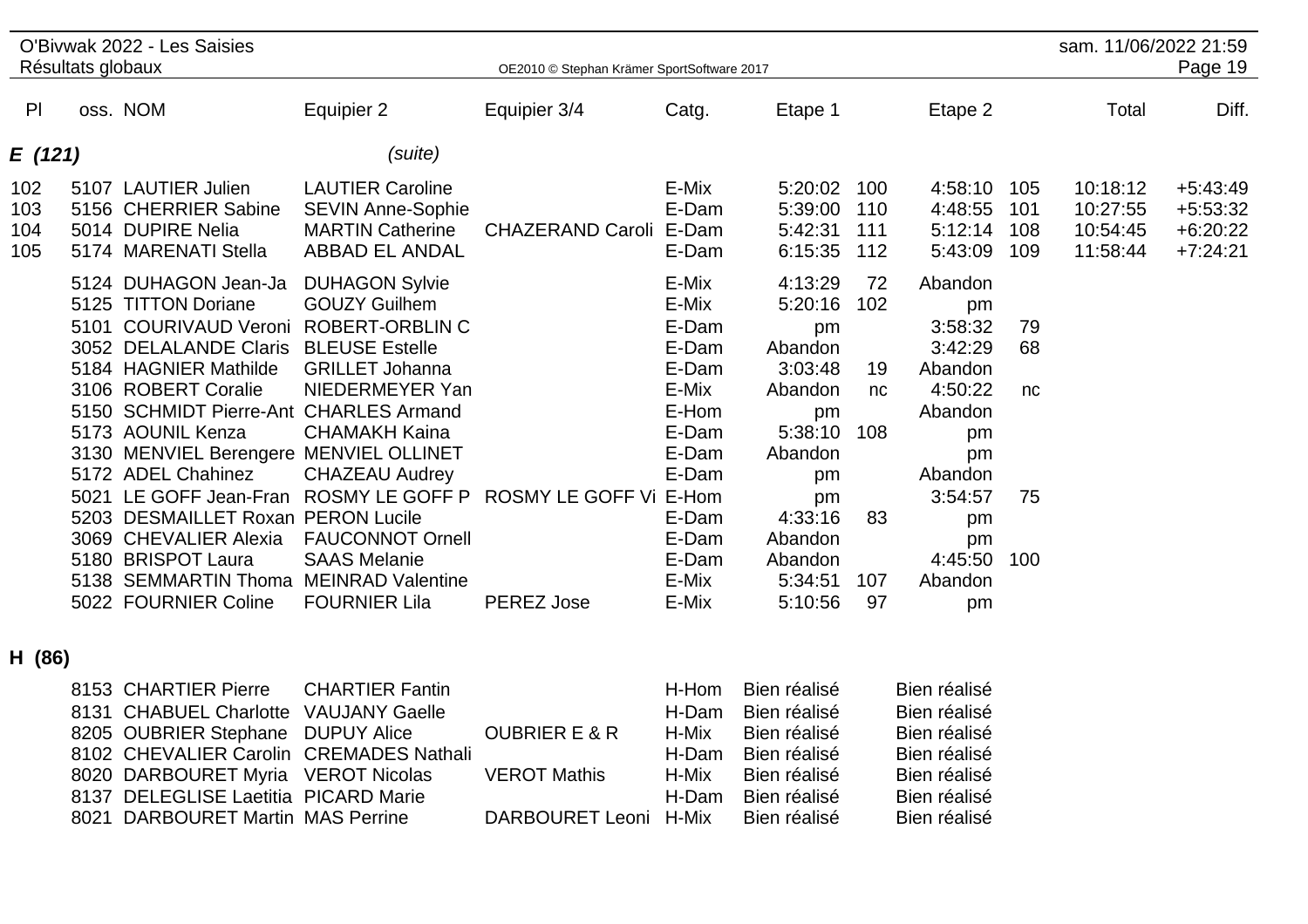|               |                   | O'Bivwak 2022 - Les Saisies                                                                                                                                                                                       |                                                                                                                                                                                                                                                                       |                                                                                |                                                                                        |                                                                                                                                                              |                                                                                                                                                              | sam. 11/06/2022 21:59 |         |
|---------------|-------------------|-------------------------------------------------------------------------------------------------------------------------------------------------------------------------------------------------------------------|-----------------------------------------------------------------------------------------------------------------------------------------------------------------------------------------------------------------------------------------------------------------------|--------------------------------------------------------------------------------|----------------------------------------------------------------------------------------|--------------------------------------------------------------------------------------------------------------------------------------------------------------|--------------------------------------------------------------------------------------------------------------------------------------------------------------|-----------------------|---------|
|               | Résultats globaux |                                                                                                                                                                                                                   |                                                                                                                                                                                                                                                                       | OE2010 © Stephan Krämer SportSoftware 2017                                     |                                                                                        |                                                                                                                                                              |                                                                                                                                                              |                       | Page 20 |
| $\mathsf{Pl}$ |                   | oss. NOM                                                                                                                                                                                                          | Equipier 2                                                                                                                                                                                                                                                            | Equipier 3/4                                                                   | Catg.                                                                                  | Etape 1                                                                                                                                                      | Etape 2                                                                                                                                                      | Total                 | Diff.   |
| H (86)        |                   |                                                                                                                                                                                                                   | (suite)                                                                                                                                                                                                                                                               |                                                                                |                                                                                        |                                                                                                                                                              |                                                                                                                                                              |                       |         |
|               |                   | 8146 JAILLARD Marine<br>8147 JAILLARD Lucie<br>8203 NARDI Patrick<br>8012 BABOULAZ Emilie<br>8155 CHARTIER Elisabet<br>8145 JOURDAN Fabienne<br>8142 COROMPT Virginie<br>8118 SCHANNE Rachel<br>8017 RUPPERT Eric | <b>GAUTREAU Mathild</b><br><b>LEGUET Tristan</b><br><b>RAGOT Caroline</b><br><b>PRIEUR Marie Laure PRIEUR Eva</b><br><b>CHARTIER Elsa</b><br><b>JOURDAN Cecile</b><br><b>GONCALVES Jose</b><br><b>DERVIEUX Yann</b><br><b>RUPPERT Kenny</b><br><b>ANCIAN Isabelle</b> | NARDIC&C<br><b>RUPPERT Maryline</b>                                            | H-Dam<br>H-Mix<br>H-Mix<br>H-Dam<br>H-Dam<br>H-Dam<br>H-Mix<br>H-Mix<br>H-Mix<br>H-Mix | Bien réalisé<br>Bien réalisé<br>Bien réalisé<br>Bien réalisé<br>Bien réalisé<br>Bien réalisé<br>Bien réalisé<br>Bien réalisé<br>Bien réalisé<br>Bien réalisé | Bien réalisé<br>Bien réalisé<br>Bien réalisé<br>Bien réalisé<br>Bien réalisé<br>Bien réalisé<br>Bien réalisé<br>Bien réalisé<br>Bien réalisé<br>Bien réalisé |                       |         |
|               |                   | 8103 GAUTHIER Vivian<br>8106 MICHEL Anne Sophi<br>8018 THIMONIER Agnes<br>8117 DION Armelle<br>8120 PAILLARD Laurent                                                                                              | <b>MICHEL Soline</b><br><b>FOURNEL Anouk</b><br><b>DEBAT Peggy</b><br><b>PAILLARD Palmyre</b>                                                                                                                                                                         | <b>HOPP Blandine</b>                                                           | H-Dam<br>H-Dam<br>H-Dam<br>H-Hom                                                       | Bien réalisé<br>Bien réalisé<br>Bien réalisé<br>Bien réalisé                                                                                                 | Bien réalisé<br>Bien réalisé<br>Bien réalisé<br>Bien réalisé                                                                                                 |                       |         |
|               |                   | 8014 JACOTY Joelle<br>8013 PAILLARD Olivier<br>8119 POIRIER Anne<br>8140 CANTALOUBE Xavi<br>8124 BONNET Sebastien<br>8139 TIEULENT Joannie<br>8130 DOMPMARTIN Jero                                                | <b>PRABEL Sandra</b><br>PAILLARD Stephan<br><b>POIRIER Sebastien</b><br><b>LEBLOND Karine</b><br><b>BONNET Stephanie</b><br><b>TIEULENT Raphael</b><br><b>DOMPMARTIN Loui</b>                                                                                         | <b>GRABIT Coralie</b><br><b>PAILLARD Colyne</b>                                | H-Dam<br>H-Mix<br>H-Mix<br>H-Mix<br>H-Mix<br>H-Mix<br>H-Hom                            | Bien réalisé<br>Bien réalisé<br>Bien réalisé<br>Bien réalisé<br>Bien réalisé<br>Bien réalisé<br>Bien réalisé                                                 | Bien réalisé<br>Bien réalisé<br>Bien réalisé<br>Bien réalisé<br>Bien réalisé<br>Bien réalisé<br>Bien réalisé                                                 |                       |         |
|               |                   | 8133 BONNEL Florence<br>8132 BLAIS Caroline<br>8011 LE NOTRE Francois SEGUR Vincent<br>8105 FRICK Nathalie<br>8003 FRICK Sebastien<br>8008 SCHIEBER Anne He SCHIEBER Alix                                         | <b>BLAIS Juliette</b><br><b>BLAIS Elodie</b><br><b>FRICK Baptiste</b><br><b>FRICK Emilie</b>                                                                                                                                                                          | <b>GODEFROY Thibaut H-Hom</b><br><b>FRICK Camille</b><br><b>HOUEL-MASSET E</b> | H-Dam<br>H-Dam<br>H-Mix<br>H-Mix<br>H-Dam                                              | Bien réalisé<br>Bien réalisé<br>Bien réalisé<br>Bien réalisé<br>Bien réalisé<br>Bien réalisé                                                                 | Bien réalisé<br>Bien réalisé<br>Bien réalisé<br>Bien réalisé<br>Bien réalisé<br>Bien réalisé                                                                 |                       |         |
|               |                   | 8116 SCHIEBER Laurent<br>8206 GASTINEAU Lydie<br>8127 MARTINEU Chantal<br>8109 BIGUENET Loic                                                                                                                      | <b>SCHIEBER Camille</b><br><b>RAIMBAULT Mariell</b><br><b>RUFFIOT Megane</b><br><b>BIGUENET Sandrine</b>                                                                                                                                                              | <b>FREMONDIERE A &amp; H-Mix</b>                                               | H-Mix<br>H-Dam<br>H-Mix                                                                | Bien réalisé<br>Bien réalisé<br>Bien réalisé<br>Bien réalisé                                                                                                 | Bien réalisé<br>Bien réalisé<br>Bien réalisé<br>Bien réalisé                                                                                                 |                       |         |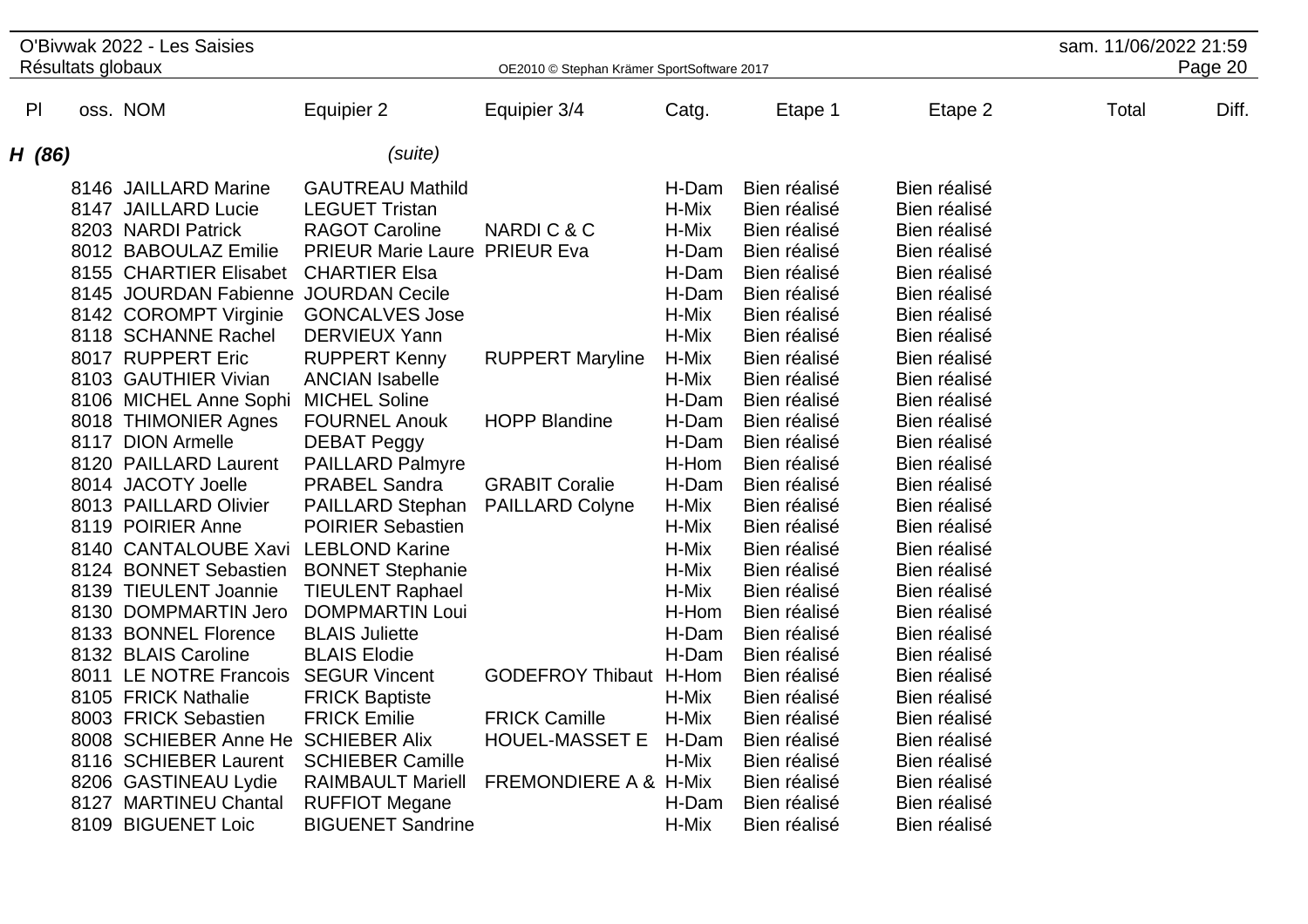| O'Bivwak 2022 - Les Saisies                                                                                                                                                                                                                                                                                                                                                                                                                                                                                                                                                                                                                                                                                                                                           |                                                                                                                                                                                                                                                                                                                                                                                                                                                                                                                                                       | sam. 11/06/2022 21:59                                                                                                                                                                                                                                                                            |                                                                                                                                                                                                                                                                   |                                                                                                                                                                                                                                                                                                                                                                                                                                                              |                                                                                                                                                                                                                                                                                                                                                                                                                                                              |       |         |
|-----------------------------------------------------------------------------------------------------------------------------------------------------------------------------------------------------------------------------------------------------------------------------------------------------------------------------------------------------------------------------------------------------------------------------------------------------------------------------------------------------------------------------------------------------------------------------------------------------------------------------------------------------------------------------------------------------------------------------------------------------------------------|-------------------------------------------------------------------------------------------------------------------------------------------------------------------------------------------------------------------------------------------------------------------------------------------------------------------------------------------------------------------------------------------------------------------------------------------------------------------------------------------------------------------------------------------------------|--------------------------------------------------------------------------------------------------------------------------------------------------------------------------------------------------------------------------------------------------------------------------------------------------|-------------------------------------------------------------------------------------------------------------------------------------------------------------------------------------------------------------------------------------------------------------------|--------------------------------------------------------------------------------------------------------------------------------------------------------------------------------------------------------------------------------------------------------------------------------------------------------------------------------------------------------------------------------------------------------------------------------------------------------------|--------------------------------------------------------------------------------------------------------------------------------------------------------------------------------------------------------------------------------------------------------------------------------------------------------------------------------------------------------------------------------------------------------------------------------------------------------------|-------|---------|
| Résultats globaux                                                                                                                                                                                                                                                                                                                                                                                                                                                                                                                                                                                                                                                                                                                                                     |                                                                                                                                                                                                                                                                                                                                                                                                                                                                                                                                                       | OE2010 © Stephan Krämer SportSoftware 2017                                                                                                                                                                                                                                                       |                                                                                                                                                                                                                                                                   |                                                                                                                                                                                                                                                                                                                                                                                                                                                              |                                                                                                                                                                                                                                                                                                                                                                                                                                                              |       | Page 21 |
| oss. NOM<br>P <sub>l</sub>                                                                                                                                                                                                                                                                                                                                                                                                                                                                                                                                                                                                                                                                                                                                            | Equipier 2                                                                                                                                                                                                                                                                                                                                                                                                                                                                                                                                            | Equipier 3/4                                                                                                                                                                                                                                                                                     | Catg.                                                                                                                                                                                                                                                             | Etape 1                                                                                                                                                                                                                                                                                                                                                                                                                                                      | Etape 2                                                                                                                                                                                                                                                                                                                                                                                                                                                      | Total | Diff.   |
| H (86)                                                                                                                                                                                                                                                                                                                                                                                                                                                                                                                                                                                                                                                                                                                                                                | (suite)                                                                                                                                                                                                                                                                                                                                                                                                                                                                                                                                               |                                                                                                                                                                                                                                                                                                  |                                                                                                                                                                                                                                                                   |                                                                                                                                                                                                                                                                                                                                                                                                                                                              |                                                                                                                                                                                                                                                                                                                                                                                                                                                              |       |         |
| 8110 MERLE Jerome<br>8134 GERARD Nadege<br>8015 GUERIN Frederic<br>8016 AUTIE Celine<br>8009 RICHARD Elisabeth<br>8152 DE LA SERRAZ Tan VALIN Jade<br>8149 TRIBOLET Jean-Pier TRIBOLET Sasha<br>8019 HANTZ Richard<br>8022 PAGAT Philippe<br>8202 PENEZ Damien<br>8025 DESELAIE Clara<br>8144 LEJON-JOSSENT L GARNIER Bastien<br>8107 DANIEL Gregory<br>8104 FONLUPT Philippe<br>8150 SERINE Thibaut<br>8028 MARTINEAU Vincent COUCHON Johany<br>8148 GUIBERT Julie<br>8002 MOSSET Eric<br>8001 NICOLAS Lea<br>8207 LIBERT Cedric<br>8112 GAL Berengere<br>8113 DENAT Alban<br>8027 REYNAUD Emmanu REYNAUD Mael<br>8111 VERCHERE Marine BLANDENET Matthi<br>8024 DURET Olivier<br>8136 CANALS Amaury<br>8129 RUPPERT Nell<br>8115 AGNOLY Rachel<br>8141 AREF Michelle | <b>MERLE Carine</b><br><b>MEY Astrid</b><br><b>GUERIN Zely</b><br><b>LINET Lucas</b><br><b>BOUCLIER Charlotte BOUCLIER Aude</b><br><b>HANTZ Leila</b><br><b>PAGAT Marie-Line</b><br>PENEZ Sonya<br><b>PAGES Matthieu</b><br><b>DANIEL Eloise</b><br><b>FONLUPT Margaux</b><br>VACCARO Jonathan<br><b>PINTO Mathieu</b><br><b>RENOU Vincent</b><br><b>GIRALDE MOSSET</b><br><b>BAILLEUL Sophie</b><br><b>HUSS Laura</b><br><b>CAU Christine</b><br><b>DURET Pauline</b><br><b>SEVILLA Laetitia</b><br><b>SERROEN Clement</b><br><b>CARPREAU Cecile</b> | <b>CHAPELOT Amandi</b><br><b>LINET Yael</b><br><b>HANTZ Nawelle</b><br><b>PAGAT Stephanie</b><br>PENEZ Enzo & Pabl<br><b>DANIEL Mathilde</b><br><b>PITIOT Robin</b><br><b>REYNAUD Mael</b><br>PAGNOD / NICOLA<br>MAISONNEUVE / D<br>LIBERT C & A<br><b>REYNAUD Nerys</b><br><b>DURET Colette</b> | H-Mix<br>H-Dam<br>H-Mix<br>H-Mix<br>H-Dam<br>H-Mix<br>H-Mix<br>H-Mix<br>H-Mix<br>H-Mix<br>H-Mix<br>H-Mix<br>H-Mix<br>H-Mix<br>H-Hom<br>H-Hom<br>H-Mix<br>H-Hom<br>H-Mix<br>H-Mix<br>H-Mix<br>H-Mix<br>H-Mix<br>H-Mix<br>H-Mix<br>H-Mix<br>H-Mix<br>H-Dam<br>H-Mix | Bien réalisé<br>Bien réalisé<br>Bien réalisé<br>Bien réalisé<br>Bien réalisé<br>Bien réalisé<br>Bien réalisé<br>Bien réalisé<br>Bien réalisé<br>Bien réalisé<br>Bien réalisé<br>Bien réalisé<br>Bien réalisé<br>Bien réalisé<br>Bien réalisé<br>Bien réalisé<br>Bien réalisé<br>Bien réalisé<br>Bien réalisé<br>Bien réalisé<br>Bien réalisé<br>Bien réalisé<br>Bien réalisé<br>Bien réalisé<br>Bien réalisé<br>Bien réalisé<br>Bien réalisé<br>Bien réalisé | Bien réalisé<br>Bien réalisé<br>Bien réalisé<br>Bien réalisé<br>Bien réalisé<br>Bien réalisé<br>Bien réalisé<br>Bien réalisé<br>Bien réalisé<br>Bien réalisé<br>Bien réalisé<br>Bien réalisé<br>Bien réalisé<br>Bien réalisé<br>Bien réalisé<br>Bien réalisé<br>Bien réalisé<br>Bien réalisé<br>Bien réalisé<br>Bien réalisé<br>Bien réalisé<br>Bien réalisé<br>Bien réalisé<br>Bien réalisé<br>Bien réalisé<br>Bien réalisé<br>Bien réalisé<br>Bien réalisé |       |         |
| 8006 AUBERT Lionel<br>8007 LAPORTE Yvon                                                                                                                                                                                                                                                                                                                                                                                                                                                                                                                                                                                                                                                                                                                               | <b>PETITJEAN Regis</b><br><b>AUBERT Noe</b><br><b>LAPORTE Joanne</b>                                                                                                                                                                                                                                                                                                                                                                                                                                                                                  | <b>AUBERT Juliette</b><br><b>LAPORTE Laurene</b>                                                                                                                                                                                                                                                 | H-Mix<br>H-Mix                                                                                                                                                                                                                                                    | Bien réalisé<br>Bien réalisé<br>Bien réalisé                                                                                                                                                                                                                                                                                                                                                                                                                 | Bien réalisé<br>Bien réalisé<br>Bien réalisé                                                                                                                                                                                                                                                                                                                                                                                                                 |       |         |
|                                                                                                                                                                                                                                                                                                                                                                                                                                                                                                                                                                                                                                                                                                                                                                       |                                                                                                                                                                                                                                                                                                                                                                                                                                                                                                                                                       |                                                                                                                                                                                                                                                                                                  |                                                                                                                                                                                                                                                                   |                                                                                                                                                                                                                                                                                                                                                                                                                                                              |                                                                                                                                                                                                                                                                                                                                                                                                                                                              |       |         |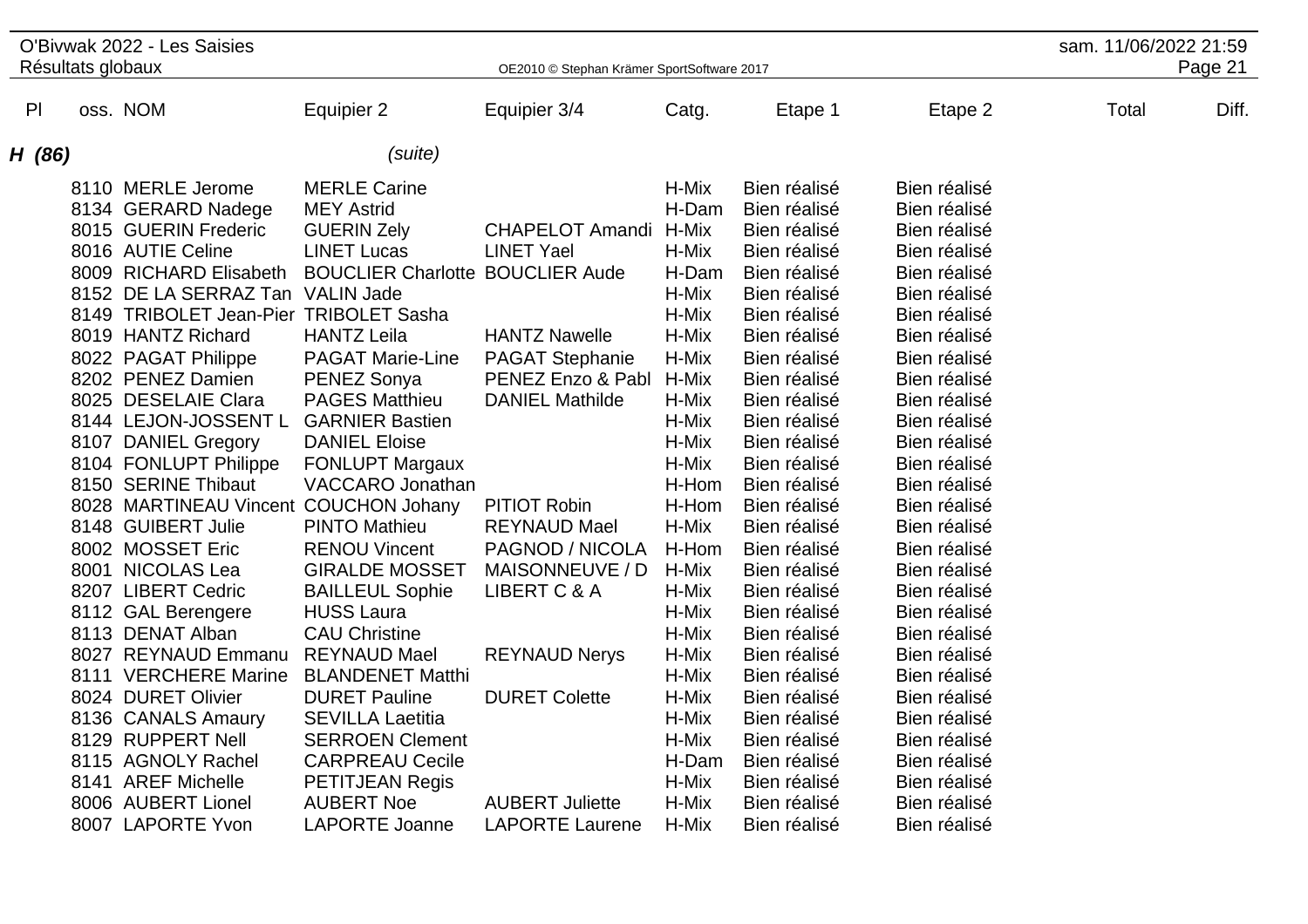| O'Bivwak 2022 - Les Saisies |  |                                                                                                                                                                                                                                                                                                                                                                                                                                                                                                                                                                                            |                                                                                                                                                                                                                                                     |                                                                                                                            |                                                                                                                                                             |                                                                                                                   |                                                                                                              |                                                                                         |                                                                                                 |                                                                                                                              |
|-----------------------------|--|--------------------------------------------------------------------------------------------------------------------------------------------------------------------------------------------------------------------------------------------------------------------------------------------------------------------------------------------------------------------------------------------------------------------------------------------------------------------------------------------------------------------------------------------------------------------------------------------|-----------------------------------------------------------------------------------------------------------------------------------------------------------------------------------------------------------------------------------------------------|----------------------------------------------------------------------------------------------------------------------------|-------------------------------------------------------------------------------------------------------------------------------------------------------------|-------------------------------------------------------------------------------------------------------------------|--------------------------------------------------------------------------------------------------------------|-----------------------------------------------------------------------------------------|-------------------------------------------------------------------------------------------------|------------------------------------------------------------------------------------------------------------------------------|
|                             |  |                                                                                                                                                                                                                                                                                                                                                                                                                                                                                                                                                                                            |                                                                                                                                                                                                                                                     |                                                                                                                            |                                                                                                                                                             |                                                                                                                   |                                                                                                              |                                                                                         |                                                                                                 | Page 22                                                                                                                      |
|                             |  | Equipier 2                                                                                                                                                                                                                                                                                                                                                                                                                                                                                                                                                                                 | Equipier 3/4                                                                                                                                                                                                                                        | Catg.                                                                                                                      | Etape 1                                                                                                                                                     |                                                                                                                   | Etape 2                                                                                                      |                                                                                         | Total                                                                                           | Diff.                                                                                                                        |
| H(86)                       |  | (suite)                                                                                                                                                                                                                                                                                                                                                                                                                                                                                                                                                                                    |                                                                                                                                                                                                                                                     |                                                                                                                            |                                                                                                                                                             |                                                                                                                   |                                                                                                              |                                                                                         |                                                                                                 |                                                                                                                              |
|                             |  | <b>COSTEA Victor</b><br><b>REBOURS Lucas</b><br><b>MOUTARDE Marie-</b>                                                                                                                                                                                                                                                                                                                                                                                                                                                                                                                     | <b>COSTEA Luca</b><br><b>MOUTARDE KHALI</b>                                                                                                                                                                                                         | H-Hom<br>H-Mix<br>H-Dam                                                                                                    | Bien réalisé<br>Bien réalisé<br>Bien réalisé                                                                                                                |                                                                                                                   |                                                                                                              |                                                                                         |                                                                                                 |                                                                                                                              |
|                             |  | <b>CHARTIER Cyril</b><br><b>ANDRIEUX Stephani</b><br><b>CEUILLERON Elvire</b><br><b>RICHARD Gilles</b><br><b>HEYDEL Baptiste</b><br><b>DUMONT My-Linh</b><br><b>HADJADJ Myriam</b><br><b>BARRIOT Gabriel</b><br><b>FORGET Bertrand</b><br><b>LADAVIER Loic</b><br><b>LORENTZ Karine</b><br><b>MARCEL Chantal</b>                                                                                                                                                                                                                                                                           | <b>CHARTIER N &amp; B</b><br><b>SELMAN Claire</b><br>HEYDEL M & C<br><b>DE LORENA Sofia</b><br><b>BARRIOT Morgane</b>                                                                                                                               | H-Mix<br>H-Mix<br>H-Mix<br>H-Mix<br>H-Mix<br>H-Dam<br>H-Mix<br>H-Dam<br>H-Dam<br>H-Mix<br>H-Mix<br>H-Mix<br>H-Dam<br>H-Mix | pm<br>pm<br>pm<br>Bien réalisé<br>Bien réalisé<br>Bien réalisé<br>pm<br>Abandon<br>Abandon<br>pm<br>Abandon<br>Bien réalisé<br>Bien réalisé<br>Bien réalisé |                                                                                                                   | pm<br>Abandon<br>pm<br>pm<br>Abandon<br>Abandon<br>Abandon<br>Abandon<br>Abandon<br>Abandon<br>pm<br>Abandon |                                                                                         |                                                                                                 |                                                                                                                              |
| <b>Trail (30)</b>           |  |                                                                                                                                                                                                                                                                                                                                                                                                                                                                                                                                                                                            |                                                                                                                                                                                                                                                     |                                                                                                                            |                                                                                                                                                             |                                                                                                                   |                                                                                                              |                                                                                         |                                                                                                 |                                                                                                                              |
|                             |  | <b>REMEUF Guillaume</b><br><b>CLAVELOUX Cyril</b><br><b>GIROUD Leo</b><br><b>MORAND Sabine</b><br><b>LAMACQUE Fanny</b>                                                                                                                                                                                                                                                                                                                                                                                                                                                                    |                                                                                                                                                                                                                                                     | <b>TO-Mix</b><br><b>TO-Mix</b><br><b>TO-Mix</b>                                                                            | 2:44:20<br>2:52:47<br>3:09:51<br>3:13:00<br>3:25:05<br>3:35:32<br>3:50:48<br>3:57:42<br>3:59:34                                                             | $\mathbf 1$<br>$\overline{2}$<br>3<br>4<br>5<br>6<br>$\overline{7}$<br>8<br>10                                    | 2:36:22<br>2:40:59<br>2:56:41<br>2:56:47<br>3:06:10<br>3:14:39<br>3:38:33<br>3:39:56<br>3:38:37              | 1<br>2<br>3<br>4<br>5<br>6<br>$\overline{7}$<br>9<br>8                                  | 5:20:42<br>5:33:46<br>6:06:32<br>6:09:47<br>6:31:15<br>6:50:11<br>7:29:21<br>7:37:38<br>7:38:11 | 0:00<br>$+13:04$<br>$+45:50$<br>$+49:05$<br>$+1:10:33$<br>$+1:29:29$<br>$+2:08:39$<br>$+2:16:56$<br>$+2:17:29$<br>$+2:26:23$ |
|                             |  | Résultats globaux<br>oss. NOM<br>8005 COSTEA Viorel<br>8128 DOMPMARTIN Flavi<br>8004 MOUTARDE DESB<br>8204 CHARTIER Celine<br>8114 ANDRIEUX Victor<br>8010 RONAT Flavien<br>8159 RICHARD Francoise<br>8201 HEYDEL Arnaud<br>8156 BAUMERT Caroline<br>8121 VOUTSINAS Christo<br>8143 MARQUIS Sabrina<br>8026 DE JOUSSINEAU AI<br>8138 RODOT Nathalie<br>8151 BERNARD Lea<br>8122 FOREST Barbara<br>8125 PROST Christian<br>9033 GERARD Sebastien<br>9023 GOURBIERE Arthur<br>9017 MURAT Benjamin<br>9008 EHRSTROM Sabine<br>9031 PASTUREL Maeva<br>9029 LOHR Gabriel<br>9022 GUMERY Nicolas | <b>VOUTSINAS Sophie</b><br>8023 DE LORENA Matilde DE LORENA Madal<br><b>DUC GONINAZ Enzo</b><br><b>PATUREL Marie Hel</b><br>9019 DESBROSSES Alex NOIZILLIER Cyril<br>9018 LE CORRE Christop HUTEAU Mathieu<br>9015 ARNAUD Jean Yves SCHIES Jennifer |                                                                                                                            | <b>TO-Mix</b>                                                                                                                                               | OE2010 © Stephan Krämer SportSoftware 2017<br>TO-Hom<br>TO-Hom<br>TO-Hom<br>TO-Dam<br>TO-Hom<br>TO-Hom<br>3:59:05 | 9                                                                                                            | Bien réalisé<br>Bien réalisé<br>Bien réalisé<br>Bien réalisé<br>Bien réalisé<br>3:48:00 | 11                                                                                              | sam. 11/06/2022 21:59<br>7:47:05                                                                                             |